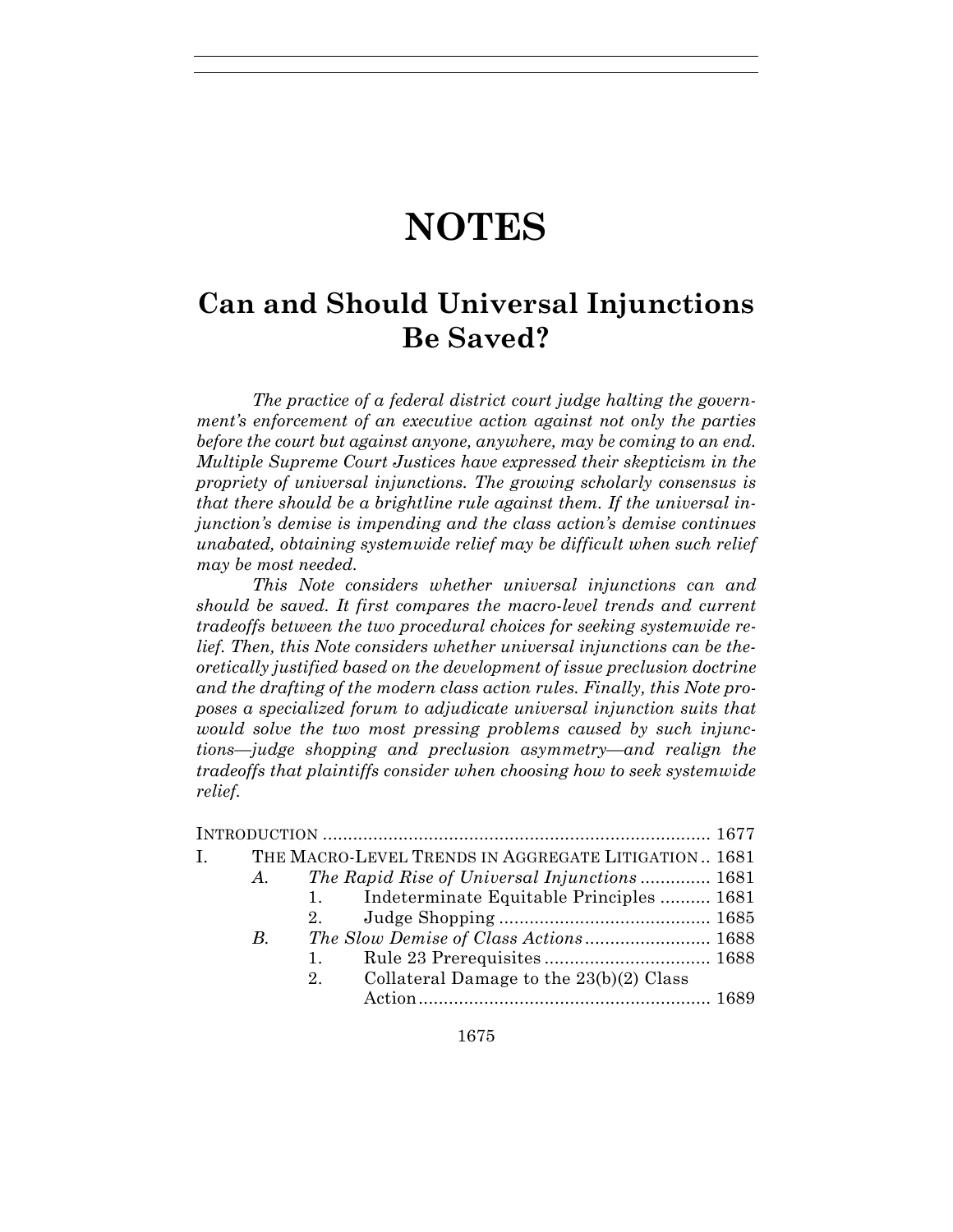| H.  | THE CURRENT TRADEOFFS BETWEEN THE PROCEDURAL      |                                                             |  |  |  |
|-----|---------------------------------------------------|-------------------------------------------------------------|--|--|--|
|     |                                                   |                                                             |  |  |  |
|     | $\bm{A}$ .                                        | <i>Halting Executive Action via Universal</i>               |  |  |  |
|     |                                                   |                                                             |  |  |  |
|     |                                                   | The Case: East Bay Sanctuary Covenant v.<br>1.              |  |  |  |
|     |                                                   |                                                             |  |  |  |
|     |                                                   | The Costs and Benefits of a Universal<br>$2_{-}$            |  |  |  |
|     |                                                   |                                                             |  |  |  |
|     | <i>B</i> .                                        | Halting Executive Action via Class Action 1696              |  |  |  |
|     |                                                   | The Case: Ms. L. v. U.S. Immigration $\&$<br>$\mathbf{1}$ . |  |  |  |
|     |                                                   |                                                             |  |  |  |
|     |                                                   | The Costs and Benefits of a Classwide<br>2.                 |  |  |  |
|     |                                                   |                                                             |  |  |  |
| TH. | POSSIBLE THEORETICAL JUSTIFICATIONS FOR UNIVERSAL |                                                             |  |  |  |
|     |                                                   |                                                             |  |  |  |
|     | A.                                                |                                                             |  |  |  |
|     |                                                   | Nonmutual Offensive Issue Preclusion 1700<br>$\mathbf{1}$   |  |  |  |
|     |                                                   | 2 <sub>1</sub>                                              |  |  |  |
|     | $B_{\cdot}$                                       |                                                             |  |  |  |
| IV. | AN EXTRAORDINARY FORUM FOR AN EXTRAORDINARY       |                                                             |  |  |  |
|     |                                                   |                                                             |  |  |  |
|     | $\bm{A}$ .                                        |                                                             |  |  |  |
|     | B.                                                |                                                             |  |  |  |
|     | $C_{\cdot}$                                       |                                                             |  |  |  |
|     |                                                   |                                                             |  |  |  |
|     |                                                   |                                                             |  |  |  |

*When one invokes a law before the courts of the United States that the judge deems contrary to the Constitution, he can therefore refuse to apply it. This power is the only one which is particular to the American magistrate, but a great political influence flows from it . . . . If the judge had been able to attack laws in a theoretical and general manner, if he had been able to take the initiative and censure the legislature, he would have entered onto the political stage with a bang; having become the champion or adversary of one party, he would have appealed to all the passions that divide the country to take part in the conflict.* 

—Alexis de Tocqueville1

 <sup>1.</sup> ALEXIS DE TOCQUEVILLE, DEMOCRACY IN AMERICA 96–97 (Harvey Mansfield & Delba Winthrop eds. & trans., Univ. of Chi. Press 2000) (1835).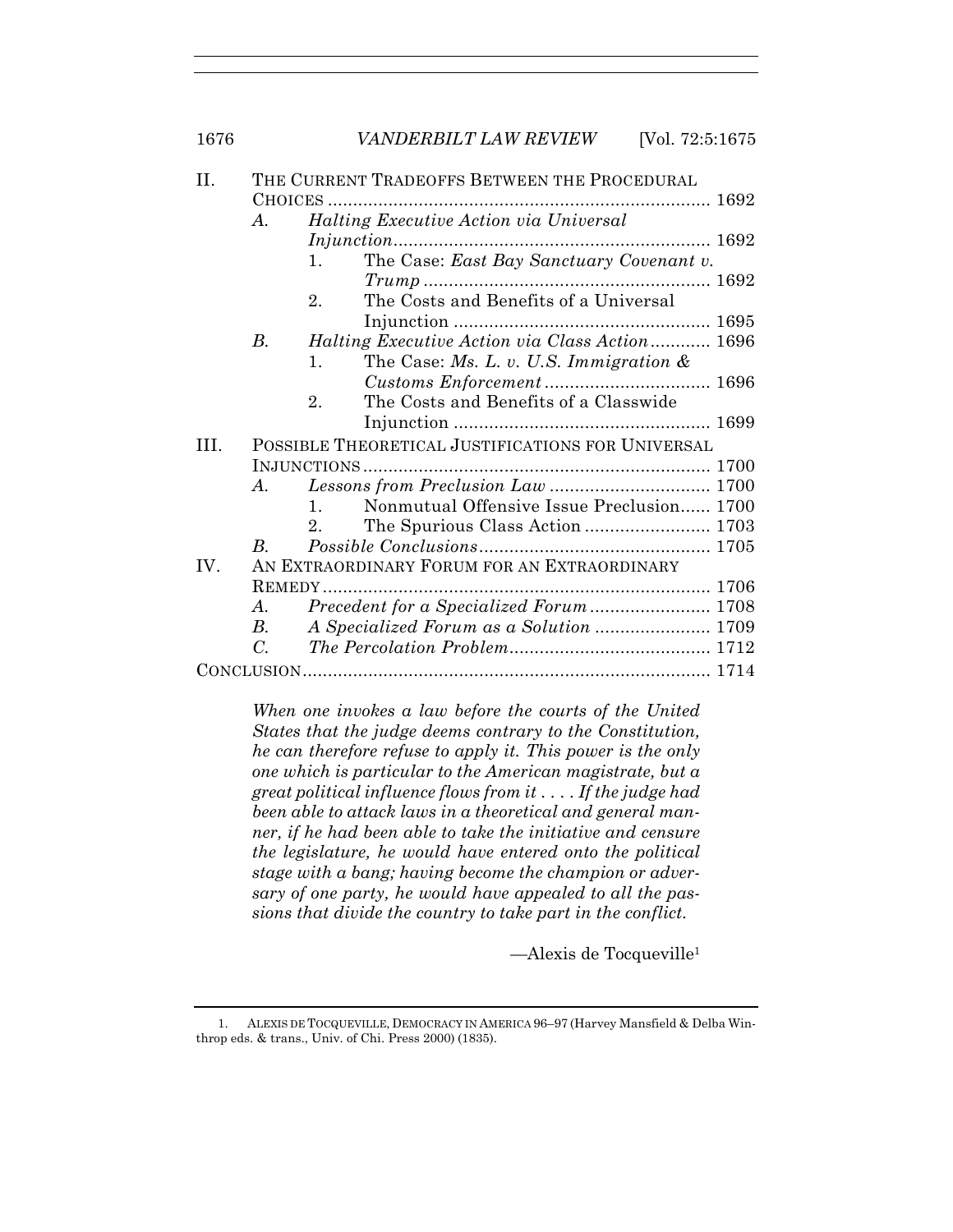#### **INTRODUCTION**

 In April 2017, then-Attorney General Jeff Sessions expressed his amazement<sup>2</sup> that "a judge sitting on an island in the Pacific" could stop President Donald Trump from fulfilling a key campaign promise: enacting a so-called Muslim Ban.3 Sessions was adding to the growing skepticism that a federal district court judge—sometimes handpicked based on his perceived outlier views4—could grant a "universal injunction"5 to immediately halt the enforcement of an executive action6 against not only the parties before the court but also against anyone, anywhere.7 When the final version of the Muslim Ban reached the Supreme Court in *Trump v. Hawaii*, Justice Clarence Thomas wrote separately to urge the Court to address the propriety of universal injunctions which he deemed "legally and historically dubious."8 Justice Neil Gorsuch also signaled his disapproval of these extraordinary remedies by sardonically referring to them as "cosmic injunctions" during oral

 3. Samantha Schmidt, *Hawaii Residents to Jeff Sessions: 'We're not Just Some Island'*, WASH. POST (Apr. 21, 2017), https://www.washingtonpost.com/news/morningmix/wp/2017/04/21/hawaiians-to-jeff-sessions-were-not-just-some-island/?noredi-

rect=on&utm\_term=.8e705ee833e6 [https://perma.cc/9YW5-CE9L]; *see also* Jeff Sessions, *Nationwide Injunctions Are a Threat to Our Constitutional Order*, NAT'L REV. (Mar. 10, 2018, 12:20 PM), https://www.nationalreview.com/2018/03/nationwide-injunctions-stop-elected-branches-enforcing-law/ [https://perma.cc/24AN-7HC6].

4*. See infra* Section I.A.2.

 6. This Note uses the term "executive action" to refer to all executive orders, presidential proclamations, executive memorandums, administrative agency rules, and similar authority.

7*. Cf.* Sessions, *supra* note 3 ("During the New Deal controversies, courts concluded that one new tax was unconstitutional more than 1,600 times. They issued more than 1,600 injunctions each applying only to the plaintiff in the case.").

8*.* 138 S. Ct. at 2426–29 (Thomas, J., concurring) (stating that the "authority to provide equitable relief is meaningfully constrained. This authority must comply with longstanding principles of equity that predate this country's founding.").

 <sup>2.</sup> Attorney General Sessions's criticism shows that universal injunctions are hard to remove from their politically salient context. *See* City of Chicago v. Sessions, 888 F.3d 272, 288 (7th Cir. 2018) ("[In 2016], then-Senator and now-Attorney General Sessions characterized the upholding of one such nationwide preliminary injunction as 'a victory for the American people and for the rule of law.' Now, many who advocated for broad injunctions in those Obamaera cases are opposing them." (citation omitted)), *reh'g en banc granted in part, opinion vacated in part*, No. 17-2991, 2018 WL 4268817 (7th Cir. June 4, 2018), *vacated*, No. 17-2991, 2018 WL 4268814 (7th Cir. Aug. 10, 2018).

 <sup>5.</sup> The literature uses both "nationwide" and "universal" to describe injunctions that enjoin the enforcement of an executive action against anyone, anywhere. This Note follows the lead of Justice Clarence Thomas and uses the term "universal." *See* Trump v. Hawaii, 138 S. Ct. 2392, 2425 n.1 (2018) (Thomas, J., concurring) (" 'Nationwide injunctions' is perhaps the more common term. But I use the term 'universal injunctions' in this opinion because it is more precise. These injunctions are distinctive because they prohibit the Government from enforcing a policy with respect to anyone, including nonparties—not because they have wide geographic breadth."); s*ee also*  Howard M. Wasserman, *"Nationwide" Injunctions Are Really "Universal" Injunctions and They Are Never Appropriate*, 22 LEWIS & CLARK L. REV. 335, 349–53 (2018) (arguing against using the term "nationwide" to describe the injunctions at issue).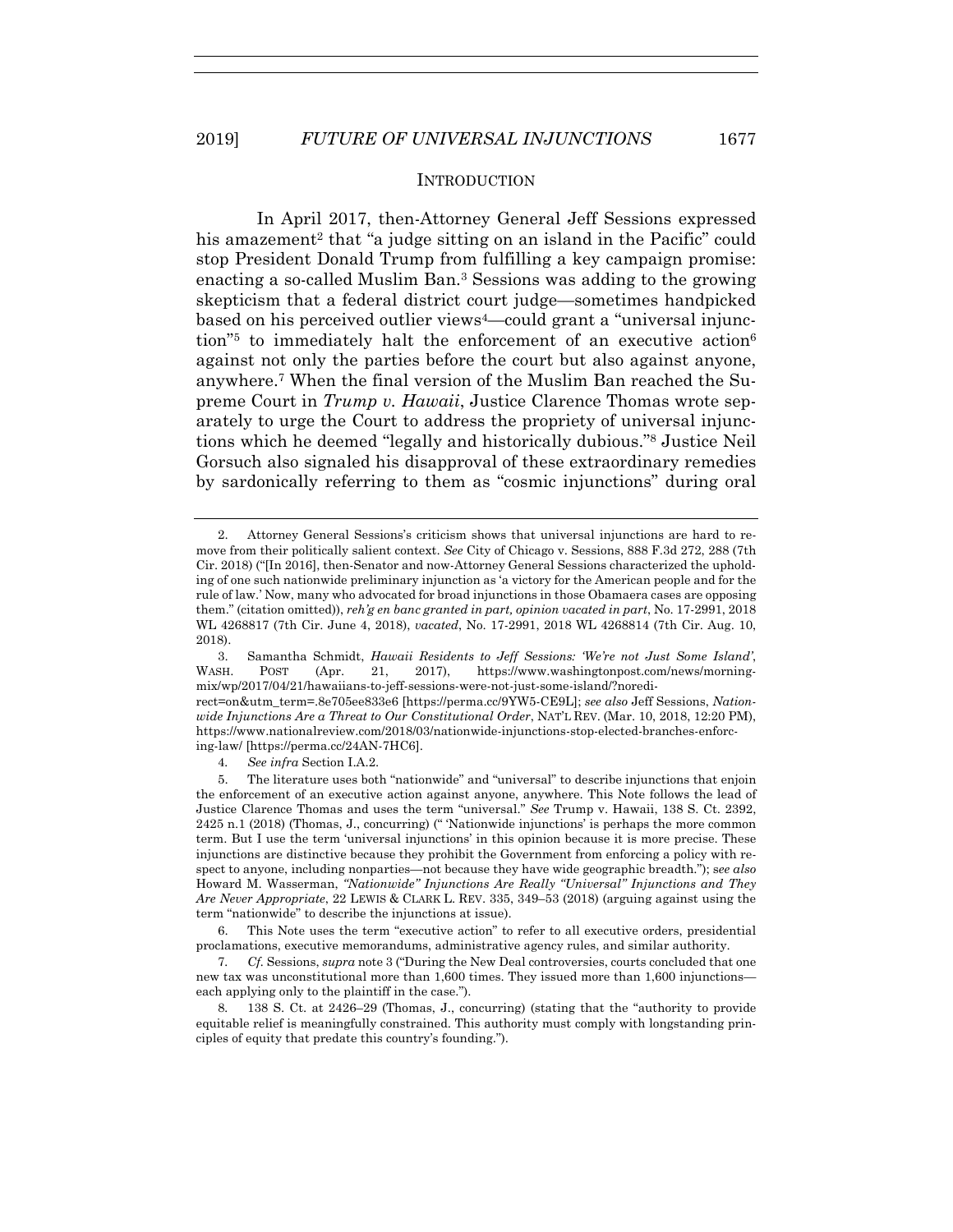argument.9 Chief Justice John Roberts previously voiced similar concerns.10

Even though the Supreme Court has yet to squarely address the propriety of universal injunctions,11 some lower courts have interpreted *Trump v. International Refugee Assistance Project* ("*IRAP*")<sup>12</sup> as an endorsement of the remedy, citing the decision to justify their own universal injunctions.13 The Court in *IRAP* first recognized that "[c]rafting a preliminary injunction is an exercise of discretion and judgment, often dependent as much on the equities of a given case as the substance of the legal issues it presents."14 The Court then only slightly narrowed the district court's universal injunction against the Muslim Ban by leaving it in place for "foreign nationals who have a credible claim of a bona fide relationship with a person or entity in the United States."15 Nevertheless, the endorsement was tepid at best, and the Court's rebuke of universal injunctions could be impending.16

 The growing scholarly consensus is that there should be a brightline rule against universal injunctions because historical limits on judicial power and the constitutional and structural constraints on

12. Trump v. Int'l Refugee Assistance Project (*IRAP*), 137 S. Ct. 2080 (2017).

15*. Id.* at 2088.

 <sup>9.</sup> Transcript of Oral Argument at 73, *Hawaii*, 138 S. Ct. 2392 (No. 17-965), https://www.supremecourt.gov/oral\_arguments/argument\_transcripts/2017/17-965\_l5gm.pdf [https://perma.cc/ KK5R-CSUR] ("We have this troubling rise of this nationwide injunction, cosmic injunction . . . not limited to relief for the parties at issue or even a class action.").

 <sup>10.</sup> Gill v. Whitford, 138 S. Ct. 1916, 1933 (2018) ("[T]his Court is not responsible for vindicating generalized partisan preferences. The Court's constitutionally prescribed role is to vindicate the individual rights of the people appearing before it.").

<sup>11</sup>*. Hawaii*, 138 S. Ct. at 2423 ("Our disposition of the case makes it unnecessary to consider the propriety of the nationwide scope of the injunction issued by the District Court.").

<sup>13</sup>*. See, e.g.*, E. Bay Sanctuary Covenant v. Trump (*E. Bay I*), 349 F. Supp. 3d 838, 866–67 (N.D. Cal. 2018).

<sup>14</sup>*. IRAP*, 137 S. Ct. at 2087.

 <sup>16.</sup> Andrew Coan & David Marcus, *Article III, Remedies, and Representation*, 9 CONLAWNOW 97, 98 (2018):

A majority of the justices implicitly approved—or at least failed to disapprove—injunctive relief well beyond what was necessary to remedy the particularized injuries of the only plaintiffs actually before the Court. As the three dissenters pointed out, persons similarly situated to the plaintiffs are, by definition, not the plaintiffs.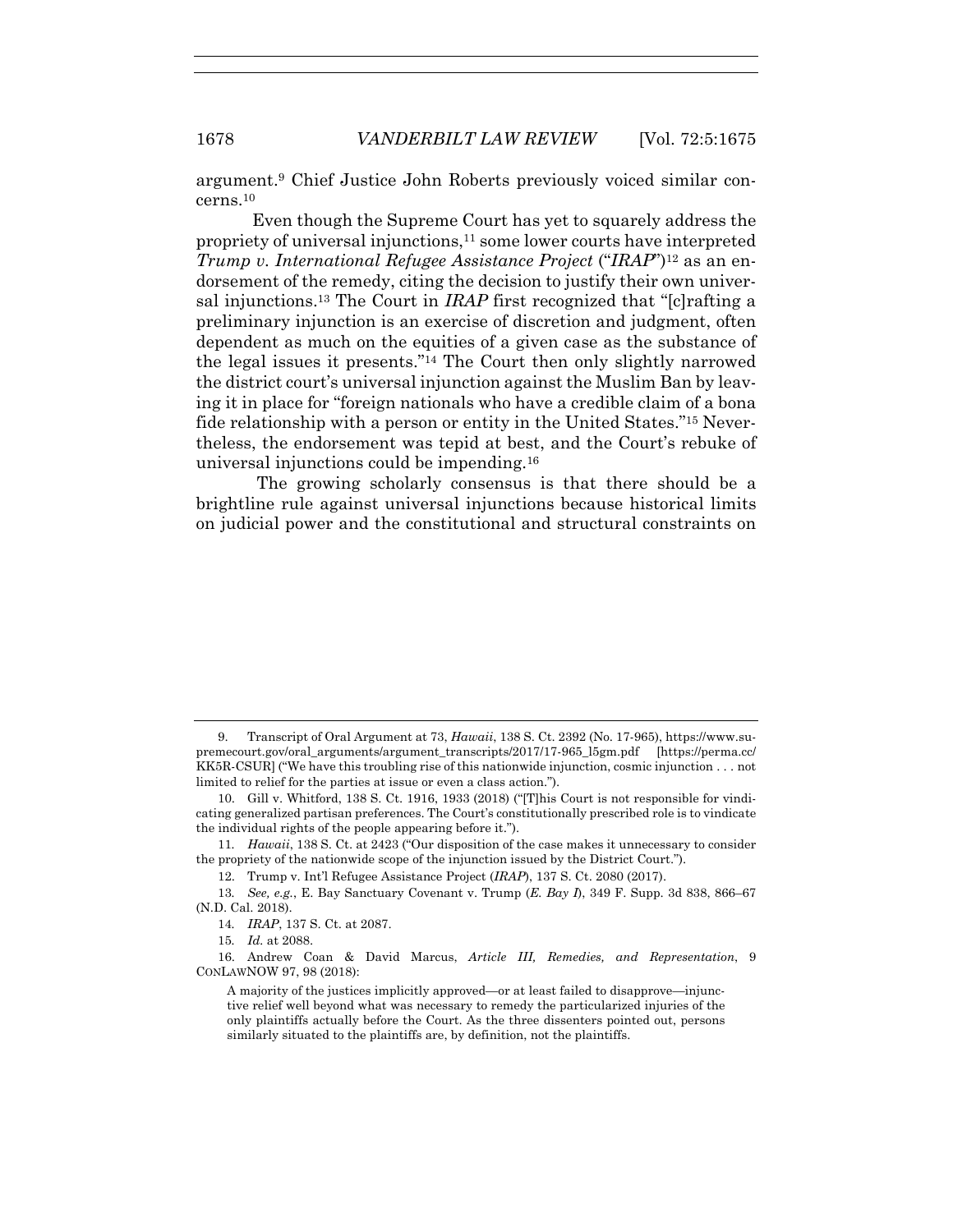federal courts prohibit equitable remedies from intentionally<sup>17</sup> benefiting nonparties.18 The Department of Justice has advised federal prosecutors to oppose universal injunctions in every case.19 Furthermore, a member of Congress has introduced legislation that would create a brightline rule against the remedy.20 Some commentators and judges readily point to a different procedural mechanism when decrying universal injunctions: the Rule  $23(b)(2)$  injunctive class action.<sup>21</sup> They assert that if an individual plaintiff can secure broad injunctive relief that intentionally benefits nonparties, the 23(b)(2) class action is arguably superfluous.<sup>22</sup>

The rapid rise of universal injunctions has occurred simultaneously with the rise of sweeping public policy initiatives enacted through executive action.23 Universal injunctions halted a few of President Bush's executive actions and many of President Obama's.<sup>24</sup> President

 19. Memorandum from the Attorney Gen. to the Heads of Civil Litig. Components & U.S. Attorneys on Litigation Guidelines for Cases Presenting the Possibility for Nationwide Injunctions 2 (Sept. 13, 2018), https://www.justice.gov/opa/press-release/file/1093881/download [https://perma.cc/CVG7-W5UJ].

 20. Injunctive Authority Clarification Act of 2019, H.R. 77, 116th Cong. (2019) (stating that no federal district court shall issue "an order that purports to restrain the enforcement against a non-party of any statute, regulation, order, or similar authority unless the non-party is represented by a party acting in a representative capacity pursuant to the Federal Rules of Civil Procedure").

 <sup>17.</sup> Injunctions dealing with "indivisible rights" often *incidentally* benefit nonparties. A right is indivisible if it is impossible to enforce it for only a particular plaintiff without also enforcing it for nonparties. *See* Trump v. Hawaii, 138 S. Ct. 2392, 2427 (2018) (Thomas, J., concurring) ("[Historically], American courts of equity did not provide relief beyond the parties to the case. If their injunctions advantaged nonparties, that benefit was merely incidental. Injunctions barring public nuisances were an example."); Wasserman, *supra* note 5, at 371–73 (discussing indivisible rights in cases involving desegregation, voter identification laws, and prison conditions).

<sup>18</sup>*. See generally* Samuel L. Bray, *Multiple Chancellors: Reforming the National Injunction*, 131 HARV. L. REV. 417 (2017) (proposing a brightline rule against universal injunctions); Wasserman, *supra* note 5, at 353–85 (same). Professors Amanda Frost and Suzette Malveaux have questioned Professor Bray's proposed brightline rule. Amanda Frost, *In Defense of Nationwide Injunctions*, 93 N.Y.U. L. Rev. 1065 (2018); Suzette M. Malveaux, Response, *Class Actions, Civil Rights, and the National Injunction*, 131 HARV. L. REV. FORUM 56 (2017).

 <sup>21.</sup> *IRAP,* 137 S. Ct. 2080, 2090 (2017) (Thomas, J., concurring in part and dissenting in part) (noting that a universal injunction is improper when "[n]o class has been certified, and neither party asks for the scope of relief" to extend to an "unidentified, unnamed group"); *see also* Wal-Mart Stores, Inc. v. Dukes, 564 U.S. 338, 348 (2011) ("The class action is 'an exception to the usual rule that litigation is conducted by and on behalf of the individual named parties only.' ").

<sup>22</sup>*. See* Michael T. Morley, *De Facto Class Actions? Plaintiff- and Defendant-Oriented Injunctions in Voting Rights, Election Law, and Other Constitutional Cases*, 39 HARV. J.L. & PUB. POL'Y 487, 553 (2016) ("If the court concludes that a Defendant-Oriented Injunction would be the appropriate remedy, it should require the plaintiffs to re-file the case as a Rule 23(b)(2) class action . . . ."); *see also infra* note 111 and accompanying text.

<sup>23</sup>*. See* Gerhard Peters & John T. Woolley, *Executive Orders*, AM. PRESIDENCY PROJECT (last updated Jan. 21, 2019), https://www.presidency.ucsb.edu/statistics/data/executive-orders [https://perma.cc/FS2A-VMLY].

<sup>24</sup>*. See* Bray, *supra* note 18, at 458–60 (discussing five universal injunctions granted by Texas federal district courts in one year during the Obama administration).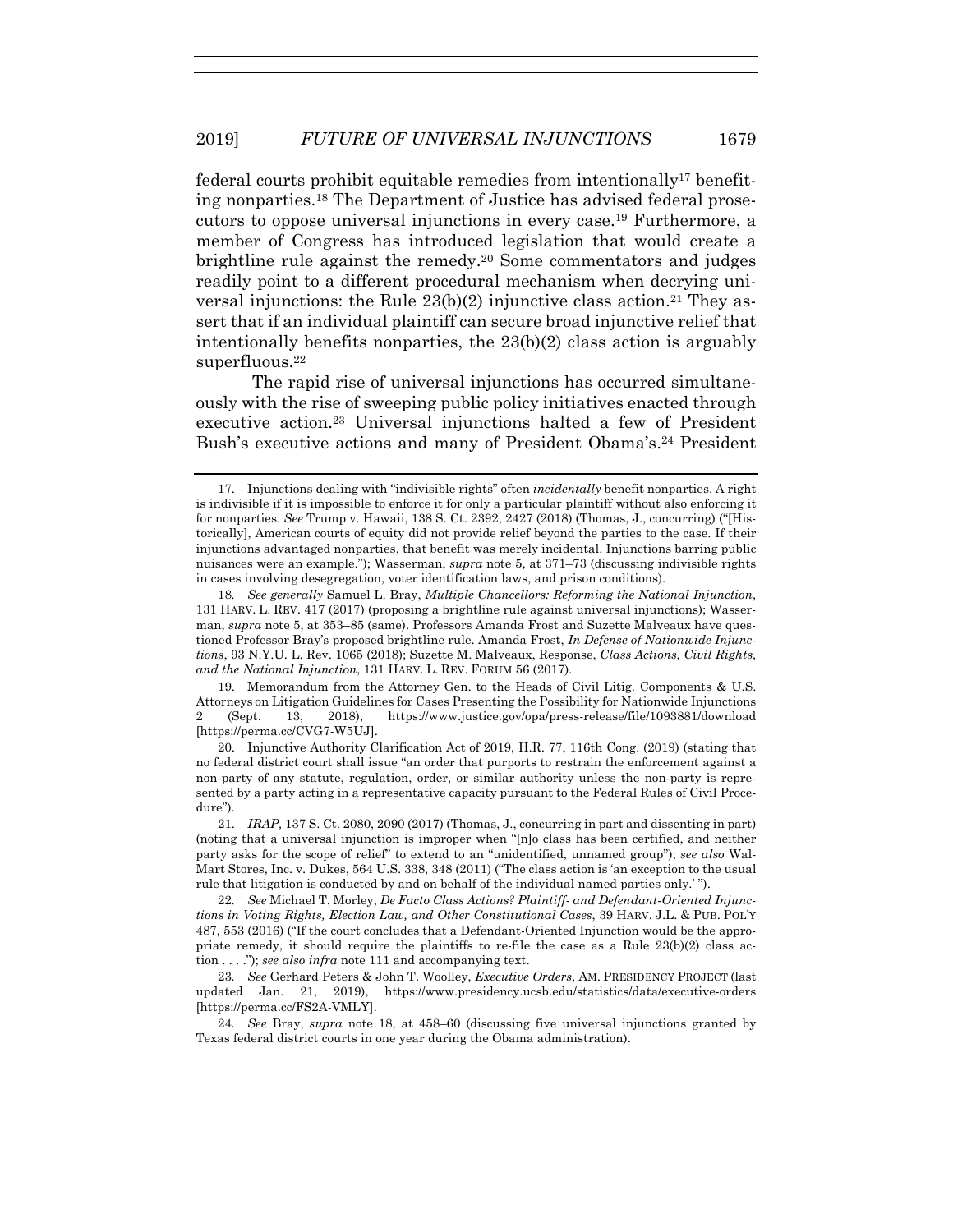Trump's policy agenda faced twenty-five universal injunctions in his first two years in office.25 But robust judicial review of the democratic branches of government that can secure systemwide relief is increasingly important in the face of growing, unchecked executive power26 and the erosion of the political process.27 If the universal injunction's demise is impending and the class action's demise continues unabated, obtaining systemwide relief may be difficult when such relief may be most needed.28

 This Note proceeds in four parts. Part I summarizes the doctrinal basics of injunctive relief and class certification, then explains how courts have interpreted and applied these doctrines in ways that have caused the rapid rise of universal injunctions and the slow demise of class actions. Part II considers the tradeoffs litigants currently face when choosing whether to file a universal injunction suit or a class action suit by examining two challenges to President Trump's executive actions on asylum policy. Part III considers whether the development of issue preclusion doctrine and the drafting of the modern class action rules can justify universal injunctions and their preclusive asymmetry on theoretical grounds.29 Part IV proposes the creation of a specialized

<sup>25</sup>*. See* Jeff Sessions, U.S. Attorney Gen., Dep't of Justice, Prepared Remarks Announcing New Memo on Nationwide Injunctions (Sept. 13, 2018), https://www.justice.gov/opa/speech/attorney-general-sessions-delivers-remarks-announcing-new-memo-nationwide-injunctions [https://perma.cc/G4P5-AURA].

<sup>26</sup>*. See* Robert L. Glicksman & Emily Hammond, *The Administrative Law of Regulatory Slop and Strategy*, 68 DUKE L.J. 1651, 1698 (2019) (arguing that the role of the judiciary "includes ensuring that one branch, such as the executive, does not exceed the scope of its constitutionally assigned authority by invading the turf of another, such as when an agency ignores statutory directives imposed by Congress, a co-equal branch of government"); *see also* Gillian E. Metzger, *Agencies, Polarization, and the States*, 115 COLUM. L. REV. 1739, 1752–53 (2015) (noting that political polarization leads to "an increase in presidential assertions of policymaking authority and control over agencies").

<sup>27</sup>*. See generally* Coan & Marcus, *supra* note 16, at 104 ("[I]t is possible that the democratic process is still preferable to the courts, which have their own shortcomings. But the faith in majoritarian politics undergirding the representation-centered approach [to Article III standing] is at best naïve, at worst willfully blind to the failings of the democratic process."); Suzanna Sherry*, Why We Need More Judicial Activism*, *in* CONSTITUTIONALISM, EXECUTIVE POWER, AND THE SPIRIT OF MODERATION 11, 18 (Giorgi Areshidze et al. eds., 2016) ("The courts *should* stand in the way of democratic majorities, in order to keep majority rule from degenerating into majority tyranny. . . . [M]ost people . . . do not realize how strongly counter-majoritarian, even anti-democratic, the founders were.").

 <sup>28.</sup> Metzger, *supra* note 26, at 1759 ("[C]ourts may see congressional dysfunction as instead increasing the need for a judicial check to prevent executive branch unilateralism and aggrandizement.").

 <sup>29.</sup> Two forthcoming articles have analogized preclusion doctrine to universal injunctions but did not consider spurious class actions and counterarguments to the analogy. Zachary D. Clopton, *Nationwide Injunctions and Preclusion*, MICH. L. REV. (forthcoming 2019), https://papers.ssrn.com/sol3/papers.cfm?abstract\_id=3290345 [https://perma.cc/Q93A-CC76]; Alan M. Trammell, *Demystifying Nationwide Injunctions*, 70 ALA. L. REV. 1 (forthcoming 2020)*,*  https://ssrn.com/abstract=3290838 [https://perma.cc/P7EP-9VSQ].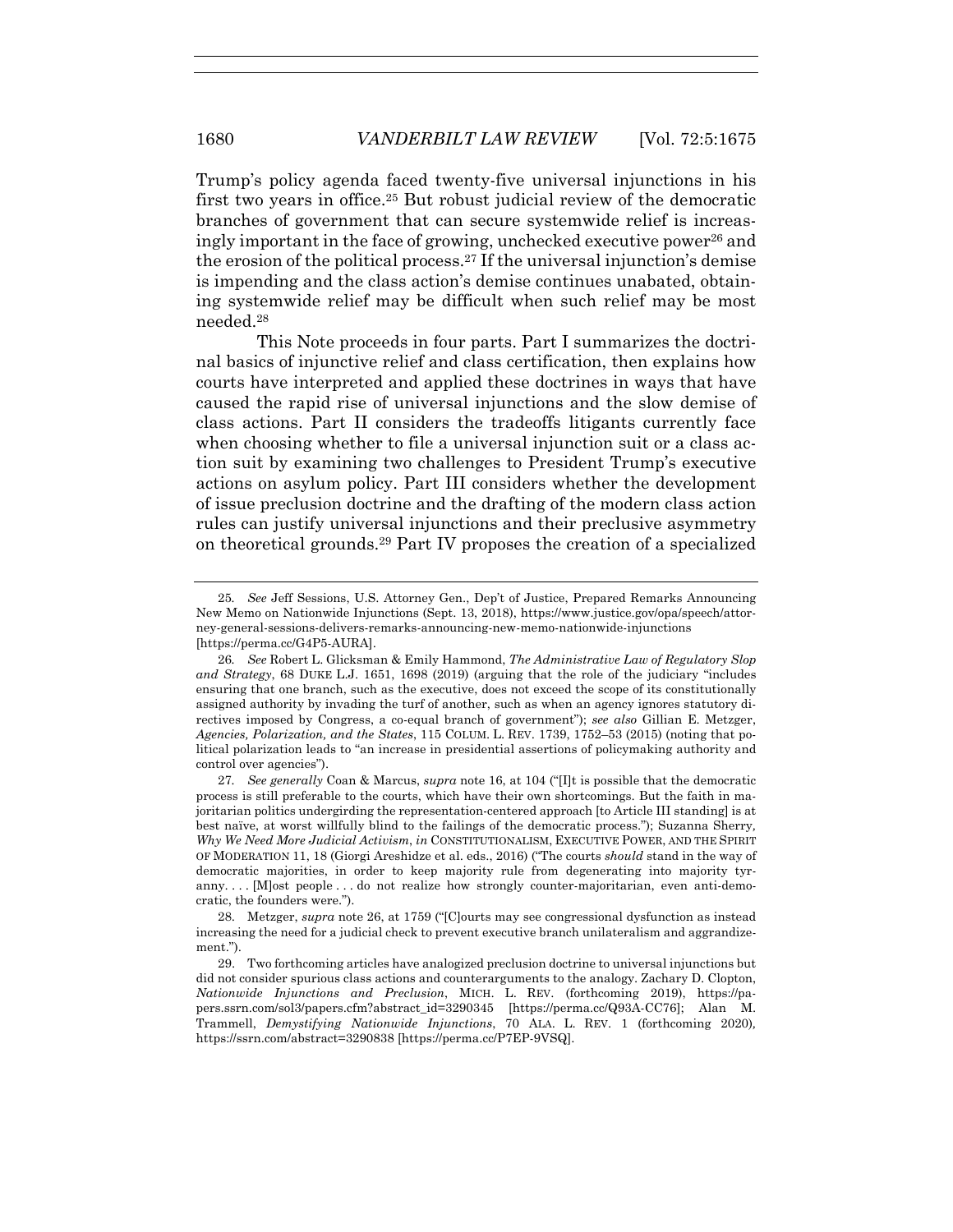forum of twelve "borrowed" district court judges that would be randomly assigned to three-judge panels to adjudicate suits seeking universal injunctions against federal executive action.30 The forum would solve the two most pressing problems caused by universal injunctions: forum shopping that can lead to judge shopping and preclusive asymmetry.

#### I. THE MACRO-LEVEL TRENDS IN AGGREGATE LITIGATION

 Part I first briefly summarizes the doctrinal basics of injunctive relief and class certification, then explains how courts have interpreted and applied these doctrines in ways that have caused the rapid rise of universal injunctions and the slow demise of class actions.

# *A. The Rapid Rise of Universal Injunctions*

#### 1. Indeterminate Equitable Principles

Injunctions<sup>31</sup> are an equitable remedy that control the defendant's conduct.32 An injunction can be either "mandatory," requiring the defendant to act affirmatively, or "prohibitory," requiring the defendant to refrain from acting.33 A *preliminary* injunction maintains the legal status quo as the case proceeds in order to prevent imminent and irreparable injury.34

 <sup>30.</sup> A specialized or single forum for universal injunctions is only mentioned in passing in the current literature. *See, e.g.*, Frost, *supra* note 18, at 1105–06; *The Role and Impact of Nationwide Injunctions by District Courts: Hearing Before the H. Subcomm. on the Courts, Intellectual Prop., and the Internet,* 117th Cong. 7 (2017) (statement of Hans A. von Spakovsky):

<sup>[</sup>D]ue to the importance of voting rights, federal law provides that such cases shall be heard by a three-judge panel, at least one of whom is a circuit court judge. It would be hard to argue that cases involving government policies that affect the other rights of citizens are any less important.

 <sup>31.</sup> There are important differences between temporary restraining orders, preliminary injunctions, and permanent injunctions, but this Note does not distinguish among them. Most, if not all, of the injunctions discussed herein are preliminary injunctions. For a discussion of the differences between Rule 65(a) preliminary injunctions and Rule 65(b) temporary restraining orders, see 11A CHARLES ALAN WRIGHT ET AL., FEDERAL PRACTICE AND PROCEDURE § 2947 (3d ed. 2018).

<sup>32</sup>*. See* FED. R. CIV. P. 65(d)(2) (listing three groups of persons who can be bound by an injunction). Professor Michael Morley distinguishes plaintiff-orientated from defendant-orientated injunctions. *See* Morley, *supra* note 22, at 490.

 <sup>33. 2</sup> STEVEN S. GENSLER, FEDERAL RULES OF CIVIL PROCEDURE, RULES AND COMMENTARY § VIII, Rule 65 (Westlaw Feb. 2019 update).

<sup>34</sup>*. See* 11A WRIGHT ET AL., *supra* note 31, § 2947; *see also* Spencer E. Amdur & David Hausman, *Nationwide Injunctions and Nationwide Harm*, 131 HARV. L. REV. FORUM 49, 51 (2017) ("Some government policies, like President Trump's travel ban, threaten immediate and lasting damage. They go into effect quickly, and their impact cannot be reversed at the end of a lawsuit.").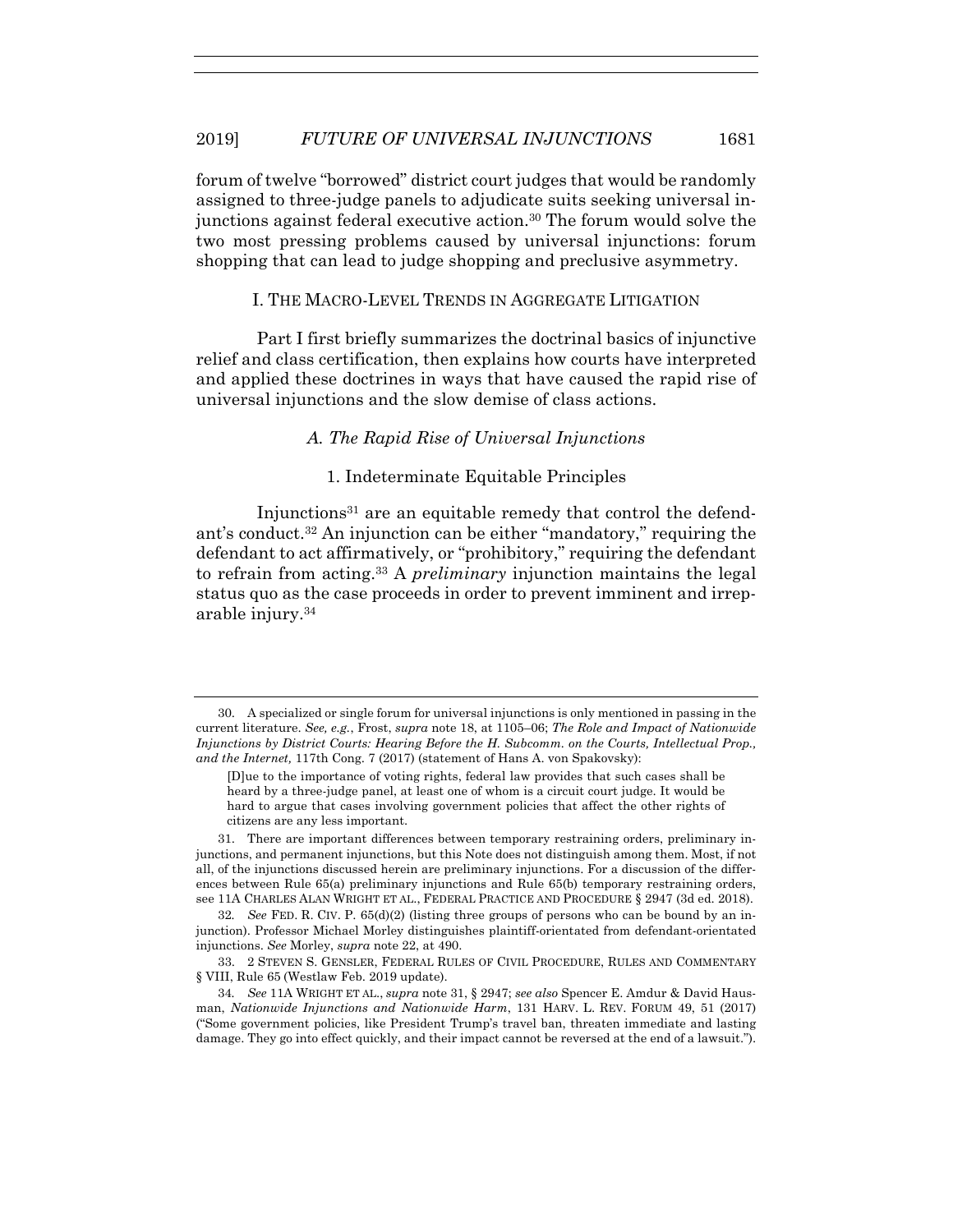Courts have broad equitable power to order injunctive relief at different stages of litigation.35 They generally consider the following four factors when ordering *preliminary* injunctive relief: (1) whether the party seeking the injunction is likely to succeed on the merits; (2) whether the party seeking the injunction is likely to suffer irreparable harm in the absence of such relief; (3) whether the balance of equities favors the party seeking an injunction; and (4) whether the injunction is in the public interest.36 When the government is a party, the last two factors merge.<sup>37</sup> The party bound by a preliminary injunction can seek immediate appellate review.38 Orders denying or granting preliminary injunctive relief are reviewed under an abuse of discretion standard and are therefore rarely overturned or modified; however, the ongoing scholarly criticism of universal injunctions may have inspired appellate courts to review such orders with more scrutiny.39

There are two common law equitable principles that guide courts in crafting the *scope* of injunctions or, in other words, which parties the federal government cannot enforce the executive action against: the complete relief principle and the extent of the violation principle.40 However, these principles can be cited both in support of and in opposition to granting a universal injunction.41

 The complete relief principle dictates that an injunction should be "no more burdensome to the defendant than necessary to provide complete relief to the plaintiffs."42 Courts often invoke the principle to issue broad injunctions in suits involving the movement of people across

<sup>35</sup>*. IRAP*, 137 S. Ct. 2080, 2087 (2017).

 <sup>36.</sup> Winter v. Nat. Res. Def. Council, Inc., 555 U.S. 7, 20 (2008); FED. R. CIV. P. 65 Practice Commentary ("The test in each circuit is based on essentially the same traditional equitable grounds—primarily irreparable harm and likelihood of success—but preliminary injunction practice varies greatly across the circuits.").

 <sup>37.</sup> Nken v. Holder, 556 U.S. 418, 435 (2009).

 <sup>38. 28</sup> U.S.C. § 1292(a)(1) (2012); 11A WRIGHT ET AL., *supra* note 31, § 2948.

 <sup>39. 11</sup>A WRIGHT ET AL., *supra* note 31, § 2948. *See, e.g.,* E. Bay Sanctuary Covenant v. Barr, No. 19-16487, 2019 WL 3850928 (9th Cir. Aug. 16, 2019) (holding that the universal scope of an injunction was not supported by the evidentiary record); City & Cty. of San Francisco v. Trump, 897 F.3d 1225, 1244–45 (9th Cir. 2018) (vacating the universal scope of an injunction); City of Chicago v. Sessions, No. 17-2991, 2018 WL 4268817 (7th Cir. June 4, 2018) (narrowing a universal injunction to apply to the City of Chicago only); *see also infra* notes 51–53 and accompanying text.

 <sup>40.</sup> Maureen Carroll, *Aggregation for Me, but Not for Thee: The Rise of Common Claims in Non-Class Litigation*, 36 CARDOZO L. REV. 2017, 2030–34 (2015); Wasserman, *supra* note 5, at 354.

<sup>41</sup>*.* Bray, *supra* note 18, at 467 ("[T]he complete-relief principle can be taken by courts as a constraint on national injunctions or an impetus to give them, which is to say that it is no constraint at all.").

<sup>42</sup>*.* Califano v. Yamasaki, 442 U.S. 682, 702 (1979).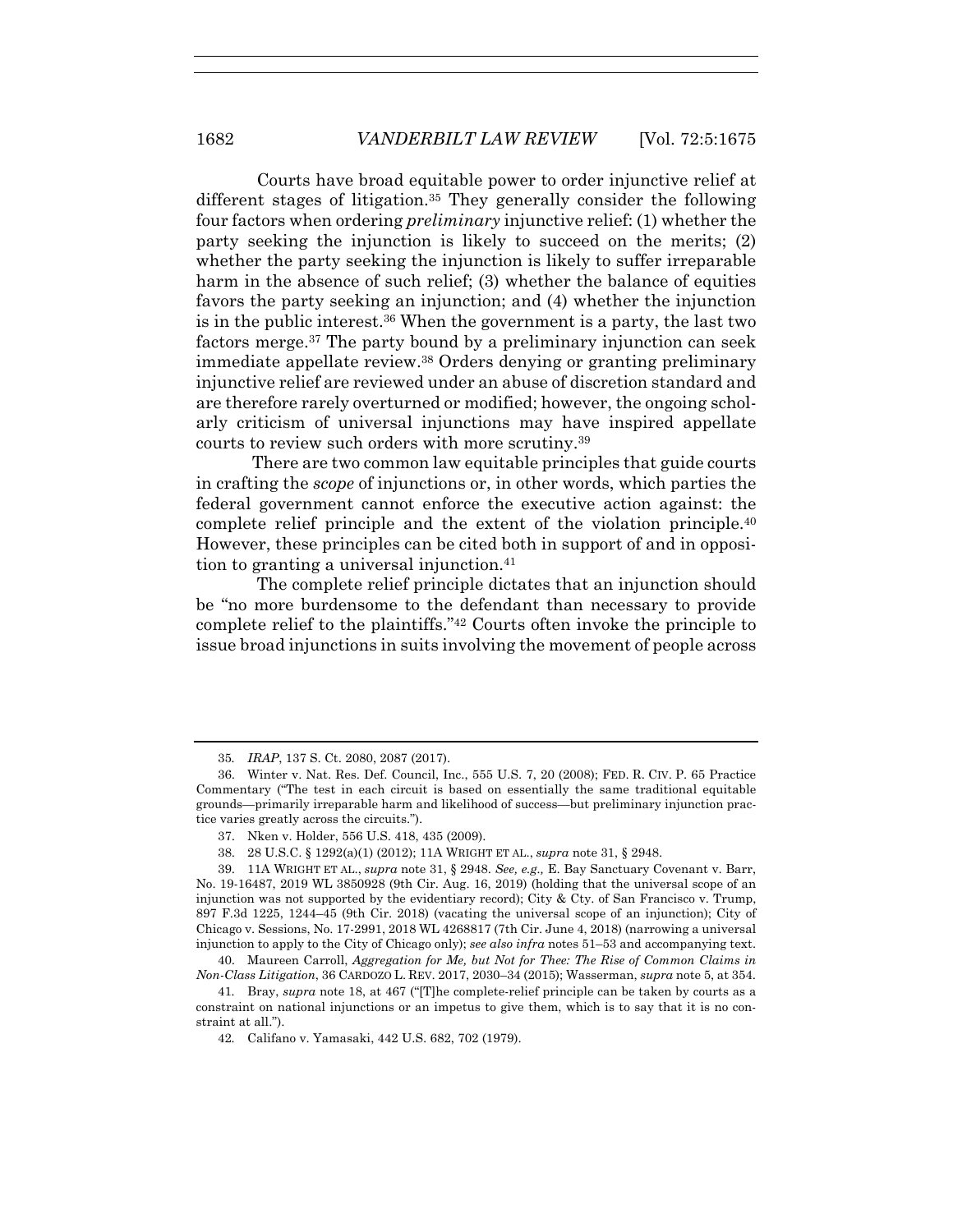state lines<sup>43</sup> or harms that cross geographic boundaries.<sup>44</sup> But the principle perhaps should counsel *against* granting broad injunctions. If complete relief were a true limiting principle, the scope of an injunction would extend only as far as necessary to remedy the plaintiff's injuries that confer Article III standing.45

Two recent challenges to exemptions from the Affordable Care Act's ("ACA") contraceptive mandate illustrate the indeterminacy of the complete relief principle. In one challenge in the Eastern District of Pennsylvania, Pennsylvania and New Jersey sought to enjoin the enforcement of these exemptions which significantly expanded the categories of employers who could opt out of providing no-cost contraceptive coverage on the basis of sincerely held religious beliefs or moral convictions.46 The two states alleged they would suffer financial harm from an increase in unintended pregnancies and women that would turn to state-funded contraceptive services as more private healthcare entities qualified for the exemptions.47

The federal government argued that an injunction limited in scope to Pennsylvania and New Jersey would provide complete relief.<sup>48</sup> The district court disagreed and granted a universal injunction.<sup>49</sup> It reasoned that a narrower injunction would not benefit thousands of New Jersey and Pennsylvania citizens that travelled across state lines to work for out-of-state entities and would not reach out-of-state students at Pennsylvania and New Jersey state universities who would lose pri-

<sup>43</sup>*. See, e.g.*, Hawaii v. Trump, 859 F.3d 741, 787–88 (9th Cir. 2017) ("[T]he Government has not proposed a workable alternative . . . that accounts for the nation's multiple ports of entry and interconnected transit system and that would protect the proprietary interests of the States at issue here while nevertheless applying only within the States' borders."), *vacated and remanded*, 138 S. Ct. 377; Texas v. United States, 809 F.3d 134, 188 (5th Cir. 2015) ("[T]here is a substantial likelihood that a geographically-limited injunction would be ineffective because [Deferred Action for Parents of Americans] beneficiaries would be free to move among states.").

<sup>44</sup>*. See* Frost, *supra* note 18, at 1093 ("The obligation to provide complete relief to the plaintiff also justifies nationwide injunctions in cases involving issues that cross state lines—such as pollution of the air or water, tainted food, or defective products.").

 <sup>45.</sup> *See* Salazar v. Buono, 559 U.S. 700, 731 (2010) (Scalia, J., concurring in the judgment) ("A plaintiff cannot sidestep Article III's requirements by combining a request for injunctive relief for which he has standing with a request for injunctive relief for which he lacks standing."); *see also* Morley, *supra* note 22, at 523–27.

 <sup>46.</sup> Pennsylvania v. Trump, 351 F. Supp. 3d 791, 802 (E.D. Pa. 2019).

<sup>47</sup>*. Id.* at 807. The states also had "special solicitude" in the Article III standing analysis under *Massachusetts v. EPA*, 549 U.S. 497 (2007). *Pennsylvania*, 351 F. Supp. 3d at 805–06; *see also Texas*, 809 F.3d at 154 (holding that the plaintiff states were entitled to special solicitude). This is important because states have repeatedly sought universal injunctions against federal executive action and have asserted a variety of injuries to satisfy Article III standing.

<sup>48</sup>*. Pennsylvania*, 351 F. Supp. 3d at 833.

<sup>49</sup>*. Id.* at 835.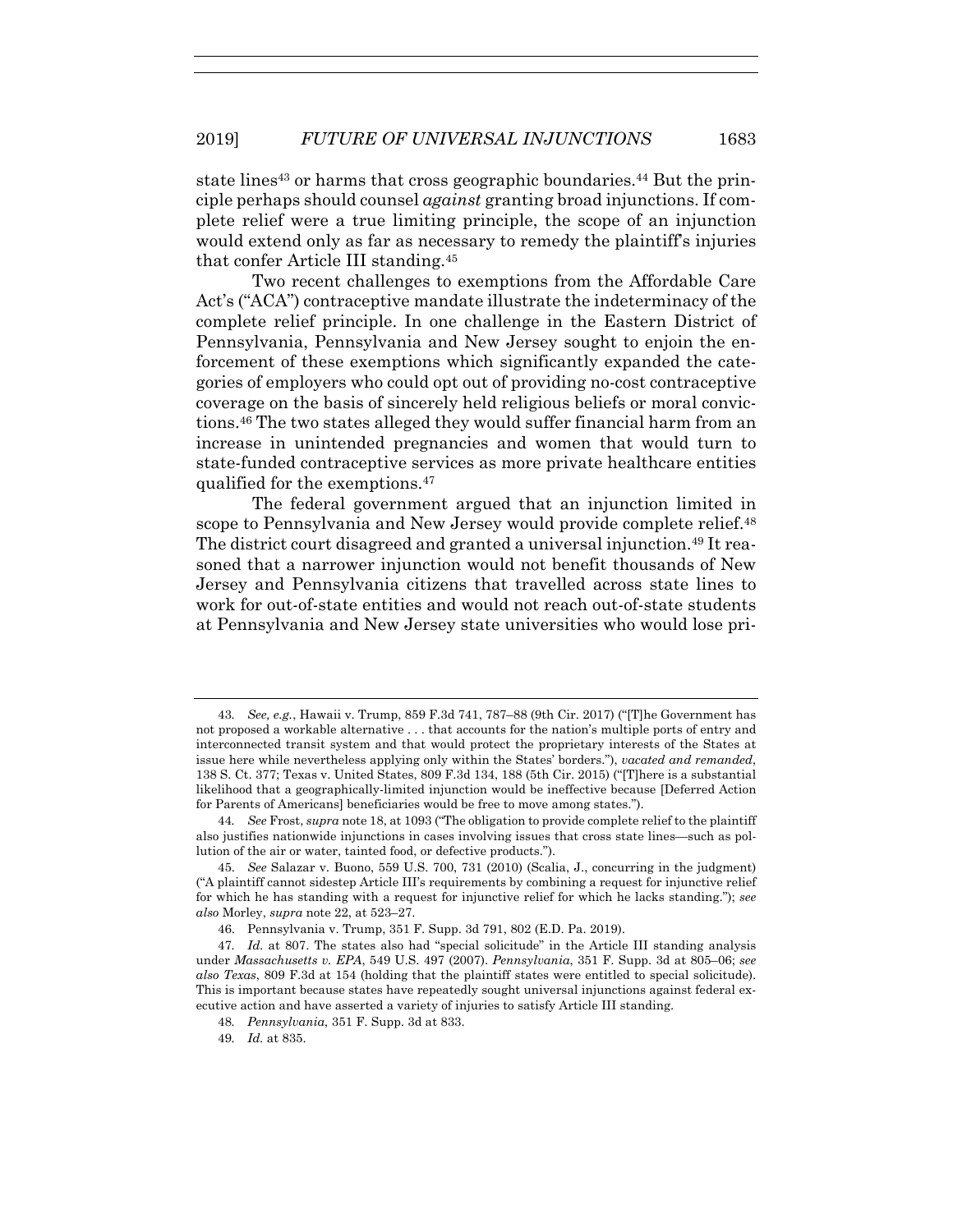vate contraceptive coverage and turn to state-funded contraceptive services.50 However, the Ninth Circuit reviewed a universal injunction against the same exemptions and reached the opposite conclusion on the scope of the injunction.51 The Ninth Circuit narrowed the district court's universal injunction because, in its view, an injunction limited to the plaintiff states<sup>52</sup> was enough to provide complete relief for their alleged injuries.53

The second equitable principle that guides courts in crafting the scope of injunctive relief is the extent of the violation principle. It dictates that an injunction's scope should match "the extent of the [constitutional] violation established."54 Judge Richard Posner described the principle as follows: "When the court believes the underlying right to be highly significant, it may write injunctive relief as broad as the right itself."55 The principle counsels toward granting universal injunctions where the suit "presents essentially a facial challenge to a policy applied nationwide" and implicates immigration policy, separation of powers, or other constitutional concerns.56

 52. The plaintiff states were California, Delaware, Virginia, Maryland, and New York. *California*, 911 F.3d at 566.

53*. Id.* at 584. The different outcomes in these cases may be partially explained by the evidentiary records before each court when ruling on the motions for a preliminary injunction. In *Pennsylvania*, the court cited to amicus briefs and other documents that showed Pennsylvania and New Jersey had sizeable percentages of citizens who worked out of state and thousands of out-ofstate students at their state universities. 351 F. Supp. 3d at 832. In contrast, the court in *California* noted that the record did not support a universal injunction because "while the record before the district court was voluminous on the harm to the plaintiffs, it was not developed as to the economic impact on other states." 911 F.3d at 584.

 54. Califano v. Yamasaki*,* 442 U.S. 682, 702 (1979) ("[T]he scope of injunctive relief is dictated by the extent of the violation established, not by the geographical extent of the plaintiff class."); Richard A. Nagareda, *Embedded Aggregation in Civil Litigation*, 95 CORNELL L. REV. 1105, 1118 (2010) ("The scope of the allegedly wrongful practice defines the scope of the indivisible remedy. And the scope of the remedy, in turn, gives rise to demands for some vehicle to determine conclusively the legality of the [generally applicable] practice in question." (citation omitted)).

 55. Zamecnik v. Indian Prairie Sch. Dist. No. 204, 636 F.3d 874, 879 (7th Cir. 2011) (quoting 1 Dan B. Dobbs, Law of Remedies § 2.4(6) (2d ed. 1993)).

 56. City of Chicago v. Sessions, 888 F.3d 272, 290 (7th Cir. 2018), *reh'g en banc granted in part, opinion vacated in part*, No. 17-2991, 2018 WL 4268817 (7th Cir. June 4, 2018), *vacated*, No. 17-2991, 2018 WL 4268814 (7th Cir. Aug. 10, 2018); Wasserman, *supra* note 5, at 356:

<sup>50</sup>*. Id.* at 833–34.

 <sup>51.</sup> California v. Azar, 911 F.3d 558, 584 (9th Cir. 2018). *Pennsylvania* and *California* are also illustrative of two potential procedural problems with universal injunctions: the risk of conflicting injunctions and the loss of percolation. It was theoretically possible for the courts to grant conflicting injunctions which could have resulted in the government being held in contempt of court regardless of which injunction it obeyed. *But see* Frost, *supra* note 18, at 1106–07 (noting that the risk of conflicting injunctions is very low). Furthermore, these two cases show that a universal injunction in one case does not necessary foreclose other courts from weighing in on the executive action. *See id.* at 1107–09 (discussing other universal injunctions that did not stymie percolation).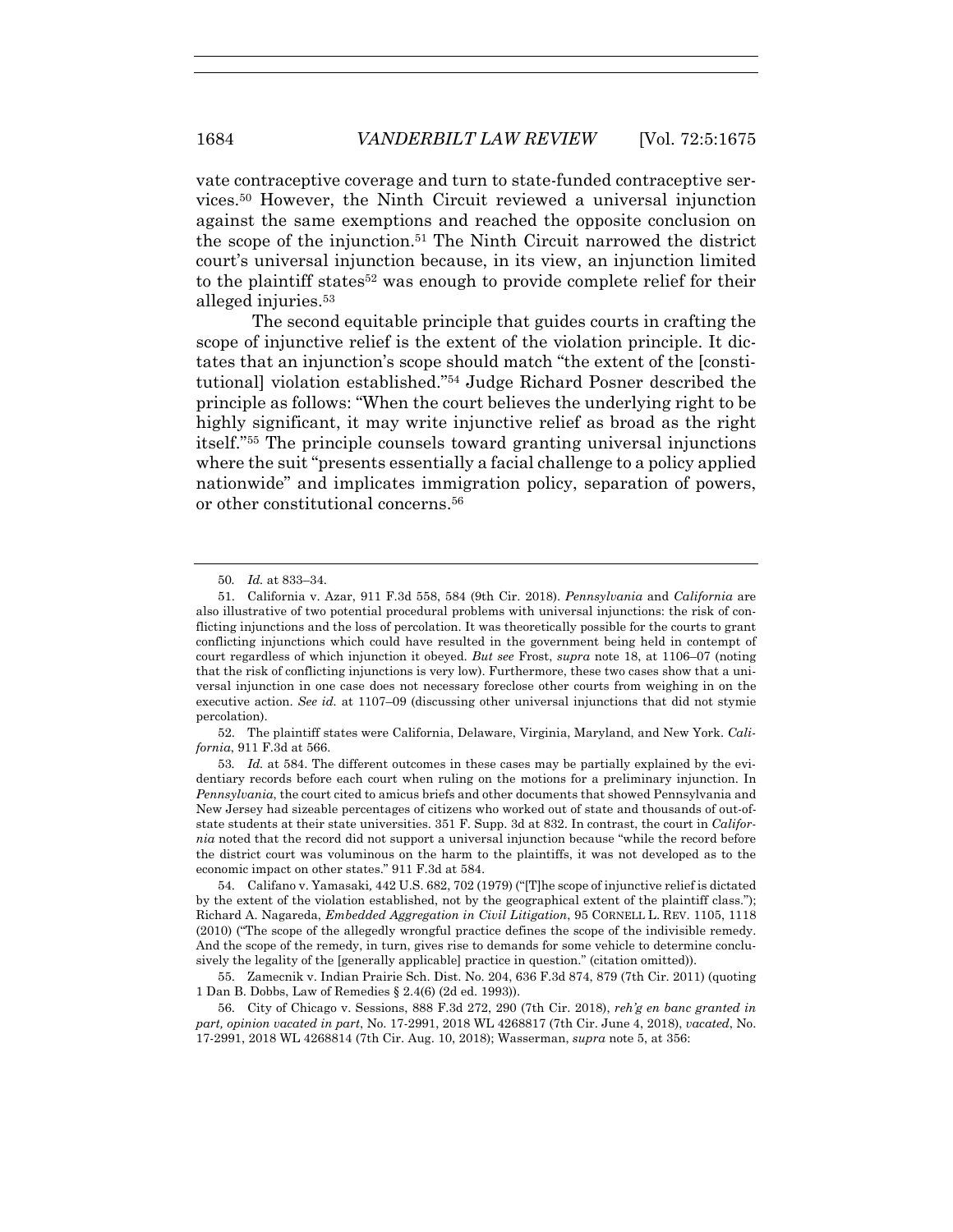Dissenting on the merits in *Trump v. Hawaii*, Justice Sonia Sotomayor ostensibly relied on the extent of the violation principle.57 Justice Sotomayor briefly remarked that the district court did not abuse its discretion in granting a universal injunction due to the Ban's deleterious effects on both national security and the country's healthcare and education systems.58 The injunction's universal scope was necessary given "the nature of the Establishment Clause violation."59 However, in challenges to federal executive action, the extent of the violation is *always* nationwide, so the principle provides little guidance on how to craft narrower relief.60

In sum, the complete relief and extent of the violation principles have led to the rapid rise of universal injunctions because judges with already broad equitable discretion do not treat them as true limiting principles.

#### 2. Judge Shopping

The lack of any true limiting principles to guide judges' broad equitable discretion in determining the scope of injunctive relief can be compounded by plaintiffs handpicking judges. This handpicking is possible because the federal government is subject to suit in numerous venues.<sup>61</sup> The general venue provision states that venue is proper in a judicial district where "any defendant resides, if *all* defendants are residents of" the forum state or where "a substantial part of the events or omissions giving rise to the claim occurred."62 In comparison, the venue provision specific to suits against the federal government, its

61. 28 U.S.C. § 1391(e) (2012).

In rejecting the government's argument for a non-universal injunction in *Chicago*, the district court insisted that a narrower injunction would 'allow the Attorney General to impose what this Court has ruled are likely unconstitutional conditions across a number of jurisdictions' and to 'continue enforcing likely invalid conditions' against other cities and counties.

 <sup>57. 138</sup> S. Ct. 2392, 2342 (2018) (Sotomayor, J., dissenting).

<sup>58</sup>*. Id.* at 2446.

<sup>59</sup>*. Id.* at 2446 n.13.

 <sup>60.</sup> Carroll, *supra* note 40, at 2031 (noting that the extent of the violation principle suggests that "proof of a common claim should usually result in system-wide relief, even in a non-class action; the very nature of a generally applicable policy or practice implies that the defendant will, unless enjoined, expose others to the same unlawful treatment on a system-wide basis"); *see also* Zayn Siddique, *Nationwide Injunctions*, 117 COLUM. L. REV. 2095, 2144 (2017).

<sup>62</sup>*. Id.* § 1391(b)(1), (2) (emphasis added). Section 1391(b) also provides for proper venue where any defendant is subject to the court's personal jurisdiction if there is otherwise no jurisdiction in which venue is proper. *Id.* § 1391(b)(3).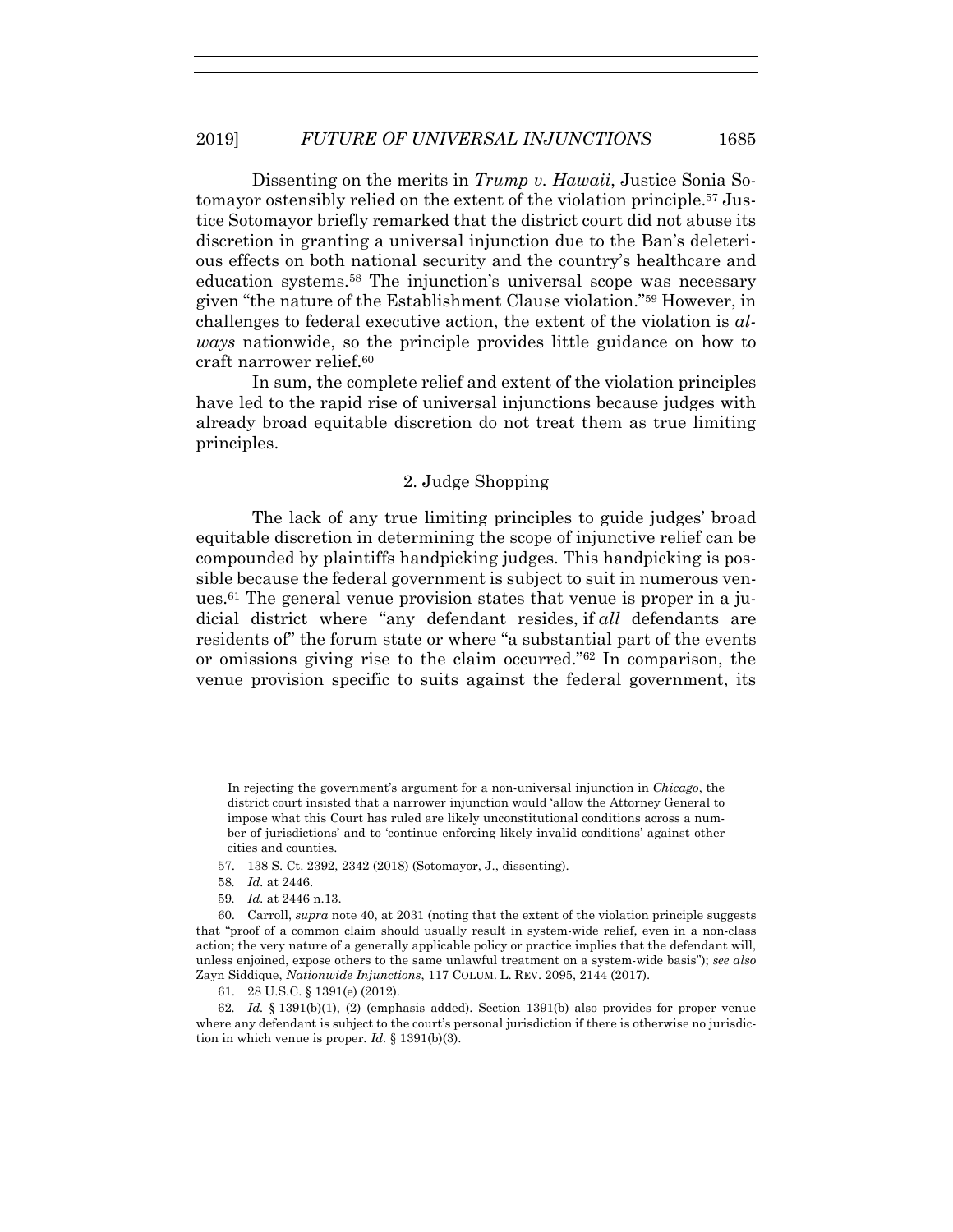agencies, officers, and employees states that venue is proper in a judicial district where (1) only *one* of the defendants resides;63 (2) "a substantial part of the events or omissions giving rise to the claim occurred";64 or, most notably, (3) "the *plaintiff* resides if no real property is involved in the action."65

These permissive venue rules for suits against the federal government, local rules for judicial assignments,<sup>66</sup> and the division of judicial districts into smaller geographic divisions<sup>67</sup> have allowed litigants not only to forum shop but also to *judge shop* in universal injunction suits.<sup>68</sup> While forum shopping is both a feature and a bug of a decentralized judicial system, $69$  judge shopping erodes the legitimacy of the judiciary.70 This delegitimization is compounded by the fact that universal injunctions are often sought by ideological litigants against sweeping executive actions with great political salience.

 For example, Texas and a handful of other states filed suit in the Brownsville Division of the Southern District of Texas and were granted a universal injunction against President Obama's executive action that expanded DACA and introduced Deferred Action for Parents

Judge-shopping is harder in districts where many federal district judges sit in the same courthouse, as happens in large cities. But judge shopping is sometimes possible even there. For instance, two very liberal judges sitting in New York City . . . have been accused of using a local rule about 'related' cases to allow attorneys to steer particular litigation to themselves.

67*. See, e.g.*, 28 U.S.C. § 124 (2012) (dividing Texas into judicial districts and divisions).

 68. Alex Botoman, Note, *Divisional Judge-Shopping*, 49 COLUM. HUM. RTS. L. REV. 297, 300– 08 (2018) (arguing that Texas selected particular *divisions* of federal district courts to secure specific judges in suits seeking universal injunctions against President Obama's DACA and DAPA initiatives, bathroom policy for transgender students, and overtime pay rules).

70*. See* Ronald A. Cass, *Nationwide Injunctions' Governance Problems: Forum-shopping, Politicizing Courts, and Eroding Constitutional Structure*, GEO. MASON L. REV. (forthcoming) (manuscript at 40), https://papers.ssrn.com/sol3/papers.cfm?abstract id=3231456 [https://perma.cc/4CCY-7UBA] ("[W]idespread use of nationwide injunctions . . . especially in cases infected with partisan, political overtones—ignores that risk, effectively replacing the tripartite constitutional structure with one that puts courts in the position of overall political overseers.").

<sup>63</sup>*. Id.* § 1391(e)(1)(A) (emphasis added).

<sup>64</sup>*. Id.* § 1391(e)(1)(B).

<sup>65</sup>*. Id.* § 1391(e)(1)(C) (emphasis added).

<sup>66</sup>*. E.g.*, Division of Work Order, *In re* Division of Work Order for 2014, General Order No. 2013-13 (S.D. Tex. Oct. 29, 2014); *see also* Andrew Kent, *Nationwide Injunctions and the Lower Federal Courts*, LAWFARE (Feb. 3, 2017, 3:02 PM), https://www.lawfareblog.com/nationwide-injunctions-and-lower-federal-courts/ [https://perma.cc/T873-HXHV]:

<sup>69</sup>*. See* Frost, *supra* note 18, at 1105–06; Malveaux, *supra* note 18, at 57.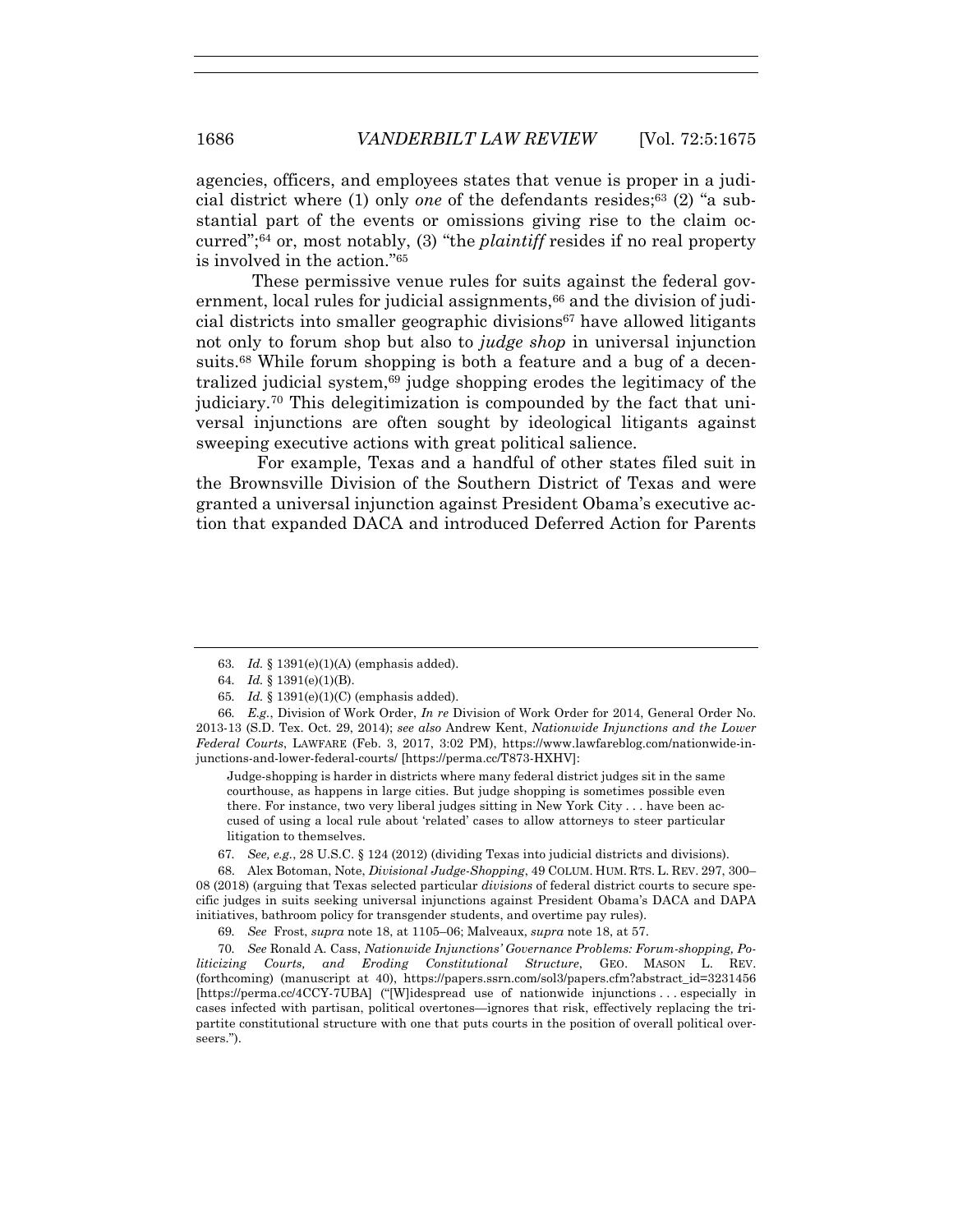of Americans ("DAPA").71 It was virtually certain72 that the case would be assigned to Judge Andrew Hanen, who had previously criticized the Obama Administration's immigration policies.73 A year later, when Texas sought a universal injunction against the Obama Administration's bathroom policy for transgender students, it filed suit in the Wichita Falls Division of the Northern District of Texas.74 The case landed on the docket of Judge Reed O'Connor, the only judge presiding over civil cases in the Wichita Falls Division at the time of the suit.75 Judge O'Connor had a judicial record of invalidating agency actions that expanded LGBTQ protections,76 and he granted a universal injunction after finding that the word "sex" in Title IX referred to biological sex at birth.77 In fact, Judge O'Connor granted universal injunctions against five separate Obama executive actions.78

In sum, courts have two indeterminate equitable principles for crafting the scope of injunctive relief. This lack of any true limiting principles is then compounded by plaintiffs handpicking judges who may have outlier views. Part IV offers a solution to preserve universal injunction suits but eliminate judge shopping: a specialized forum of twelve "borrowed" district court judges that would be randomly assigned to three-judge panels to adjudicate suits seeking universal injunctions against executive action.

 <sup>71.</sup> Texas v. United States, 86 F. Supp. 3d 591, 677–78 (S.D. Tex. 2015). The decision was later affirmed by split decisions in the Fifth Circuit and Supreme Court. Texas v. United States, 809 F.3d 134 (5th Cir. 2015), *aff'd by an equally divided court*, 136 S. Ct. 2271 (2016) (per curiam).

 <sup>72.</sup> Botoman, *supra* note 68, at 301–03 ("At the time that Texas filed suit, all civil cases in Brownsville were assigned to either Judge Andrew Hanen or Senior Judge Hilda Tagle.").

<sup>73</sup>*. See, e.g.*, United States v. Nava-Martinez, No. B-13-441-1, 2013 WL 8844097, at \*3 n.4 (S.D. Tex. Dec. 13, 2013) ("[T]he DHS should cease telling the citizens of the United States that it is enforcing our border security laws because it is clearly not. Even worse, it is helping those who violate these laws.").

 <sup>74.</sup> Complaint for Declaratory & Injunctive Relief, Texas v. United States, 201 F. Supp. 3d 810 (N.D. Tex. 2016) (No. 7:16-cv-00054-O), 2016 WL 3023276.

 <sup>75.</sup> Botoman, *supra* note 68, at 305.

<sup>76</sup>*. Id.*

<sup>77</sup>*. Texas*, 201 F. Supp. 3d at 832–33, 836 ("The Court concludes this injunction should apply nationwide. As the separate facilities provision . . . is permissive, states that authorize schools to define sex to include gender identity for purposes of providing separate [restrooms] will not be impacted by it.").

 <sup>78.</sup> Emma Platoff, *By Gutting Obamacare, Judge Reed O'Connor Handed Texas a Win. It Wasn't the First Time*, TEX. TRIB. (Dec. 19, 2018, 2:00 PM), https://www.texastribune.org/2018/12/19/reed-oconnor-federal-judge-texas-obamacare-forum-shopping-ken-paxton/ [https://perma.cc/7WKN-NMEU] ("For some years, O'Connor was the only district judge hearing cases in the state's tiny Wichita Falls division. Texas filed five challenges to the federal government there in 2015 and 2016; O'Connor heard all five.").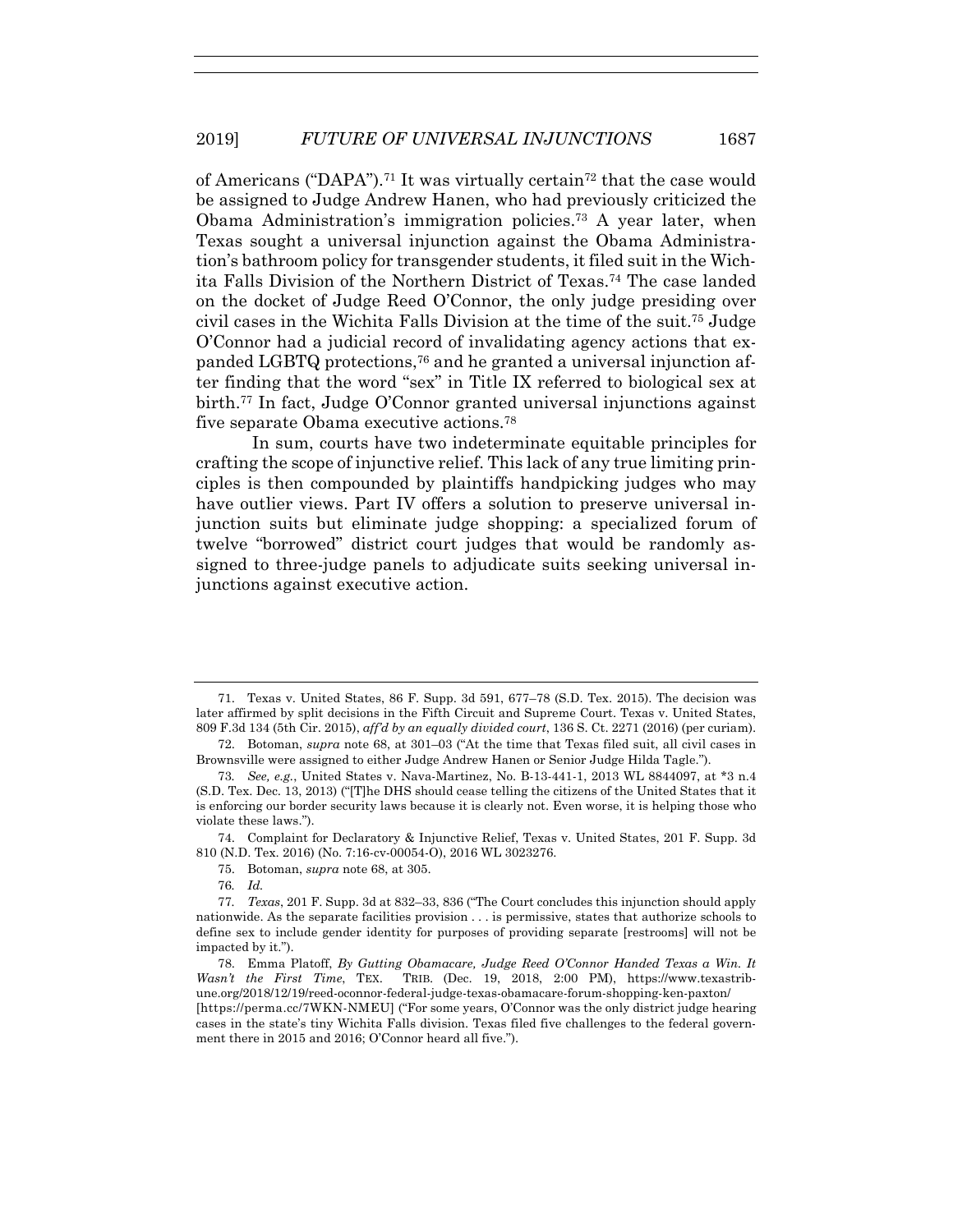1688 *VANDERBILT LAW REVIEW* [Vol. 72:5:1675

#### *B. The Slow Demise of Class Actions*

# 1. Rule 23 Prerequisites

 Federal Rule of Civil Procedure 23(a) enumerates four prerequisites for all class actions—numerosity, commonality, typicality, and adequacy.79 While there is no magic number to satisfy numerosity, the class must be "so numerous that joinder of all members is impracticable."80 Commonality requires "questions of law or fact"81 that can "generate common *answers* apt to drive the resolution of the litigation."82 A single significant question of law or fact is enough, particularly when the action challenges a systemwide government policy or practice.<sup>83</sup> Typicality focuses on the similarity of facts and issues between the absent class members and the named plaintiffs.84 It asks whether the claims are "so interrelated that the interests of the class members will be fairly and adequately protected in their absence."85 And finally, the adequacy requirement probes whether the named plaintiffs and their counsel have any conflicts of interest with the absent class members and whether they will litigate the suit with "zeal and competence."<sup>86</sup> The inquiry into the adequacy of class counsel is guided by the criteria enumerated in Rule 23(g): investigative efforts, class action litigation experience, knowledge of applicable law, and resources. At bottom, the adequacy, typicality, and commonality prerequisites will often overlap factually and conceptually.

(citations omitted).

 <sup>79.</sup> FED. R. CIV. P. 23(a). In addition to the four "explicit" prerequisites of Rule 23, numerous courts also have an "implicit" prerequisite that the proposed class be ascertainable, meaning that the class members must be identifiable under some objective standard. ROBERT H. KLONOFF, CLASS ACTIONS AND OTHER MULTI-PARTY LITIGATION 39 (4th ed. 2017); *see also* 1 STEVEN S. GENSLER, FEDERAL RULES OF CIVIL PROCEDURE, RULES AND COMMENTARY § IV, Rule 23 (Westlaw Feb. 2019 update):

Some circuits extend [ascertainability] further, holding that a class cannot be certified if the proposed class is defined in a way that would necessitate extensive, individualized fact-finding simply to know who the class members are. Most circuits, however, have rejected this extension.  $\ldots$  Ascertainability is generally an issue in  $(b)(3)$  class actions but not in (b)(2) class actions.

 <sup>80.</sup> FED. R. CIV. P. 23(a)(1).

 <sup>81.</sup> FED. R. CIV. P. 23(a)(2).

 <sup>82.</sup> Wal-Mart Stores, Inc. v. Dukes, 564 U.S. 338, 350 (2011) (quoting Richard A. Nagareda, *Class Certification in the Age of Aggregate Proof*, 84 N.Y.U. L. REV. 97, 132 (2009)).

<sup>83</sup>*. Id.* at 359; *see also* Order Granting in Part Plaintiff's Motion for Class Certification at 12, Ms. L. v. U.S Immigration & Customs Enf't, 3:18-cv-00428-DMS-MDD (S.D. Cal. Jun. 26, 2018).

<sup>84</sup>*. See* FED. R. CIV. P. 23(a)(3) (requiring that "the claims or defenses of the representative parties [be] typical of the claims or defenses of the class").

<sup>85</sup>*. Dukes*, 564 U.S. at 349 n.5.

 <sup>86.</sup> Fendler v. Westgate-California Corp., 527 F.2d 1168, 1170 (9th Cir. 1975).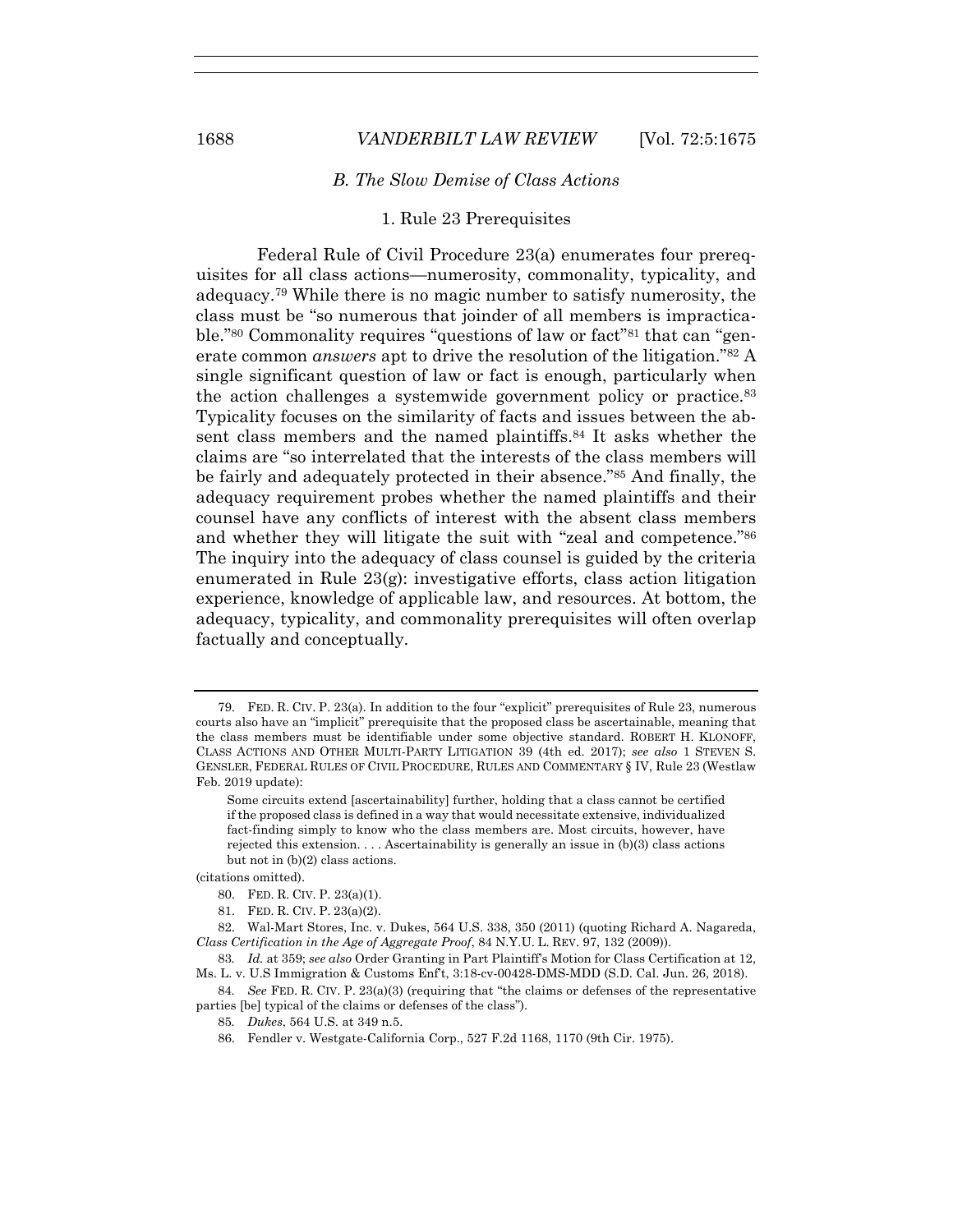In addition to satisfying Rule 23(a)'s four general prerequisites, the suit must also fit into a specific type of class action under Rule  $23(b).87 A (b)(2)$  class action is proper when "the party opposing the class" has acted or refused to act on grounds that apply generally to the class, so that final injunctive relief or corresponding declaratory relief is appropriate respecting the class as a whole."88 Unlike damages in a (b)(3) class action, injunctive relief in a (b)(2) class action is indivisible, benefits each and every class member, and is based on a government policy or practice that applies uniformly to the class.89 Notice to class members and an opportunity to opt out are not required in  $(b)(1)$  and  $(b)(2)$  class actions.90

#### 2. Collateral Damage to the 23(b)(2) Class Action

 The (b)(2) injunctive class action was created by the Advisory Committee on Civil Rules ("Committee") in 1966 to, in part, ease the procedural challenges litigants faced in desegregating schools after *Brown v. Board of Education*.91 After *Brown*, recalcitrant school districts replaced "de jure policies of segregation" with "pupil placement laws" that allowed school boards to individually assign black students to black schools.92 These laws were later buttressed by "freedom of choice plans" which purportedly gave black students the choice to transfer schools after an initial assignment.93 When class action suits challenged these practices, segregationist judges readily accepted the idea that any particular student's assignment to any particular school was an individualized determination with no common questions of law or

91*. See* FED R. CIV. P. 23 advisory committee's note to 1966 amendments ("Illustrative are various actions in the civil-rights field where a party is charged with discriminating unlawfully against a class, usually one whose members are incapable of specific enumeration."). For a comprehensive discussion of the origins of the (b)(2) class action and its lack of notice and opt-out provisions, see David Marcus, *Flawed but Noble: Desegregation Litigation and Its Implications for the Modern Class Action*, 63 FLA. L. REV. 657 (2011).

93*. Id.* at 688.

 <sup>87.</sup> PRACTICAL LAW LITIGATION, CLASS ACTIONS: OVERVIEW; PRACTICAL LAW PRACTICE NOTE OVERVIEW 2-529-7368 (Westlaw 2019).

 <sup>88.</sup> FED. R. CIV. P. 23(b)(2).

<sup>89</sup>*. Dukes*, 564 U.S. at 361–62.

<sup>90</sup>*.* FED. R. CIV. P. 23(c)(2)(a) ("For any class certified under Rule 23(b)(1) or (b)(2), the court may direct appropriate notice to the class."); *see also* FED R. CIV. P. 23 advisory committee's note to 2003 amendment ("There is no right to request exclusion from a  $(b)(1)$  or  $(b)(2)$  class. The characteristics of the class may reduce the need for formal notice. The cost of providing notice, moreover, could easily cripple actions that do not seek damages.").

 <sup>92.</sup> Marcus, *supra* note 91, at 683–84.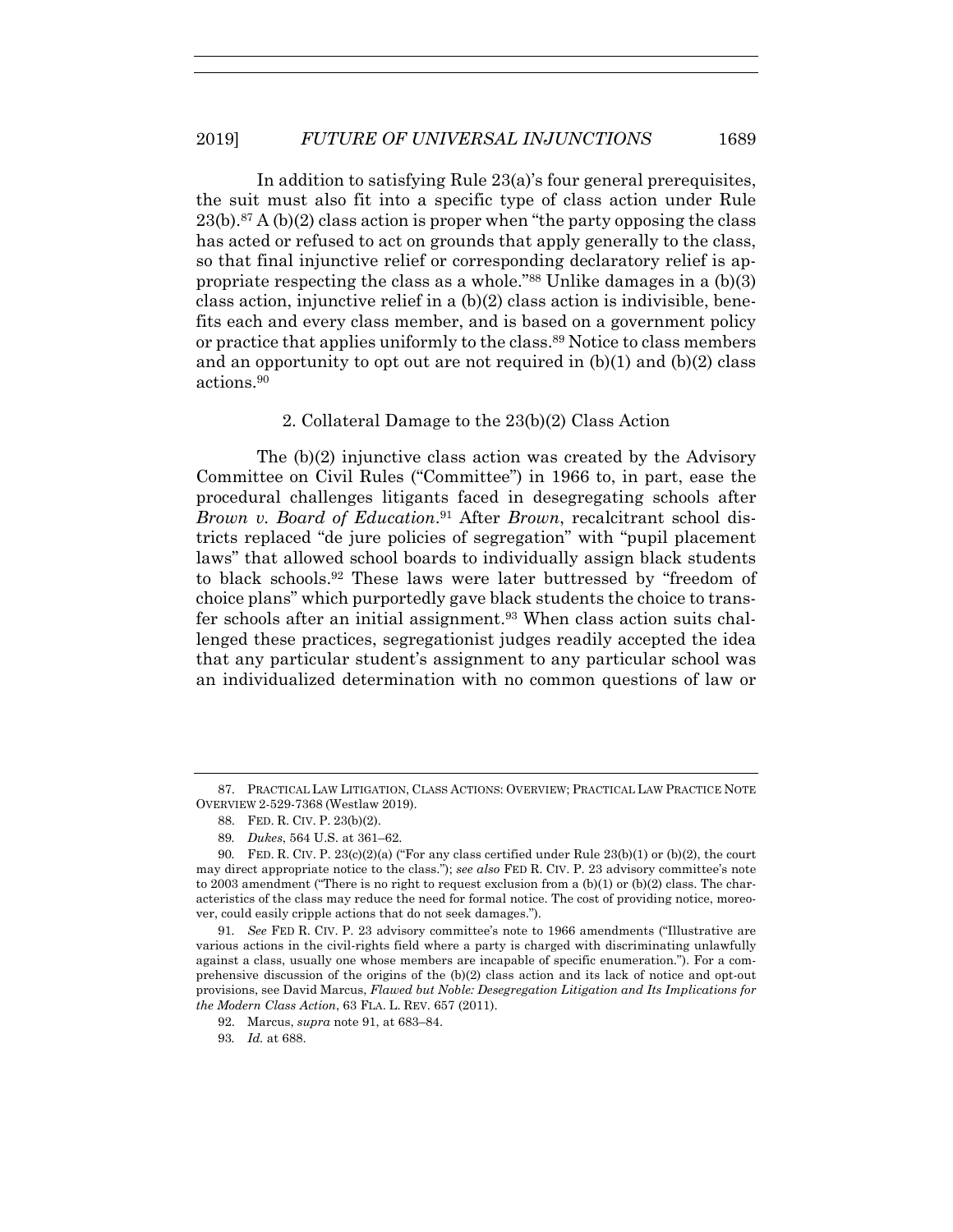fact and denied class certification.<sup>94</sup> In response, the Committee was determined to draft a class action rule that could produce a judgment that benefited and bound all class members.95 The result was Rule 23(b)(2), which has been left unchanged since its adoption in 1966.96

 Commentators have long predicted the demise of certain types of class actions.97 These predictions are based on congressional98 and judicial hostility toward the (b)(3) damages class action for allegedly facilitating "blackmail" and "sweetheart" settlements<sup>99</sup> that threaten corporations with bankruptcy at the hands of a single jury and enrich plaintiffs' attorneys at the expense of the harmed class members.100 Professor Maureen Carroll has argued that the hostility toward the (b)(3) damages class action has motivated myopic "across-the-board" changes that have inadvertently made (b)(2) class certification more difficult.<sup>101</sup> These changes include making class certification decisions subject to interlocutory review,102 raising the burden of proof for class certification, setting higher ascertainability standards,103 and imposing a heightened commonality requirement.<sup>104</sup>

96. Marcus, *supra* note 91, at 704.

97*. See, e.g.*, Brian T. Fitzpatrick, *The End of Class Actions?*, 57 ARIZ. L. REV. 161, 163 (2015) (predicting that corporations will eventually be able to eliminate virtually all class actions suits through arbitration clauses).

98*. See, e.g.*, Class Action Fairness Act of 2005, 28 U.S.C. § 1332(d) (2012).

 99. AT&T Mobility LLC v. Concepcion, 563 U.S. 333, 350 (2011) ("Other courts have noted the risk of 'in terrorem' settlements that class actions entail . . . .").

 101. Maureen Carroll, *Class Action Myopia*, 65 DUKE L.J. 843, 850 (2016) ("Not only does the current debate largely fail to reflect the function and importance of subtypes other than the aggregated-damages class action, but more important, it also has produced across-the-board changes in class-action law that have made the purposes of the other subtypes more difficult to achieve." (footnote omitted)).

102*.* FED. R. CIV. P. 23(f) ("A court of appeals may permit an appeal from an order granting or denying class-action certification . . . .").

103*. See supra* note 79 and accompanying text.

104*. See* Carroll, *supra* note 101, at 876–90 (discussing the effects of Rule 23(f), as well as judicial trends that increased the burden of proof for class certification); *see also* Malveaux, *supra*

<sup>94</sup>*. Id.* at 693 ("[T]he shift from pupil placement laws to freedom of choice plans . . . required the reconception of *Brown*'s mandate as requiring integration if litigation would end monochromatic schools. For a suit seeking this systemic relief to proceed as a class action, doctrine had to evolve.").

<sup>95</sup>*. See id.* at 704–08 (describing the drafting process of Rule 23(b)(2)); *see also* Alexandra D. Lahav et al., *Government Class Actions After* Jennings v. Rodriguez, HARV. L. REV. BLOG (May 8, 2018), https://blog.harvardlawreview.org/government-class-actions-after-jennings-v-rodriguez/ [https://perma.cc/7NKZ-ZGYT] (explaining that "the Committee members most responsible for the revised Rule 23 were 'keenly interested' in . . . attempts to use individual procedures to defeat desegregation class actions").

 <sup>100.</sup> Brian T. Fitzpatrick, *Do Class Action Lawyers Make Too Little?*, 158 U. PA. L. REV. 2043, 2043–44 (2010) ("Class action lawyers are some of the most frequently derided players in our system of civil litigation. The focus of this ire is usually the 'take' that class action lawyers receive from class action settlements.").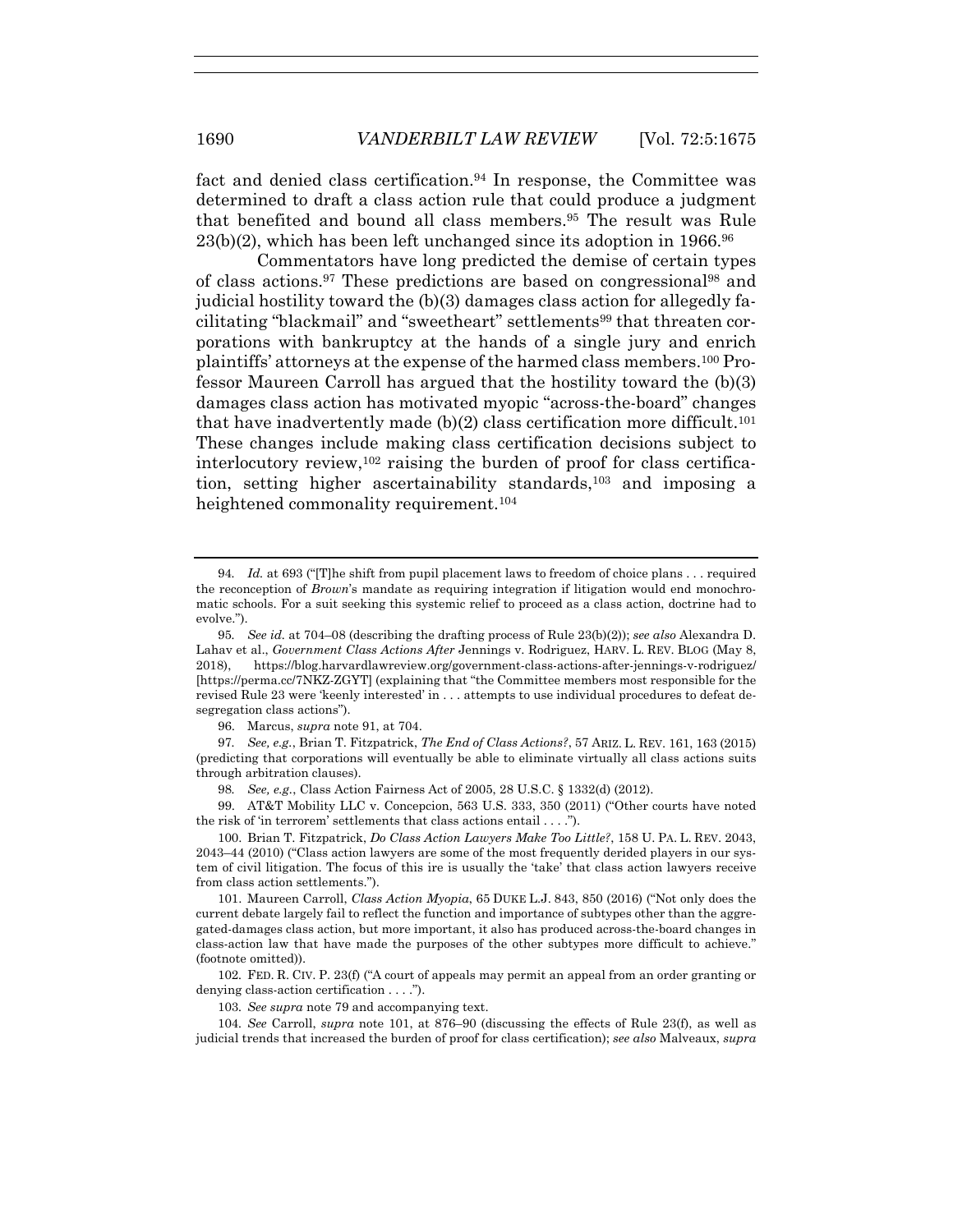Over fifty years after the adoption of Rule 23(b)(2), a class of noncitizen detainees brought a  $(b)(2)$  class action challenging the federal government's blanket refusal to hold individualized bond hearings before indefinitely detaining them in the course of immigration proceedings.105 The Supreme Court in *Jennings v. Rodriguez* held that the Immigration and Nationality Act did not implicitly require individualized bond hearings every six months of detention.<sup>106</sup> The Court declined to reach the detainees' constitutional due process claims and remanded the case, instructing the Ninth Circuit to examine whether such claims could be adjudicated as a class action in the first place.107 Justice Samuel Alito briefly remarked that class action treatment may not be appropriate after *Wal-Mart v. Dukes* and that the flexibility of due process demands individualized assessments.108

 If taken too far, the Court's dicta and remand in *Jennings* could relegate the class action to its pre-1966 efficacy.109 Professor Arthur R. Miller, a pivotal member of the Committee, recently lamented the current threats to the class action:

[T]he demise of the class action would be completely at odds with the litigation system's contemporary needs. In today's world, a procedural system cannot function with a reasonable degree of efficiency by processing a substantial number of overlapping or related claims one-by-one. Abandonment of the class action and other multi-party consolidation devices is not a reasonable option.<sup>110</sup>

Regardless of the final outcome in *Jennings*, class actions have been undermined at the very same time commentators decrying universal injunctions have insisted on a greater reliance on them.111 The procedural choices for plaintiffs seeking systemwide relief are uncertain, especially if the universal injunction's demise is impending.

108*. Id.* at 851–52. *But see id.* at 876 (Breyer, J., dissenting) ("Every member of each class seeks the same relief (a bail hearing), every member has been denied that relief, and the differences in situation among members of the class are not relevant to their entitlement to a bail hearing."); KLONOFF, *supra* note 79, at 194 (noting that courts overwhelmingly hold that, unlike Rule 23(b)(3), Rule 23(b)(2) does not require that common issues predominate over individual issues).

109*. See* Carroll, *supra* note 101, at 850 ("[I]t is unclear whether the paradigmatic post-*Brown* desegregation cases could be certified as class actions under today's restrictive standards.").

 110. Arthur R. Miller, *What Are Courts for? Have We Forsaken the Procedural Gold Standard?*, 78 LA. L. REV. 739, 763 (2018).

 111. Malveaux, *supra* note 18, at 60; Morley, *supra* note 22, at 553. Some commentators opposed to universal injunctions note that if an individual plaintiff can secure a universal injunction that intentionally benefits nonparties, the 23(b)(2) class action is arguably superfluous. However, the necessity doctrine already treats class certification as superfluous in some situations.

note 18, at 59–60 (listing hostility toward monetary relief, heightened standing requirements, and questioning of issue certification as additional hurdles in (b)(2) class actions).

 <sup>105.</sup> Jennings v. Rodriguez, 138 S. Ct. 830, 838–39 (2018).

<sup>106</sup>*. Id.* at 851.

<sup>107</sup>*. See id.* ("When the District Court certified the class under Rule 23(b)(2) . . . it had their statutory challenge primarily in mind. Now that we have resolved that challenge, however, new questions emerge.").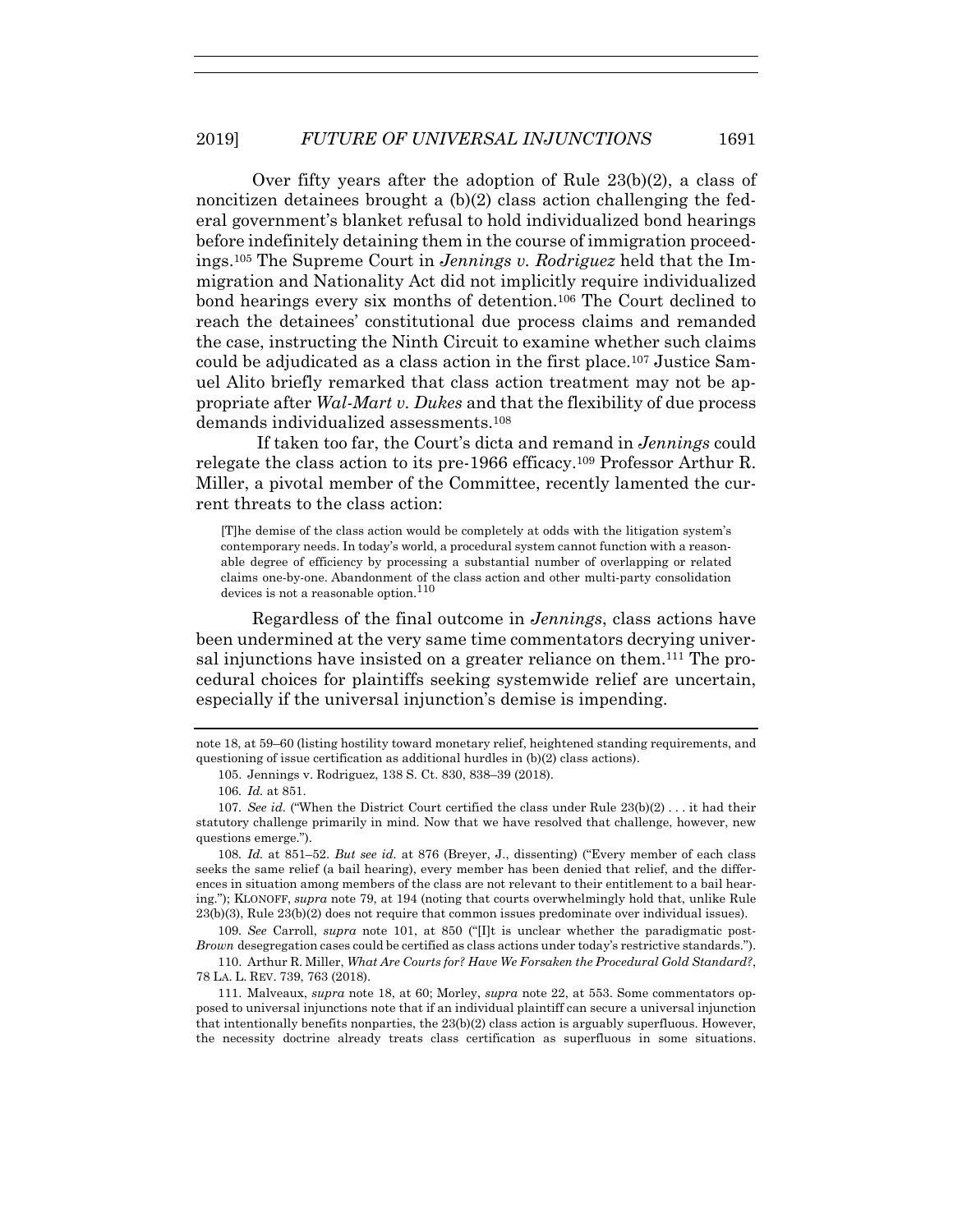# II. THE CURRENT TRADEOFFS BETWEEN THE PROCEDURAL CHOICES

This Part first situates universal injunctions within the broader procedural choices plaintiffs have to seek systemwide relief against federal executive action.<sup>112</sup> It does so by examining two challenges to President Trump's executive actions on asylum policy. Then, this Part considers the costs and benefits of a universal injunction suit vis-à-vis a class action suit. This Part concludes that the preclusive asymmetry of universal injunctions makes them significantly less risky than a (b)(2) class action, which can bind all class members to an unfavorable outcome. As a result, the current procedural choices are fundamentally misaligned; plaintiffs seeking systemwide relief are generally incentivized to choose a universal injunction suit over a class action suit.<sup>113</sup>

# *A. Halting Executive Action via Universal Injunction*

# 1. The Case: *East Bay Sanctuary Covenant v. Trump*

 On November 8, 2018, the Acting Attorney General and Secretary of Homeland Security promulgated an interim final rule that rendered categorically ineligible for asylum any person who entered the United States in violation of a presidential proclamation that limits the entry of aliens along the southern border.<sup>114</sup> The stated purpose of the rule was to address the "urgent situation at the southern border," where there had been a "significant increase in the number and percentage of

KLONOFF, *supra* note 79, at 207. Courts invoking the necessity doctrine have refused to certify a class when an individual suit could achieve the same relief*. See, e.g.*, Dionne v. Bouley, 757 F.2d 1344, 1356–57 (1st Cir. 1985) (endorsing the necessity doctrine and seeing "no practical need for class certification" in the given case because the court could, among other considerations, "reasonably assume the good faith" of the enjoined government official in abiding by the injunction with respect to nonparties).

 <sup>112.</sup> Professor Maureen Carroll wrote a prescient article prior to the rapid rise in universal injunctions that compares the structural disincentives plaintiffs have to pursue systemwide relief with a class action when "quasi-individual actions" could achieve the same result. Carroll*, supra* note 40, at 2020.

 <sup>113.</sup> Professor Carroll came to the same conclusion even prior to the rapid rise of universal injunctions: "Notwithstanding the availability of Rule 23(b)(2), plaintiffs currently face a set of structural disincentives to class treatment that cause many of them to choose the individual form." *Id.* at 2022. Professor Carroll proposes changes to class actions to realign the tradeoffs facing plaintiffs: expedited processes, reform of the necessity doctrine, and fee-shifting incentives. *Id.* at 2075–81. In contrast, this Note proposes changes to how universal injunction suits are litigated. *See infra* Part IV.

 <sup>114.</sup> Aliens Subject to a Bar on Entry Under Certain Presidential Proclamations; Procedures for Protection Claims, 83 Fed. Reg. 55,934 (Nov. 9, 2018) (to be codified at 8 C.F.R. pt. 208).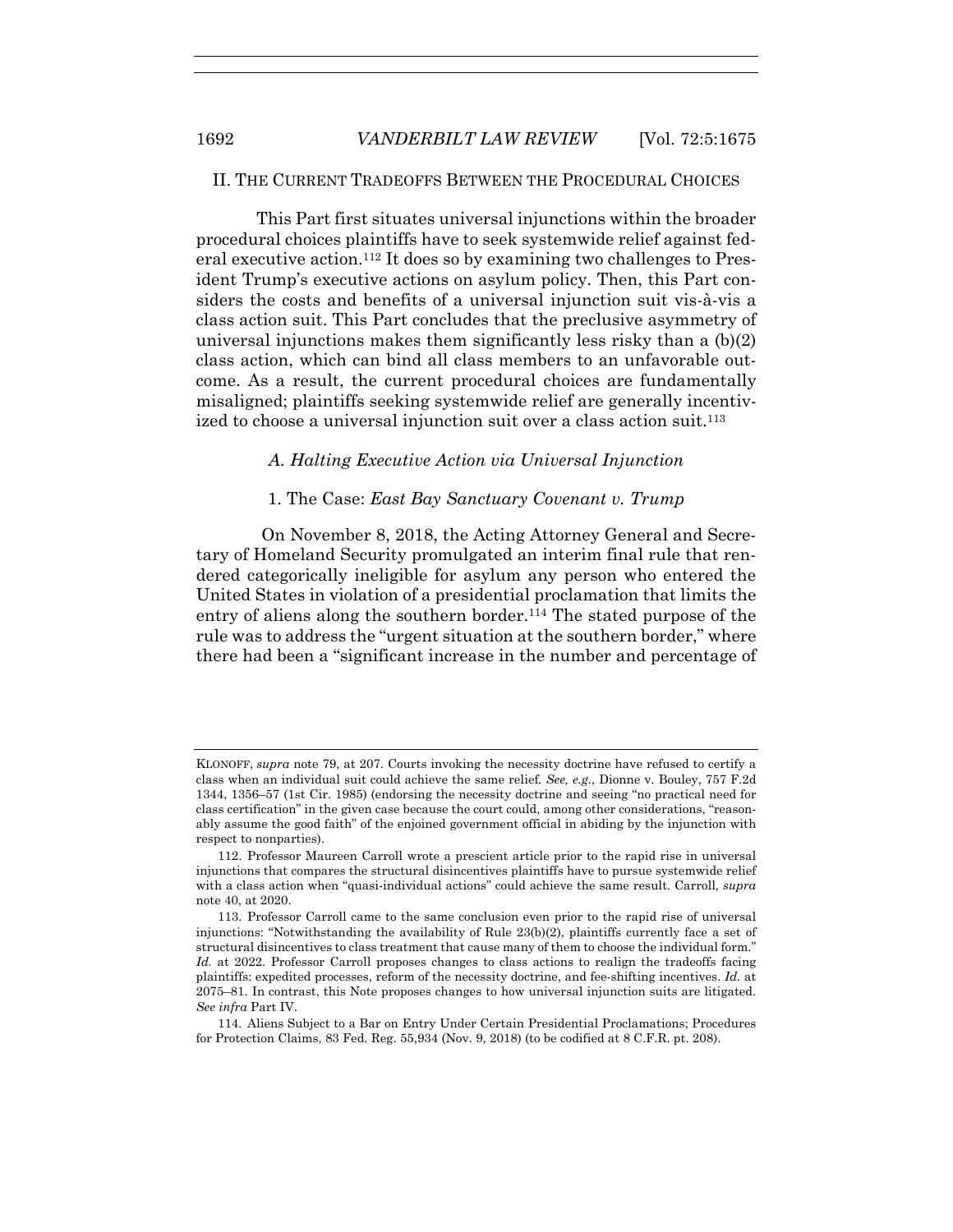aliens who seek admission or unlawfully enter and then assert an intent to apply for asylum."115

On the same day, President Trump issued a presidential proclamation that limited alien entry into the United States along the southern border to "any alien who enters the United States at a port of entry and properly presents for inspection."116 So-called "caravans" of migrants from El Salvador, Guatemala, and Honduras were a popular talking point for the President before the 2018 midterm elections.117 Taken together, the rule and the presidential proclamation rendered any asylum seeker who did not arrive to the United States at a port of entry categorically ineligible for asylum.118

Four legal aid groups that assist asylum seekers immediately brought suit in the Northern District of California to challenge the executive actions.119 The legal aid groups asserted that the executive actions violated both the notice and comment provisions of the Administrative Procedure Act ("APA")120 and the Immigration and Nationality Act's provision that any alien who is physically present in the United States may apply for asylum *irrespective of whether they arrived at a port of entry*.121 The groups had organizational standing because the asylum policy frustrated their mission of providing legal aid to asylum seekers, required diverting resources from other legal initiatives, and would cause the groups to lose substantial state funding.<sup>122</sup>

120. 5 U.S.C. § 553 (2012).

<sup>115</sup>*. Id.* at 55,944; *see also* E. Bay Sanctuary Covenant v. Trump (*E. Bay II*), 909 F.3d 1219, 1230 (9th Cir. 2018) ("We have experienced a staggering increase in asylum applications. Ten years ago we received about 5,000 applications for asylum. In fiscal year 2018 we received about 97,000 nearly a twenty-fold increase.").

 <sup>116.</sup> Addressing Mass Migration Through the Southern Border of the United States, 83 Fed. Reg. 57,661, 57,663 (Nov. 9, 2018).

<sup>117</sup>*. See, e.g.*, Donald Trump (@realDonaldTrump), TWITTER (Oct. 25, 2018, 11:31 AM), https://twitter.com/realDonaldTrump/status/1055527191235227648 [https://perma.cc/T8X3- YXFX] ("To those in the Caravan, turnaround, we are not letting people into the United States illegally. Go back to your Country and if you want, apply for citizenship like millions of others are doing!").

 <sup>118.</sup> E. Bay Sanctuary Covenant v. Trump (*E. Bay III*), 354 F. Supp. 3d 1094, 1101 (N.D. Cal. 2018).

<sup>119.</sup> Complaint for Declaratory and Injunctive Relief at 2–3, *E. Bay III*, 354 F. Supp. 3d 1094 (No. 18-cv-06810) ("Venue is proper under 28 U.S.C.  $\S$  1391(e)(1) because the defendants are agencies of the United States and officers of the United States acting in their official capacity and 1) at least one plaintiff resides in this district . . . .").

 <sup>121. 8</sup> U.S.C. § 1158(a)(1) (2012); *see also E. Bay I*, 349 F. Supp. 3d 838, 844 (N.D. Cal. 2018) (granting a temporary restraining order because "[t]he rule barring asylum for immigrants who enter the country outside a port of entry irreconcilably conflicts with the INA and the expressed intent of Congress. Whatever the scope of the President's authority, he may not rewrite the immigration laws to impose a condition that Congress has expressly forbidden.").

 <sup>122.</sup> *E. Bay II*, 909 F.3d 1219, 1241–44 (9th Cir. 2018).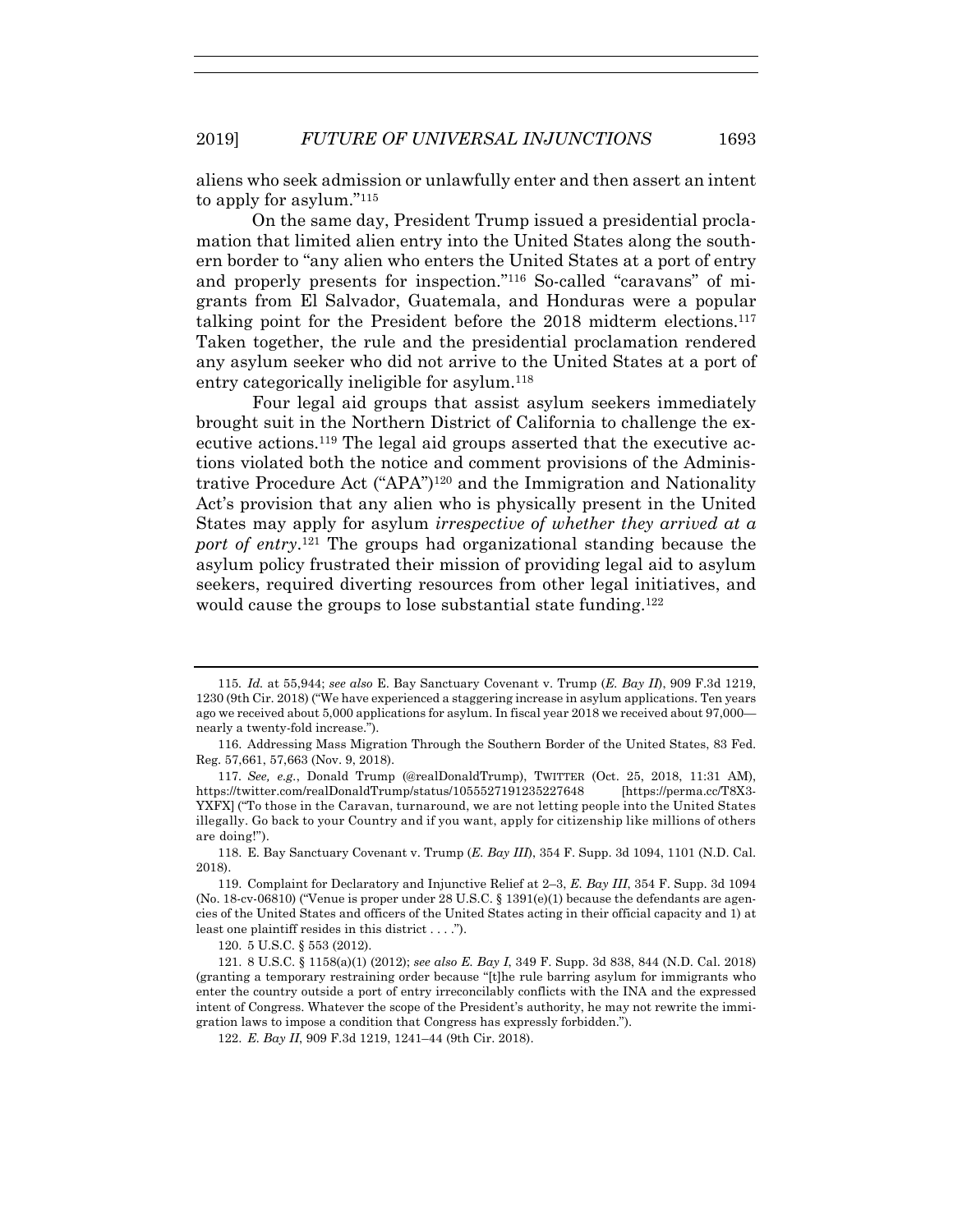The court first granted a universal temporary restraining order  $("TRO")$ ,<sup>123</sup> and then a universal preliminary injunction a month later.124 The court considered the usual factors for granting preliminary injunctive relief before turning to its scope.125 The court then provided almost all of the common reasons for enjoining the enforcement of the asylum policy against anyone, anywhere and not just against the four legal aid groups and their clients. First, the court noted that an injunction limited in geographic scope or to the alleged injuries would have given the groups' clients "special rights that other immigrants would not have," which conflicts with the need for uniformity in immigration law.126 Second, the court referenced the extent of the violation principle and held that, because the asylum policy was unconstitutional on its face and as applied to nonparties, a universal injunction was appropriate.127 Third, the court interpreted the Supreme Court's decision in *IRAP* as an endorsement of the remedy.<sup>128</sup> And finally, the court reasoned that the judicial review provision of the APA, which allows courts to "hold unlawful and set aside agency action,"129 compels universal injunctions against invalid executive actions.130

 The Ninth Circuit denied the government's emergency motion to stay the universal TRO pending appeal.<sup>131</sup> The court acknowledged "a growing uncertainty about the propriety of universal injunctions" but nonetheless concluded that the district court did not err in granting one because the government failed to show that a narrower remedy would have provided the legal aid groups with complete relief.<sup>132</sup> The government then applied to the Supreme Court for a stay pending appeal and

129. 5 U.S.C. § 706 (2012).

 130. *E. Bay I*, 349 F. Supp. 3d at 867 (citing Nat'l Mining Ass'n v. U.S. Army Corps of Eng'rs, 145 F.3d 1399, 1409–10 (D.C. Cir. 1998)). A few courts have treated granting universal injunctions as a matter of course in challenges to executive action under the APA. *See, e.g.*, City of Los Angeles v. Sessions, 293 F. Supp. 3d 1087, 1101 (C.D. Cal. 2018) ("The Ninth Circuit has also held that where an agency violates the APA, the district court is compelled to issue a nationwide injunction."). But Professor Bray argues that neither universal injunctions nor even widespread agency rulemaking were contemplated when the APA was enacted, so the APA cannot be statutory authority for universal injunctions. Bray, *supra* note 18, at 438 n.121; *see also* Siddique, *supra* note 60, at 2120–26 (examining universal injunctions in APA cases).

 131. *E. Bay II*, 909 F.3d 1219, 1256 (9th Cir. 2018). Ordinarily, a TRO is not an appealable order, but the Ninth Circuit treated the TRO as effectively a preliminary injunction. *Id.* at 1238– 39.

132*. Id.* at 1255–56.

 <sup>123.</sup> *E. Bay I*, 349 F. Supp. 3d at 868.

 <sup>124.</sup> *E. Bay III,* 354 F. Supp. 3d at 1121.

<sup>125</sup>*. E. Bay I*, 349 F. Supp. 3d at 855–66; *see also supra* note 36 and accompanying text.

 <sup>126.</sup> *E. Bay I*, 349 F. Supp. 3d at 866 n.21. Many other courts have cited the need for uniformity in immigration law when granting universal injunctions. *See, e.g.*, *IRAP*, 857 F.3d 554, 605 (4th Cir. 2017) (relying on congressional intent that immigration laws be enforced uniformly).

 <sup>127.</sup> *E. Bay I*, 349 F. Supp. 3d at 866 (citing Califano v. Yamasaki, 442 U.S. 682, 702 (1979)). 128*. Id.* at 866–67*.*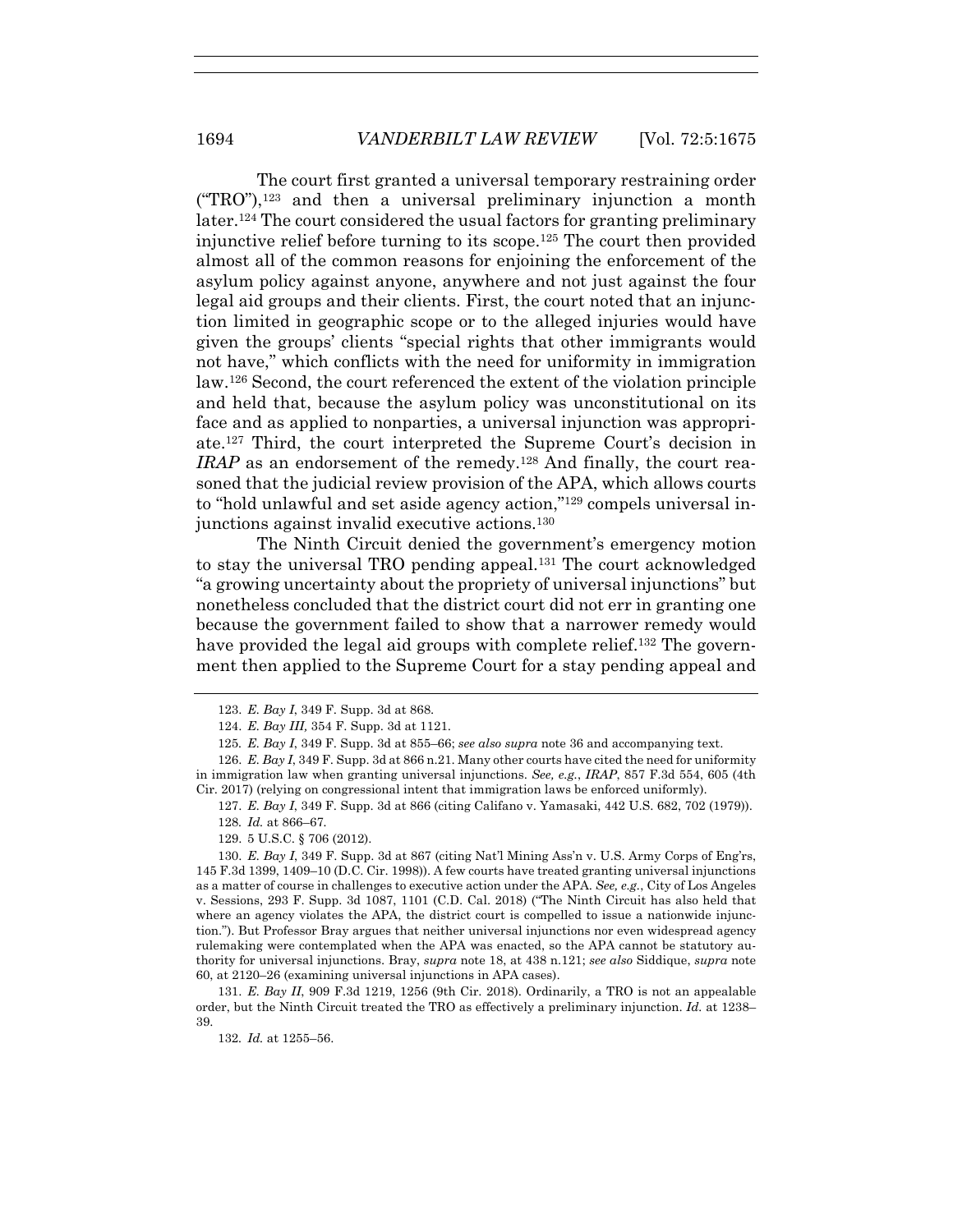was denied.133 President Trump decried the universal injunction and called the presiding district court judge who granted it an "Obama judge," which earned the President a rebuke from Chief Justice Roberts.134

## 2. The Costs and Benefits of a Universal Injunction

 The four legal aid groups in *East Bay Sanctuary Covenant* faced certain tradeoffs when they sought systemwide relief with a universal injunction suit instead of a class action suit. A plaintiff seeking a universal injunction has greater autonomy than a named plaintiff in a class action. Plaintiffs seeking a universal injunction are free to choose their attorney, but under Rule  $23(g)$ , the court appoints class counsel after assessing each counsel's knowledge, experience, and resources.135 Class counsel not only represents the named plaintiffs but also serves as a fiduciary to the absent class members and must therefore "fairly and adequately" protect their interests.136 Plaintiffs seeking a universal injunction thus have a "significantly broader ability to shape the overall strategy of the litigation" than plaintiffs in a class action, who generally have little or no control over the suit.<sup>137</sup> And as aforementioned, judges take a relatively more active role in supervising and guiding class action litigation. Further, seeking a universal injunction is more expedient and cheaper than seeking a classwide injunction because the increasingly rigorous evidentiary standards for the Rule 23 prerequisites have made class certification a "drawn-out procedural bog."<sup>138</sup>

Most importantly, harmed nonparties benefit from preclusive asymmetry when similarly situated plaintiffs seek a universal injunction.139 A universal injunction suit allows nonparties to benefit from a

137. Carroll, *supra* note 40, at 2030.

 <sup>133.</sup> Trump v. E. Bay Sanctuary Covenant (*E. Bay IV*), 139 S. Ct. 782, 782 (mem.) (2018). Justices Thomas, Alito, Gorsuch, and Kavanaugh would have granted the stay. *Id.*

 <sup>134.</sup> Mark Sherman, *Roberts, Trump Spar in Extraordinary Scrap over Judges*, ASSOCIATED PRESS (Nov. 21, 2018), https://www.apnews.com/c4b34f9639e141069c08cf1e3deb6b84 [https://perma.cc/YQG2-ZEX2] (quoting Chief Justice Roberts as saying, "We do not have Obama judges or Trump judges, Bush judges or Clinton judges. What we have is an extraordinary group of dedicated judges doing their level best to do equal right to those appearing before them.").

 <sup>135.</sup> Carroll, *supra* note 40, at 2028 (noting that courts usually select the named plaintiff's counsel of choice).

 <sup>136.</sup> FED. R. CIV. P. 23(a)(4).

<sup>138</sup>*. Id.* at 2034–35 (quoting Samuel Issacharoff, *Private Claims, Aggregate Rights*, 2008 SUP. CT. REV. 183, 208 (2009)).

 <sup>139.</sup> Professor Richard Nagareda defines preclusive symmetry in the context of class actions as "an insistence that the plaintiff class ought not to be positioned to wield the bargaining leverage of a class-wide trial without, at the same time, affording to the defendant the assurance of a commensurately binding victory were the defendant, rather than the plaintiff class, to prevail on the merits." Nagareda, *supra* note 54, at 1113.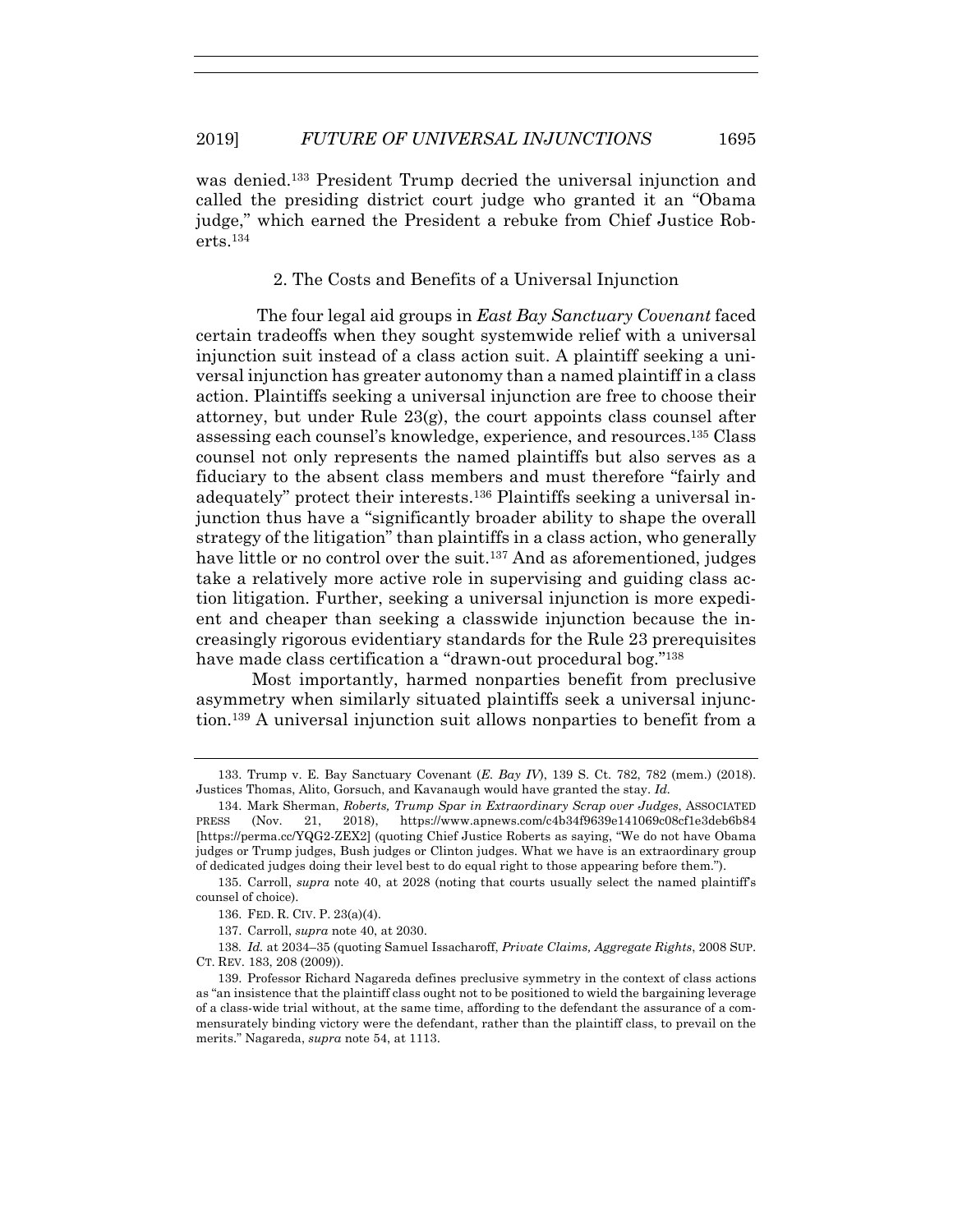favorable outcome without being bound by an unfavorable one. That is, if the first plaintiff does not secure a universal injunction, a nonparty can seek an identical injunction in even the same forum because the federal government cannot invoke preclusion doctrines against them and the unfavorable outcome has no binding precedential authority across district courts.140 The federal government is therefore subject to potential "serial relitigation" until a universal injunction is finally granted.141 This preclusive asymmetry makes pursuing systemwide relief through a universal injunction significantly less risky than pursuing such relief through a (b)(2) class action, which binds all class members to an unfavorable outcome.<sup>142</sup>

For example, the four legal aid groups in *East Bay Sanctuary Covenant* were likely not the only groups in the United States to have their missions, resources, and funding put in jeopardy because of the new asylum policy. When the asylum policy was universally enjoined, nonparty groups enjoyed the remedial benefit of the suit without having to do anything and without the risk of being bound to a denial of a universal injunction. In other words, similarly situated legal aid groups enjoyed all the remedial reward without any preclusive risk. They would have been free to serially seek universal injunctions if the legal aid groups in *East Bay Sanctuary Covenant* did not prevail, deterred only by unfavorable persuasive precedent.

# *B. Halting Executive Action via Class Action*

# 1. The Case: *Ms. L. v. U.S. Immigration & Customs Enforcement*

 In May 2018, the Attorney General announced a "zero tolerance policy" under which all migrant adults entering the United States illegally would be subject to prosecution and, if accompanied by a minor child, would be separated from that child.143 Executive officials vigorously denied there was an "official" family separation policy, but leaked

<sup>140</sup>*. See infra* Section III.A.

 <sup>141.</sup> Carroll, *supra* note 40, at 2020–21. Professor Bray colorfully describes preclusive asymmetry as allowing parties to "shop 'til the statute drops." Bray, *supra* note 18, at 460.

<sup>142</sup>*.* Carroll, *supra* note 40, at 2038:

A plaintiff might want to ensure that, even if he loses his own case, other potential claimants will be able to continue pressing the common claim against the defendant. Such relitigation will not be possible if the plaintiff obtains class certification, which results in "two-way preclusion" no matter whether the claim succeeds or fails on the merits.

<sup>(</sup>quoting Elizabeth Chamblee Burch, *Adequately Representing Groups*, 81 FORDHAM L. REV. 3043, 3056 (2013)).

 <sup>143.</sup> Ms. L. v. U.S. Immigration & Customs Enf't, 310 F. Supp. 3d 1133, 1136 (S.D. Cal. 2018) (order granting plaintiff's motion for classwide preliminary injunction); *see also* Jeff Sessions, U.S.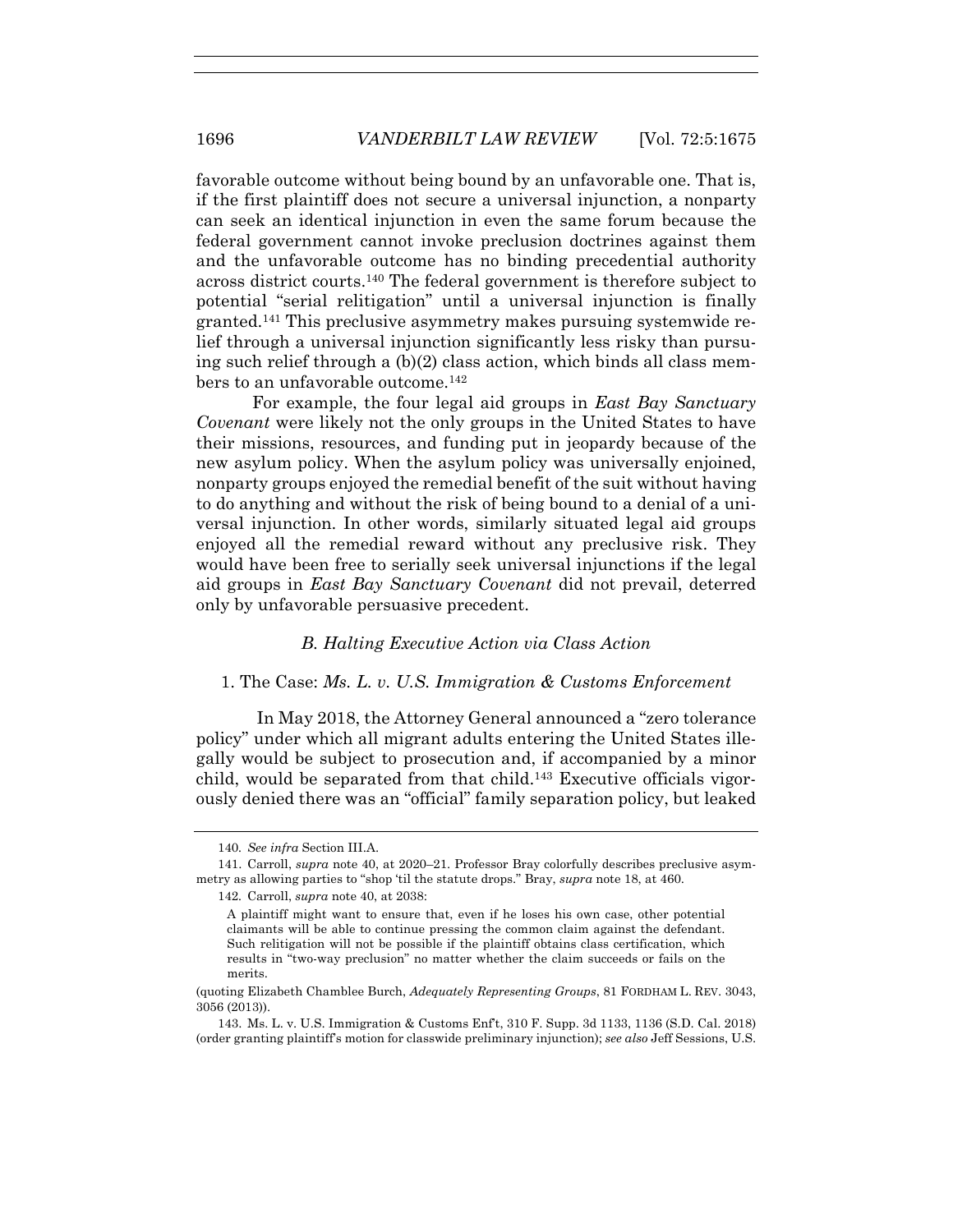internal DHS memos144 and President Trump himself later revealed that officials believed the zero tolerance policy would have desirable deterrent and punitive effects.145

 Fearing death in her home country of the Democratic Republic of the Congo, "Ms. L." fled with her six-year-old daughter and arrived at a port of entry near San Diego seeking asylum.146 An asylum officer conducted a screening interview and determined that Ms. L. had a credible fear of persecution and a significant possibility of ultimately receiving asylum.147 After such a determination, asylum seekers are usually eligible for release from detention on parole.148 But Ms. L. and her daughter were detained and separated.149 Ms. L. was taken to a San Diego detention center and her young daughter was sent to a Chicago detention center for unaccompanied minors.150 The separation occurred without the required determination that Ms. L. was unfit or presented a danger to her daughter.151

With Ms. L. as one of two named plaintiffs,<sup>152</sup> the ACLU brought a putative class action against numerous government entities and officials alleging that the federal government had a systemwide practice of

Attorney Gen., Dep't of Justice, Remarks Discussing the Immigration Enforcement Actions of the Trump Administration (May 7, 2018), https://www.justice.gov/opa/speech/attorney-general-sessions-delivers-remarks-discussing-immigration-enforcement-actions [https://perma.cc/NX8D-34FA] ("If you are smuggling a child, then we will prosecute you and that child will be separated from you as required by law.").

 <sup>144.</sup> Eli Rosenberg, *Senator Asks FBI for Perjury Investigation of Kirstjen Nielsen Over Family Separation Statements*, WASH. POST (Jan. 8, 2019), https://www.washingtonpost.com/politics/2019/01/18/senator-asks-fbi-perjury-investigation-kirstjen-nielsen-over-family-separationstatements/ [https://perma.cc/H66F-7Q62].

<sup>145</sup>*. Cf.* Miriam Jordan, *A Migrant Boy Rejoins His Mother, but He's Not the Same,* N.Y. TIMES (July 31, 2018), https://www.nytimes.com/2018/07/31/us/migrant-children-separation-anxiety.html [https://perma.cc/8GSS-PLAQ] ("[M]any of the children released to their parents are exhibiting signs of anxiety, introversion, regression and other mental health issues . . . .").

 <sup>146.</sup> Ms. L. v. U.S. Immigration & Customs Enf't, 302 F. Supp. 3d 1149, 1154 (S.D. Cal. 2018) (order granting in part and denying in part defendants' motion to dismiss).

<sup>147</sup>*. Id.* at 1164*.*

 <sup>148.</sup> Petition for Writ of Habeas Corpus and Complaint for Declaratory and Injunctive Relief ¶ 54, *Ms. L.*, 310 F. Supp. 3d 1133 (No. 18CV0428 DMS MDD), 2018 WL 1310160.

<sup>149</sup>*. Id.* ¶¶ 41–42.

<sup>150</sup>*. Id.* ¶¶ 7–8.

<sup>151</sup>*. Ms. L.*, 302 F. Supp. 3d at 1154.

 <sup>152.</sup> The other named plaintiff was Ms. C., a citizen of Brazil who entered the United States with her fourteen-year-old son but not at a port of entry like Ms. L. She was convicted of misdemeanor illegal entry, served twenty-five days in federal custody, and was then taken into U.S. Immigration and Customs Enforcement ("ICE") detention for removal proceedings and consideration of her asylum claim. *Id.* at 1155. During the five months she was in ICE detention, she spoke with her son on the phone only a few times. *Id.*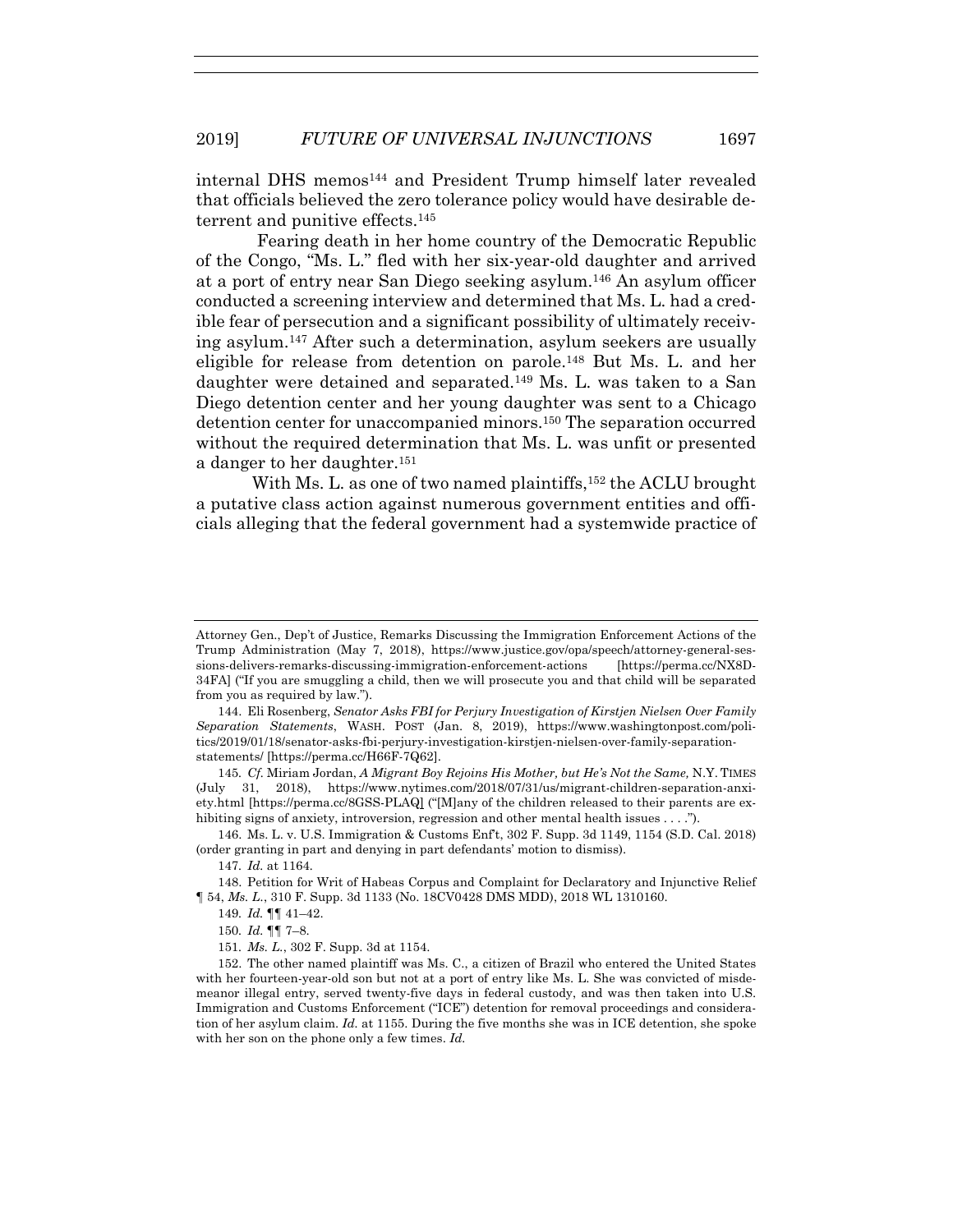separating families without the required fitness determination in violation of the asylum seekers' substantive due process rights.153 The Southern District of California held that the lawsuit met Rule 23's prerequisites for class certification.154 The class met the numerosity requirement because the proposed class definition covered as many as seven hundred separated families.<sup>155</sup> The government vigorously disputed that the commonality requirement was met, claiming that the individual circumstances of each separation were unique, as evidenced by the two named plaintiffs, Ms. L. and Ms. C.156 Ms. L. arrived in the United States at a port of entry, whereas Ms. C. did not.157 The court was not persuaded, however, and noted that commonality only requires a "single significant question of law or fact," especially when the suit challenges a systemwide policy that violates the substantive due process rights of all class members in a uniform way.158

 The arguments that supported commonality also helped to satisfy typicality. The court reasoned that the named plaintiffs and the absent class members would suffer the same injury: separation from their young children without the required fitness determination.159 The government argued that the named plaintiffs were not adequate representatives because both of their claims were moot and the court lacked venue over Ms. C.'s claims.160 The court rejected these arguments, determined there were no conflicts of interest between the named plaintiffs and the absent class members, and found that counsel for the

*Id.*

- 155*. Id.* at 7–8.
- 156*. Id.* at 9–10.
- 157*. Id.* at 9.
- 158*. Id.* at 12 (citation omitted).
- 159*. Id.* at 13–14.

 <sup>153.</sup> The court held that the plaintiffs failed to state a claim under the APA and the Asylum Act, 8 U.S.C. § 1158 (2012), but stated a legally cognizable claim for violation of their substantive due process rights to family integrity under the Fifth Amendment. *Id.* at 1161–68.

 <sup>154.</sup> Order Granting in Part Plaintiff's Motion for Class Certification at 17, Ms. L. v. U.S Immigration & Customs Enf't, No. 3:18-cv-00428-DMS-MDD (S.D. Cal. Jun. 26, 2018). The class was slightly redefined from the plaintiffs' proposed class and encompassed

<sup>[</sup>a]ll adult parents who enter the United States at or between designated ports of entry who (1) have been, are, or will be detained in immigration custody by the DHS, and (2) have a minor child who is or will be separated from them by DHS and detained in ORR custody, ORR foster care, or DHS custody, absent a determination that the parent is unfit or presents a danger to the child.

<sup>160</sup>*. Id*. at 15. Both Ms. L. and Ms. C. had been reunited with their children prior to class certification, but the court applied the "voluntary cessation exception" because the government had not shown that the reunifications were for reasons other than the litigation. Ms. L. v. U.S. Immigration & Customs Enf't, 302 F. Supp. 3d 1149, 1156–58 (S.D. Cal. 2018). The court also held that venue is satisfied when at least one plaintiff meets the venue requirements, and there was no dispute that Ms. L. was a resident of the Southern District of California at the time the complaint was filed. *Id.* at 1158–59.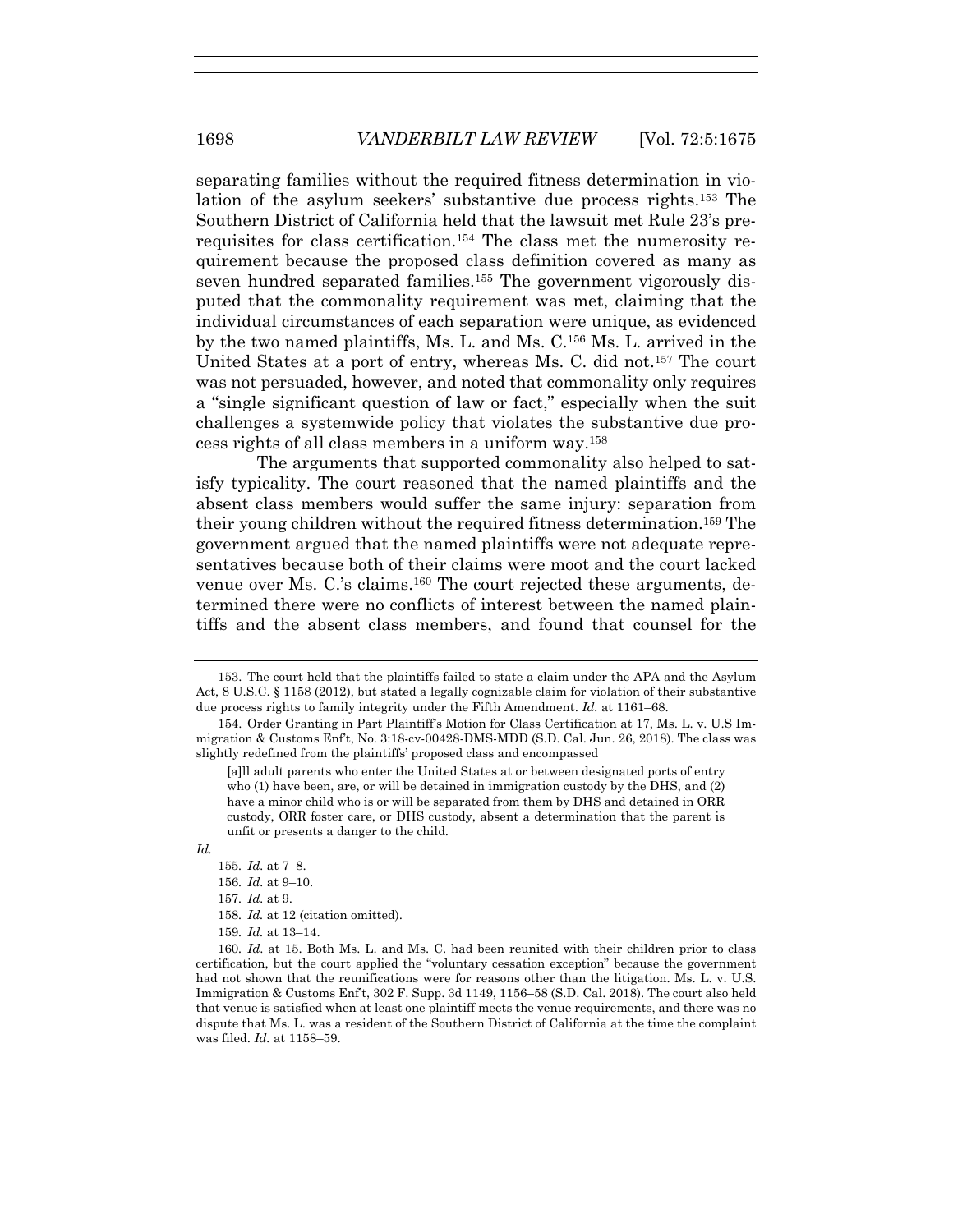named plaintiffs would vigorously litigate the action.161 The court later granted a classwide preliminary injunction to "prohibit separation of class members from their children in the future absent a finding the parent is unfit or presents a danger to the child, and to require reunification of these families once the parent is returned to immigration custody."162

# 2. The Costs and Benefits of a Classwide Injunction

 Plaintiffs like Ms. L. and Ms. C. enjoy two benefits when they seek systemwide relief with a class action suit instead of a universal injunction suit. First, when plaintiffs seek a universal injunction, they face the risk that their claims could be mooted if the federal government stops subjecting them to the alleged harm. In contrast, when a court renders a named plaintiff's case moot, a class action may continue if at least one absent class member continues to suffer harm.163 Second, when a court certifies a class and grants a classwide injunction, any and all class members can hold the government in contempt for violating the injunction and invoke preclusion doctrines in subsequent suits.164 In contrast, when a court grants a universal injunction, only the plaintiffs can enforce the injunction and invoke preclusion doctrines even though the injunction remedially benefits nonparties.165

 The biggest cost of pursuing systemwide relief with a class action vis-à-vis a universal injunction is that the class members and the government are in preclusive *symmetry*. That is, if the named plaintiffs obtain class certification but then lose on the merits, the unfavorable outcome binds every class member who now cannot relitigate.166 If the goal is to obtain systemwide relief, a class action loss can be devastating. Therefore, despite the two benefits enjoyed by class action plaintiffs, the current procedural choices are fundamentally misaligned; plaintiffs seeking systemwide relief are generally incentivized to choose a less risky, cheaper, and more autonomous universal injunction suit over a class action suit.

 <sup>161.</sup> Order Granting in Part Plaintiff's Motion for Class Certification at 14–15, Ms. L. v. U.S Immigration & Customs Enf't, No. 3:18-cv-00428-DMS-MDD (S.D. Cal. Jun. 26, 2018).

<sup>162</sup>*.* Ms. L. v. U.S. Immigration & Customs Enf't, 310 F. Supp. 3d 1133, 1137 (S.D. Cal. 2018).

 <sup>163.</sup> Carroll, *supra* note 40, at 2036–38.

 <sup>164.</sup> *Id.* at 2038.

 <sup>165.</sup> Frost, *supra* note 18, at 1114 n.217 ("Nonparties to a nationwide injunction cannot seek to have the defendant held in contempt for violating the injunction . . . nor can they assert res judicata in subsequent litigation.").

 <sup>166.</sup> Supreme Tribe of Ben Hur v. Cauble, 255 U.S. 356, 367 (1921) ("If the federal courts are to have the jurisdiction in class suits to which they are obviously entitled, the decree when rendered must bind all of the class properly represented."); *see also* Carroll, *supra* note 40, at 2038.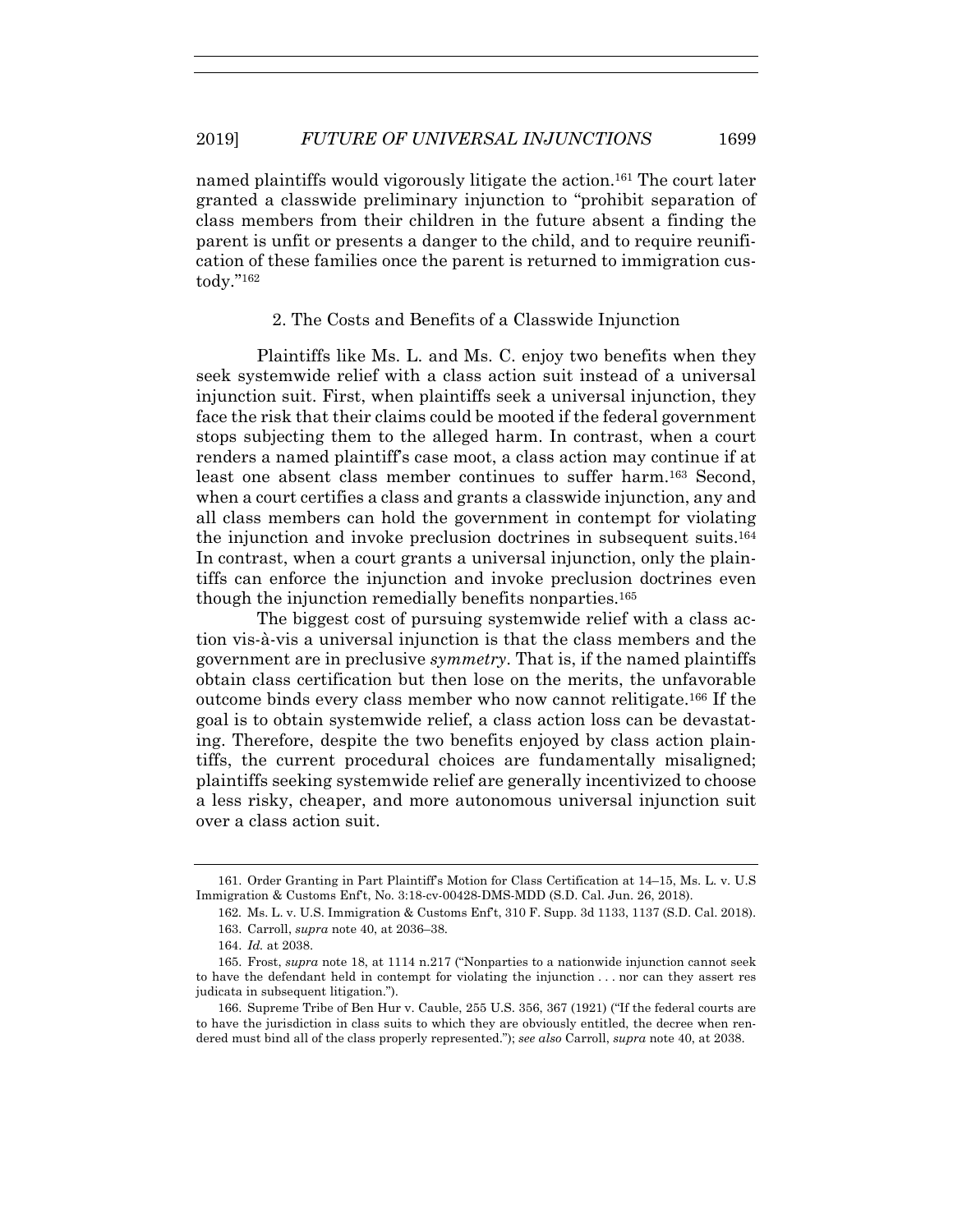# III. POSSIBLE THEORETICAL JUSTIFICATIONS FOR UNIVERSAL INJUNCTIONS

 Professor Sam Bray proposes a brightline rule against universal injunctions based on the absence of such injunctions in the early history of equity.167 Justice Clarence Thomas relied heavily on Bray's historical account in his *Trump v. Hawaii* concurrence to conclude that universal injunctions are "legally and historically dubious."168 Professor Bray explains: "Protecting nonparties with an injunction is a remedial choice. It is a relatively new choice, and like all remedial choices, it needs to be justified."<sup>169</sup>

 This Part answers Professor Bray's invitation for a justification. Commentators have thus far justified universal injunctions on mostly pragmatic grounds: they promote uniformity; protect people from imminent and irreparable harm; avoid inefficient, duplicative litigation; and circumvent plaintiff-detection problems.170 However, these pragmatic justifications take as given the assumption that nonparties benefitting from litigation is unfamiliar. On the contrary, the preclusive asymmetry of universal injunctions is not unfamiliar. Judges and rulemakers grappled with preclusion asymmetry when developing issue preclusion doctrine and drafting the modern class action rules. This Part recounts these two contexts and considers if they can help determine the propriety of universal injunctions.171

# *A. Lessons from Preclusion Law*

# 1. Nonmutual Offensive Issue Preclusion

 The preclusive asymmetry and wider policy tradeoffs of universal injunctions are familiar. They are the same tradeoffs relevant when

 <sup>167.</sup> Bray, *supra* note 18, at 469 (proposing the following brightline rule: "A federal court should give an injunction that protects the plaintiff vis-à-vis the defendant, wherever the plaintiff and the defendant may both happen to be. The injunction should not constrain the defendant's conduct vis-à-vis nonparties."); *see also* Sessions, *supra* note 25 ("In the first 175 years of this Republic, not a single judge issued [a universal injunction].").

 <sup>168.</sup> Trump v. Hawaii, 138 S. Ct. 2392, 2429 (2018) (Thomas, J., concurring).

 <sup>169.</sup> Bray, *supra* note 18, at 457.

<sup>170</sup>*. See* Amdur & Hausman, *supra* note 34, at 51 ("[W]hat Bray calls the 'epistemic advantages' of narrow relief—slower deliberation, more forums and judges weighing in—do not always outweigh the need to prevent real-world harm."); Frost, *supra* note 18, at 1090–1101; Malveaux, *supra* note 18, at 58.

 <sup>171.</sup> Two forthcoming articles have analogized preclusion doctrine to universal injunctions but did not consider spurious class actions and counterarguments to the analogy. Clopton, *supra* note 29; Trammell, *supra* note 29.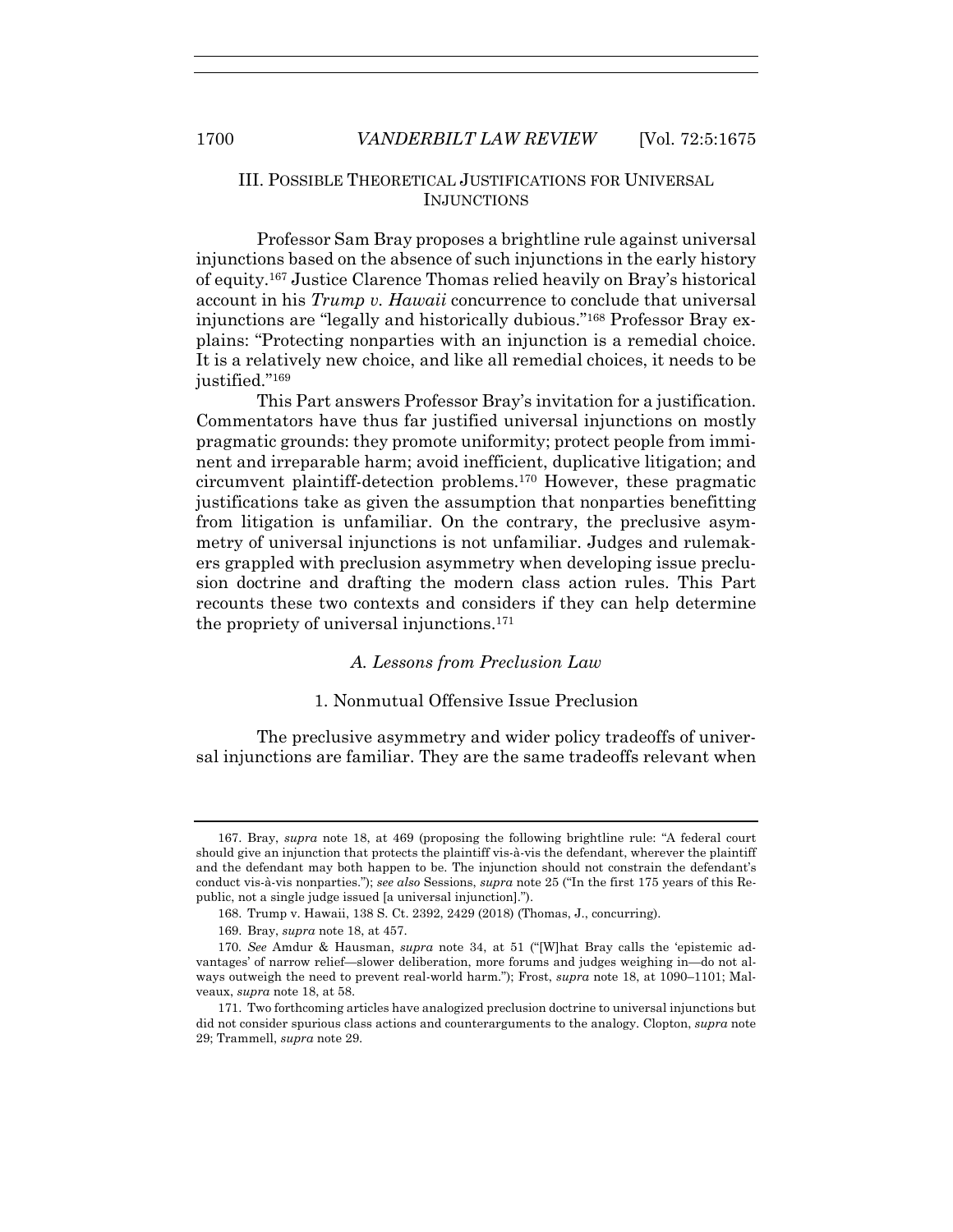crafting issue preclusion doctrines.172 Issue preclusion prohibits a party from relitigating an issue in a subsequent suit when the issue was actually litigated, actually decided, and essential to the judgment in a prior suit.173 Issue preclusion can apply even when the subsequent suit is filed in a different jurisdiction, which is akin to a universal injunction benefiting anyone, anywhere.174

Initially, issue preclusion required mutuality; only the parties or their privies in a first suit could later invoke and benefit from the judgment in a subsequent suit.175 In other words, nonparties were not bound by adverse judgments, but they could not benefit from favorable ones either. The Supreme Court eliminated the mutuality requirement for issue preclusion in *Parklane Hosiery Co. v. Shore*.176 A class of Parklane shareholders sued Parklane for making materially misleading statements in a proxy statement related to a merger.<sup>177</sup> Before the shareholder class action went to trial, the SEC also sued Parklane and obtained a declaratory judgment that the proxy statement was materially misleading.178 The shareholders asserted that Parklane was precluded from religitating whether the proxy statement was materially misleading even though they were not parties in the SEC suit.179 The Court held that the Parklane shareholders could invoke and benefit from the favorable declaratory judgment in the SEC suit because Parklane had its day in court, did not prevail, and should not get a second bite at the apple.180

 The Court did, however, impose some limits on when nonparties like the Parklane shareholders could invoke offensive issue preclusion: "[I]n cases where a plaintiff could easily have joined in the earlier action or . . . the application of offensive estoppel would be unfair to a defend-

<sup>172</sup>*. See* City of Chicago v. Sessions, 888 F.3d 272, 296 (7th Cir. 2018) (Manion, J., concurring in part and dissenting in part) ("A nationwide injunction is similar in effect to nonmutual offensive collateral estoppel . . . ."), *reh'g en banc granted in part, opinion vacated in part*, No. 17-2991, 2018 WL 4268817 (7th Cir. June 4, 2018), *vacated*, No. 17-2991, 2018 WL 4268814 (7th Cir. Aug. 10, 2018).

 <sup>173.</sup> RESTATEMENT (SECOND) OF JUDGMENTS § 27 (AM. LAW INST. 1982); 18 CHARLES ALAN WRIGHT ET AL., FEDERAL PRACTICE AND PROCEDURE § 4416 (3d ed. 2018).

 <sup>174. 18</sup> WRIGHT ET AL., *supra* note 173, § 4416.

<sup>175</sup>*.* RESTATEMENT (SECOND) OF JUDGMENTS § 27 (AM. LAW INST. 1982); 18 WRIGHT ET AL., *supra* note 173, § 4416.

 <sup>176. 439</sup> U.S. 322, 331 (1979). The Court endorsed *defensive* nonmutual issue preclusion in Blonder-Tongue Labs., Inc. v. Univ. of Ill. Found., 402 U.S. 313, 350 (1971).

<sup>177</sup>*. Parklane*, 439 U.S. at 324.

<sup>178</sup>*. Id.* at 324–25.

<sup>179</sup>*. Id.*

<sup>180</sup>*. Id.* at 332–33.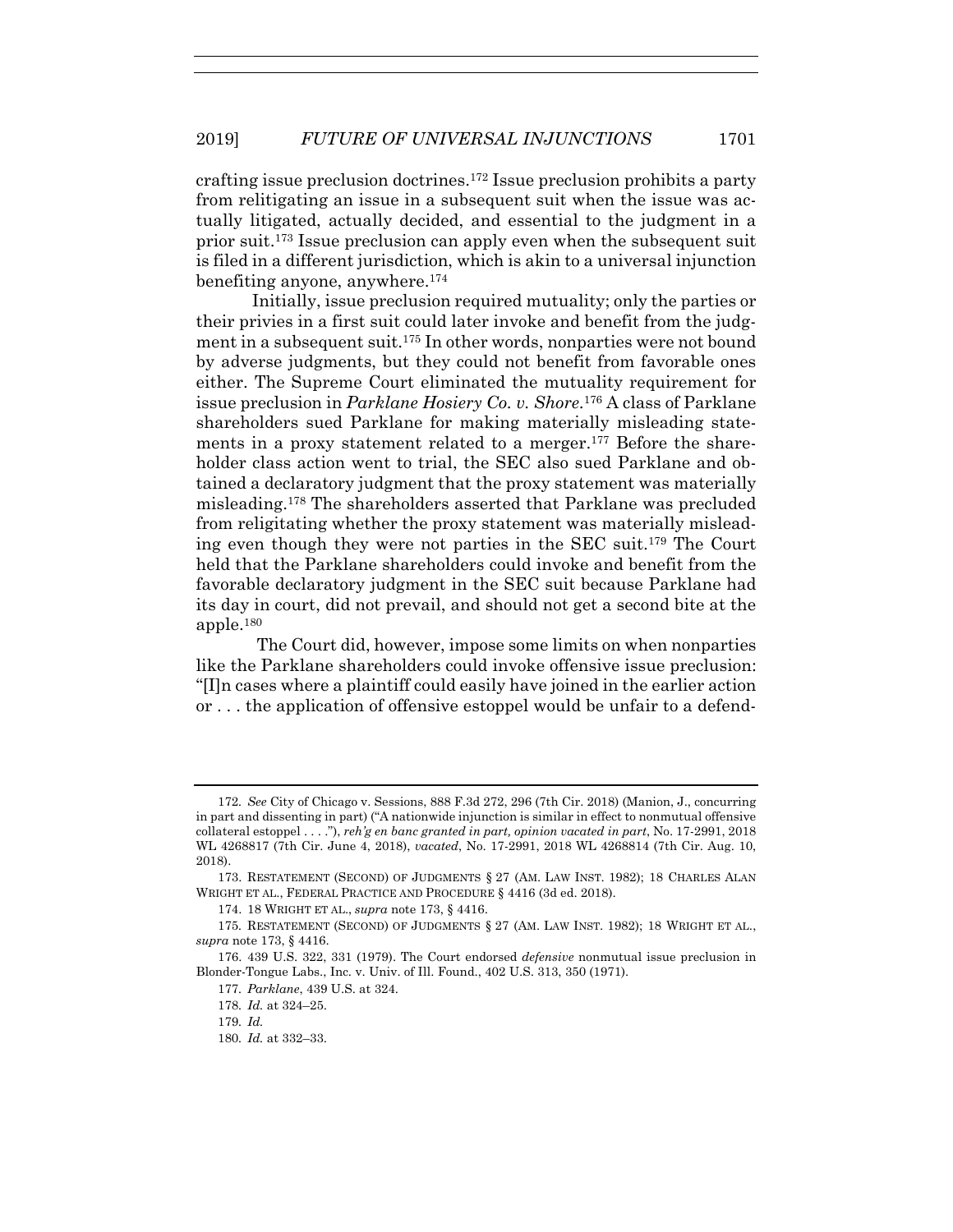ant, a trial judge should not allow the use of offensive collateral estoppel."181 This general rule is supplemented by numerous factors to determine whether the party against whom issue preclusion is invoked had a "full and fair" opportunity to litigate the issue in the first suit and whether the party invoking issue preclusion was an opportunistic "waitand-see" observer of the first suit.182 In sum, the *Parklane* Court had good reasons to issue a brightline rule against nonmutual offensive issue preclusion but chose not to do so. Instead, the Court left the decision of whether to apply issue preclusion in particular cases to judicial discretion.183

 The development of issue preclusion doctrine did not end with *Parklane*. In *United States v. Mendoza*, the Supreme Court held that private parties cannot invoke nonmutual offensive issue preclusion against the federal government.184 As a result, in a subsequent suit against a different party, the federal government is free to relitigate issues it has previously lost. Universal injunctions are arguably inconsistent with *Mendoza.*<sup>185</sup> They subject the federal government to de facto issue preclusion because it cannot enforce a given executive action against anyone, anywhere.186

 However, neither historical limits on judicial power nor the structure of the federal courts motivated the decision in *Mendoza*. The Court exempted the federal government from nonmutual offensive issue preclusion for four policy reasons.187 First, the government litigates far more than any private party and the suits often carry great public

<sup>181</sup>*. Id.* at 331.

 <sup>182.</sup> RESTATEMENT (SECOND) OF JUDGMENTS §§ 28–29 (AM. LAW INST. 1982); *see also Parklane*, 439 U.S. at 329–33:

If a defendant in the first action is sued for small or nominal damages, he may have little incentive to defend vigorously, particularly if future suits are not foreseeable . . . . Still another situation where it might be unfair to apply offensive estoppel is where the second action affords the defendant procedural opportunities unavailable in the first action that could readily cause a different result.

<sup>183</sup>*. Parklane*, 439 U.S. at 331.

<sup>184. 464</sup> U.S. 154, 162–63 (1984).

 <sup>185.</sup> Michael T. Morley, *Nationwide Injunctions, Rule 23(b)(2), and the Remedial Powers of the Lower Courts*, 97 B.U. L. REV. 615, 627–31 (2017). But see Frost, supra note 18, at 1112–14 (arguing that Mendoza's rejection of nonmutual offensive issue preclusion does not "demand a similar prohibition" against universal injunctions because the government is still free to litigate cases in which it lost and was subject to a universal injunction, like the Muslim Ban and sanctuary city cases).

<sup>186</sup>*. See, e.g*., City of Chicago v. Sessions, 888 F.3d 272, 296–97 (7th Cir. 2018) (Manion, J., concurring in part and dissenting in part), *reh'g en banc granted in part, opinion vacated in part*, No. 17-2991, 2018 WL 4268817 (7th Cir. June 4, 2018), *vacated*, No. 17-2991, 2018 WL 4268814 (7th Cir. Aug. 10, 2018); Frost, *supra* note 18, at 1112–13.

 <sup>187.</sup> *See* Morley, supra note 185, at 627–30.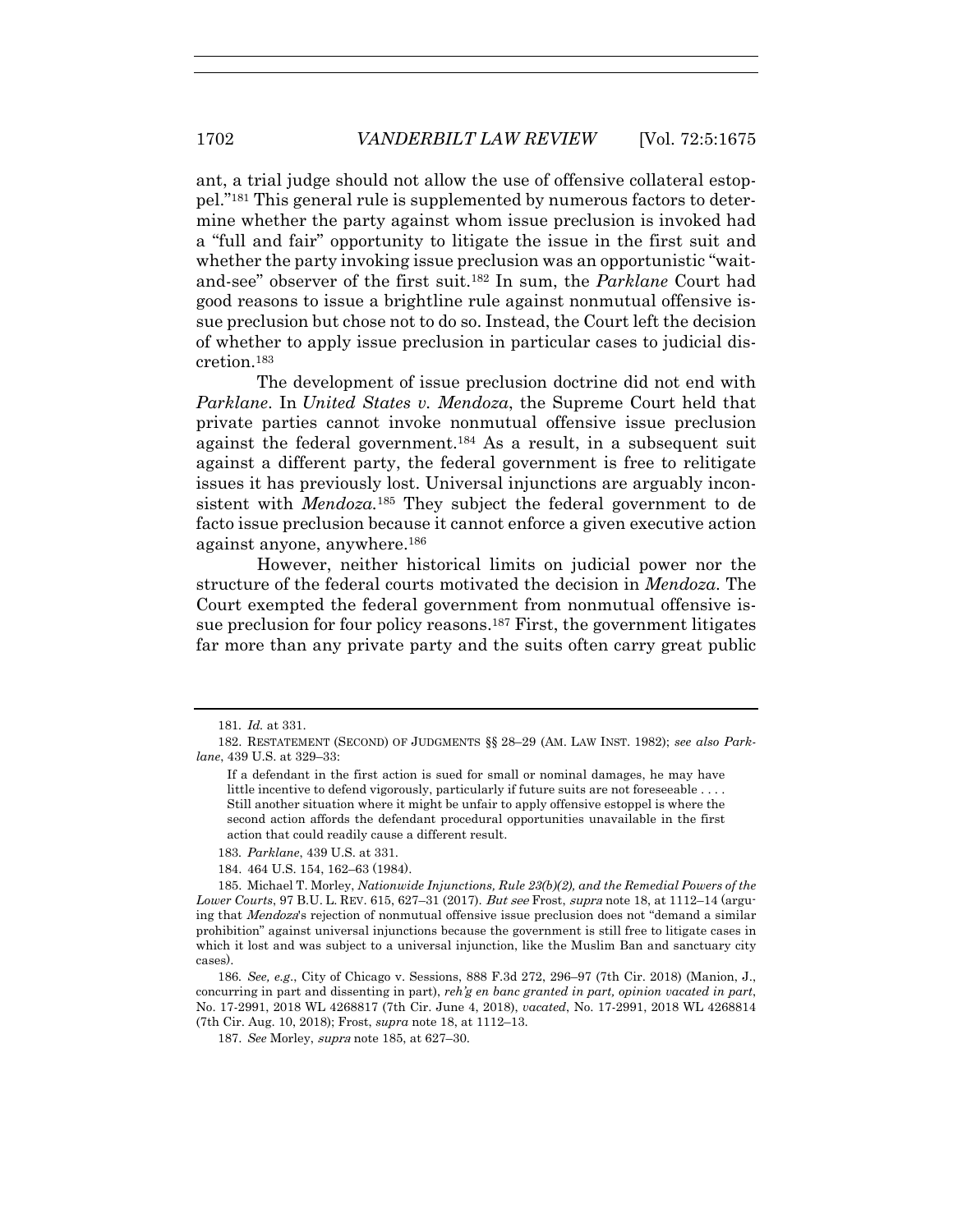importance.188 Second, private parties invoking preclusion against the government would stymie percolation and make it harder for the Supreme Court to decide when to grant certiorari.189 Third, the government would lose its wide discretion in deciding which adverse judgments to appeal.190 Fourth, subjecting the government to nonmutual offensive issue preclusion would impede successive executive branches from adopting different legal positions than their predecessors.191

In sum, the development of issue preclusion doctrine in *Parklane* and *Mendoza* suggests two broad points that can inform the discussion on the propriety of universal injunctions. First, the question of who can enjoy the preclusive benefit of litigation is left to judicial discretion. Second, courts balanced the competing policy concerns of fairness, uniformity, efficiency, error costs, and percolation.

#### 2. The Spurious Class Action

 The preclusion asymmetry produced by universal injunctions was once a common feature of class actions. The class action as it existed in 1938 came in three types based on the rights at issue: true, hybrid, and spurious.<sup>192</sup> Unlike true and hybrid class action members, only class members who *opted in* to spurious class actions were bound by and could benefit from the judgment.193 The original motivation for the opt-in feature was to allow class members to "intervene on an ancillary basis without being required to show an independent basis of [f]ederal jurisdiction, and have the benefit of the date of the commencement of the action for purposes of the statute of limitations."194 But as Professor Brian Fitzpatrick notes, most courts allowed class members

<sup>188</sup>*. Mendoza*, 464 U.S. at 159–60.

<sup>189</sup>*. Id.* at 160.

<sup>190</sup>*. Id.* at 161 ("[T]he Solicitor General considers a variety of factors, such as the limited resources of the Government and the crowded dockets of the courts, before authorizing an appeal."). 191*. Id.*

 <sup>192.</sup> David Marcus, *The History of the Modern Class Action, Part I: Sturm Und Drang*, 90 WASH. U. L. REV. 587, 600 (2013). In a "true" class action, the rights sought to be enforced were shared rights and joinder of all class members was required to adjudicate those shared rights like, for example, in a shareholder derivative action. *Id.* In a "hybrid" class action, the rights of the class members could be several, not joint, and would often relate to the equitable distribution of property like a fund. *Id.* The "spurious" class action was designed to enforce the rights of class members with no previous association "where there was a common question of law or fact affecting such rights and 'common relief' was sought." Charles Alan Wright, *Class Actions*, 47 F.R.D. 169, 175 (1970).

 <sup>193.</sup> FED. R. CIV. P. 23 advisory committee's note to 1966 amendments; *see also* Marcus, *supra* note 192, at 600–01.

 <sup>194.</sup> FED. R. CIV. P. 23 advisory committee's note to 1966 amendments.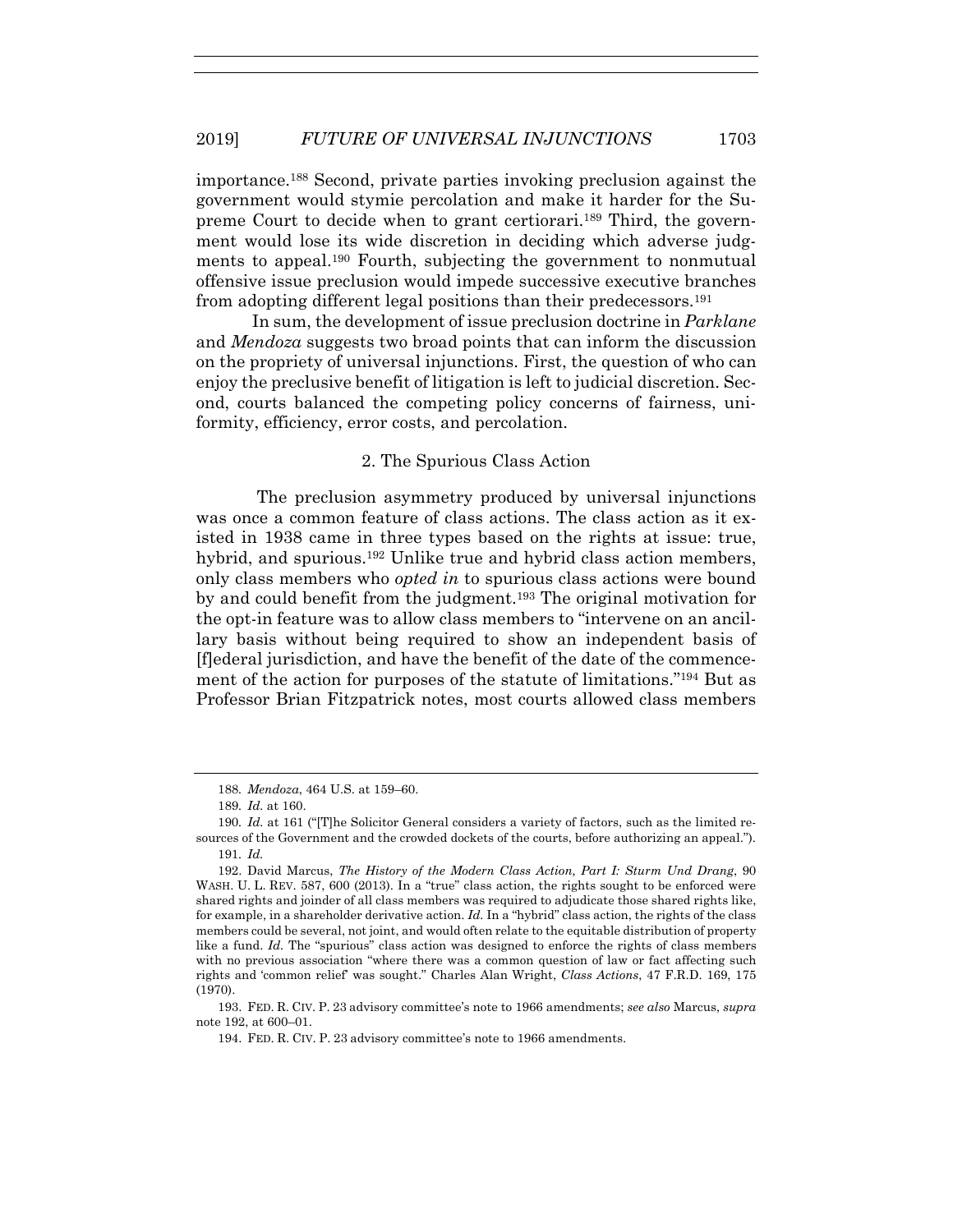to opt in *after a judgment*.195 Thus, "wait-and-see" class members could opt in to a favorable outcome but, in the case of an unfavorable outcome, could decline to opt in and relitigate on their own.196 This is the same kind of preclusive asymmetry produced by universal injunctions.

 Charles Alan Wright, a pivotal member of the Advisory Committee on Civil Rules ("Committee"), called the spurious class action "a particularly puzzling creation" because its preclusive asymmetry made a "mockery" out of the class action.197 Just like universal injunctions are viewed as unfair to the federal government, spurious class actions were viewed by many on the Committee as unfair to corporate defendants.198 To that effect, the *opt-in* spurious class action was eliminated and the *opt-out* (b)(3) class action was adopted in 1966.199 The new rule bound all class members to both favorable and unfavorable outcomes unless they affirmatively opted out. Corporate defendants soon realized the immense power of the opt-out class action to aggregate low value claims that would never have been brought individually and expose them to "bet-the-company" liability.200 The corporate community has since consistently supported a return to the spurious class action.<sup>201</sup>

Hitherto, in a few actions conducted as "spurious" class actions . . . courts have held or intimated that class members might be permitted to intervene after a decision on the merits favorable to their interests, in order to secure the benefits of the decision for themselves, although they would presumably be unaffected by an unfavorable decision.

 198. Fitzpatrick, *supra* note 195, at 10. When the Committee reconvened in 1960, it was so intent on eliminating the spurious class action that the first version of the (b)(3) class action did not allow for any opt-out whatsoever. *Id.* at 4.

199*. Id.* at 4; *see also* John E. Kennedy, *Class Actions: The Right to Opt Out*, 25 ARIZ. L. REV. 3, 17 (1983):

[T]o remove the lack of mutuality and unfairness to the defendant inherent in "one-way intervention," the new procedural rule would require, prior to determination of liability, notice to all class members. This notice was to inform all class members that the court would "exclude" them if they so request; and if they did not "request exclusion," the class judgment would include them. In short, the members' formal power-duty of "exclusion" or in legal slang, "right to opt out" was born.

200. Fitzpatrick, *supra* note 195, at 7; *see also* Miller, *supra* note 110, at 754:

Surely the Committee members could not have foreseen what was to come in the following decades: the explosive recognition of new substantive rights by federal and state statutes and judicial activity . . . and the frequency—let alone the character—of product and commercial failures and other adverse events that would give rise to aggregate litigation.

201. Fitzpatrick, *supra* note 195, at 7, 17–18.

 <sup>195.</sup> Brian T. Fitzpatrick, *The Ironic History of Rule 23* 9–10 (Vanderbilt Law Sch. Legal Studies Research Paper Series, Working Paper No. 17-41, 2017), https://papers.ssrn.com/sol3/papers.cfm?abstract\_id=3020306 [https://perma.cc/V6QL-TP3L]; *see also* FED. R. CIV. P. 23 advisory committee's note to 1966 amendments:

 <sup>196.</sup> Fitzpatrick, *supra* note 195, at 10.

 <sup>197.</sup> Wright, *supra* note 192, at 175, 181.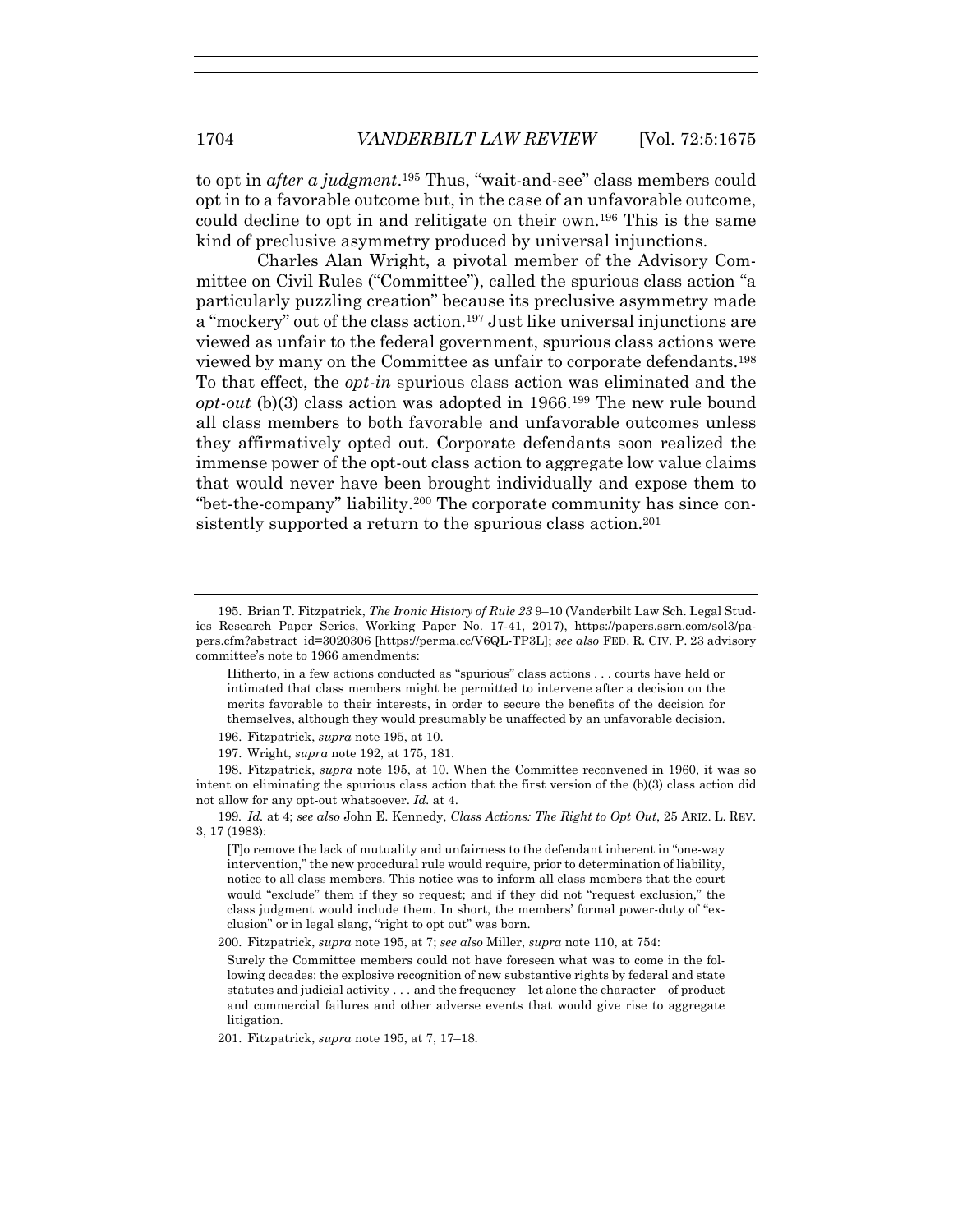# *B. Possible Conclusions*

 The development of issue preclusion doctrine and the drafting of the modern class action rules provide, at best, a mixed bag of possible conclusions that can inform the discussion on the propriety of universal injunctions and justify universal injunctions on theoretical grounds.

 At one extreme, nonmutual offensive issue preclusion may justify universal injunctions because, at bottom, they both determine if and how nonparties benefit from and are bound by litigation. If nonparties can enjoy the preclusive and precedential benefits of a suit, they should be able to enjoy its remedial benefits as well. And just like universal injunctions, issue preclusion effectively binds horizontally situated and even vertically situated courts in other geographic jurisdictions.202

 But the parallel between preclusive benefits and remedial benefits may be unpersuasive for three reasons. First, after *Mendoza,* nonparties cannot enjoy the preclusive benefits of a prior suit against the federal government, and arguably, should not enjoy the remedial benefits of a universal injunction against the federal government either.203 Second, to enjoy the benefits of preclusion, or even just favorable precedent, a nonparty must take the affirmative step of filing a subsequent suit and asking the subsequent court to apply the prior judgment or precedent. To enjoy the remedial benefits of a universal injunction, a nonparty does not have to do anything. Third, the remedial benefits for nonparties are in the discretion of the court that is granting a universal injunction, whereas a subsequent court determines the preclusive benefits for nonparties. That is, a court cannot predetermine the preclusive effect of its own judgment like it determines the scope of its equitable relief. Thus, these fundamental differences between the binding effects of injunctions, preclusion, and precedent and how these effects are triggered may make the parallel between issue preclusion and injunctions unpersuasive.204

 <sup>202.</sup> Morley, supra note 185, at 640–41:

The res judicata effect of a judgment is not subject to geographic limits. A litigant may invoke the res judicata effect of a federal court's judgment in any court as a matter of federal common law, and of a state court's judgment as a matter of full faith and credit.

<sup>(</sup>footnote omitted).

 <sup>203.</sup> Clopton, *supra* note 29 (manuscript at 3). Professor Clopton has argued that *Mendoza* was a policy-driven decision that should be overruled, which would temper courts' penchant for granting universal injunctions. *Id.*; *see also* Zachary D. Clopton, *Arguments About Nationwide Injunctions*, TAKE CARE BLOG (July 16, 2018), https://takecareblog.com/blog/arguments-about-nationwide-injunctions [https://perma.cc/LXP6-G5UM]. *But see* sources cited *supra* note 185.

 <sup>204.</sup> For a broader discussion of the relationship between injunctions, preclusion, and precedent, see Morley, *supra* note 185, at 643–47.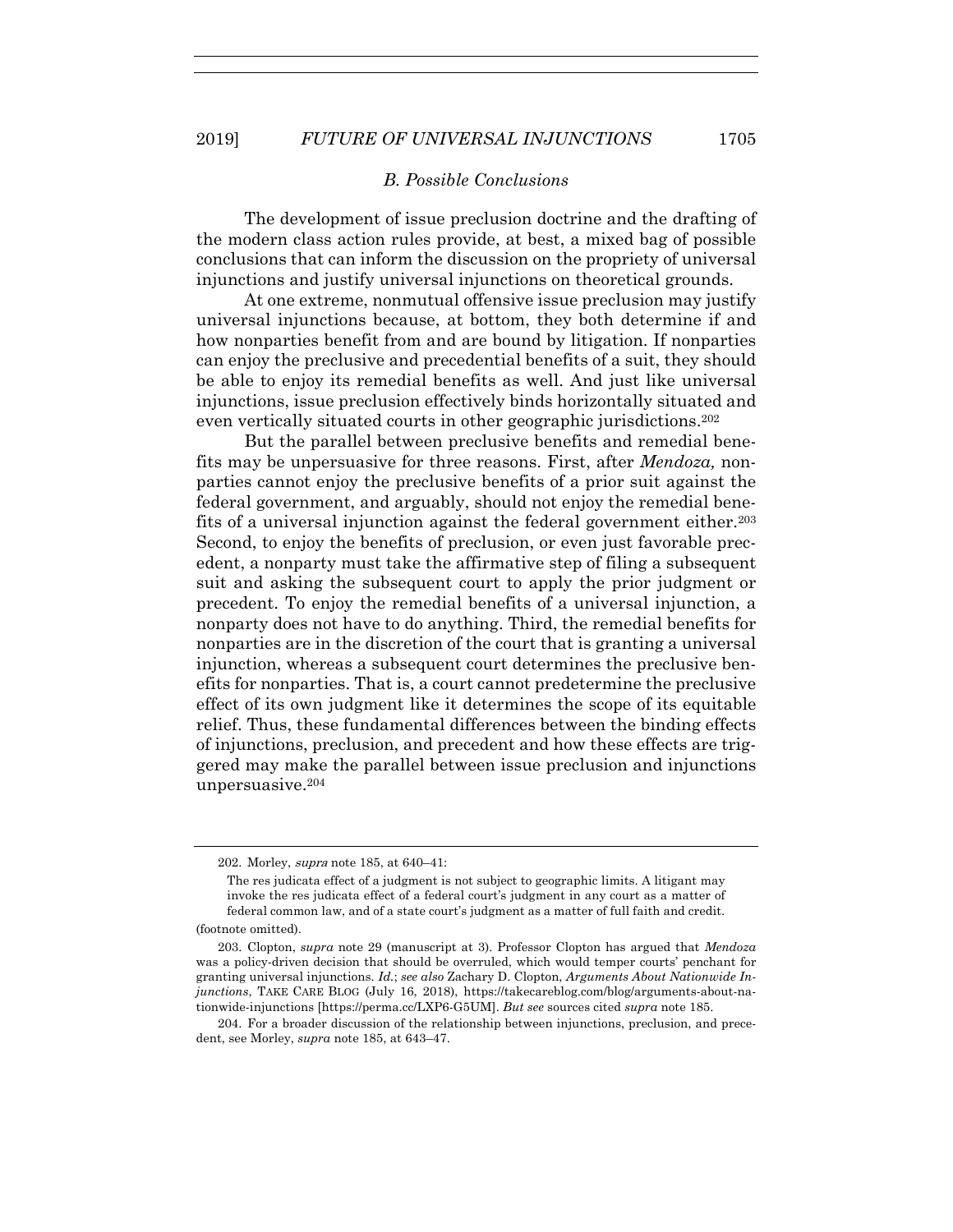At the other extreme, the elimination of the spurious class action because of its preclusive asymmetry may justify a brightline rule against universal injunctions. But there are key differences between spurious class actions and universal injunctions that may undermine this conclusion. Once class members opted in to a class action, they could sue to hold the opposing party in contempt for violating an injunction and could assert issue preclusion against them in subsequent suits.205 In contrast, nonparties enjoying the remedial benefits of a universal injunction do not have these powers. These powers made spurious class actions arguably *more unfair* than universal injunctions and justified their demise; perhaps universal injunctions, which are relatively less unfair, should be spared.

At the very least, the development of issue preclusion doctrine and the drafting of the modern class action rules suggest that historical limits on judicial power and the structure of the federal courts alone should not conclusively point to a brightline rule against universal injunctions.206 Justice Thomas surmised that "no persuasive defense has yet been offered" for universal injunctions because they "boil down to a policy judgment about how powers ought to be allocated among our three branches of government."207 But the endorsement of nonmutual offensive issue preclusion in *Parklane* and exempting the federal government from it in *Mendoza* were policy judgments that balanced fairness, uniformity, percolation, error costs, and efficiency.208 These same policy considerations should be balanced in the current context of inadequate checks on growing executive power, the erosion of the political process, and the slow demise of the class action to assess if and how nonparties should enjoy the remedial benefits of universal injunctions.

# IV. AN EXTRAORDINARY FORUM FOR AN EXTRAORDINARY REMEDY

 Under the assumption that the theoretical justifications for universal injunctions in Part III are persuasive, two pressing problems still

 <sup>205.</sup> Frost, *supra* note 18, at 1114 n.217.

 <sup>206.</sup> Clopton, *supra* note 29 (manuscript at 44).

<sup>207</sup>*.* Trump v. Hawaii, 138 S. Ct. 2392, 2429 (2018) (Thomas, J., concurring) (internal quotation marks omitted) ("Defenders of these injunctions contend that they ensure that individuals who did not challenge a law are treated the same as plaintiffs who did, and that universal injunctions give the judiciary a powerful tool to check the Executive Branch.").

<sup>208</sup>*. See* Getzel Berger, Note, *Nationwide Injunctions Against the Federal Government: A Structural Approach*, 92 N.Y.U. L. REV. 1068, 1096 (2017) ("The systemic policy considerations weighed in *Mendoza* mirror the key policy considerations on nationwide injunctions. The Court's analysis framed the issue as pitting uniformity and efficiency against percolation and intercircuit dialogue.").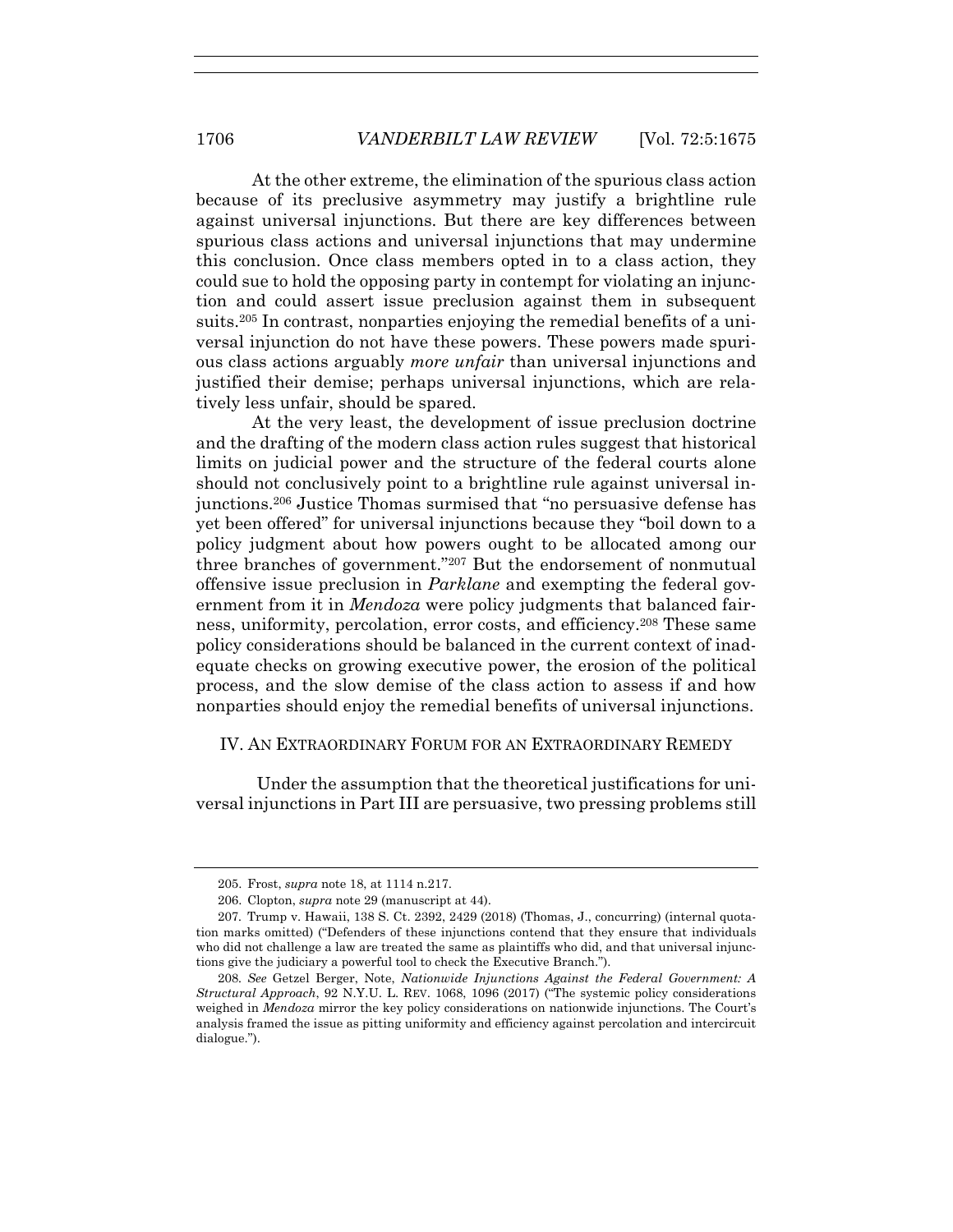remain.209 First, plaintiffs not only forum shop but also judge shop when seeking universal injunctions because of the indeterminate equitable principles for crafting the scope of injunctions and the numerous venues where the federal government can be sued.<sup>210</sup> Second, universal injunctions produce a preclusive asymmetry whereby a nonparty is not bound by an unfavorable outcome but nonetheless benefits from a favorable one. This forces the federal government to potentially serially relitigate suits it has already won and to appeal every universal injunction that is granted against it.<sup>211</sup> While permitting nonparties to enjoy the remedial benefits of a universal injunction may not itself be problematic,212 subjecting the federal government to serial relitigation across the country until a single district court judge finally grants a universal injunction is undesirable.

 A specialized forum to adjudicate suits seeking universal injunctions against federal executive action would eliminate judge shopping and mitigate preclusive asymmetry. The court would be composed of twelve "borrowed" federal district court judges—one from each geographic circuit—appointed by the Chief Justice of the Supreme Court to serve two-year terms. The suits would be randomly assigned to threejudge panels. The order granting or denying the injunction would be reviewable on direct appeal to the Supreme Court.213 Other litigants would still be free to seek narrower relief through the normal course of litigation in federal district courts across the country.

- 210*. See supra* Section I.A.
- 211*. See supra* Section II.A.2.
- 212. *See supra* Part III.

 <sup>209.</sup> Many commentators oppose universal injunctions on constitutional grounds, so the procedural fix presented here is likely a non-starter for these commenators. *See, e.g.*, Bray, *supra* note 18, at 471–72 (arguing that Article III forbids universal injunctions); Morley, *supra* note 22, at 523–27 (same); Wasserman, *supra* note 5, at 364:

Universal injunctions are inappropriate because a court should not prohibit government from enforcing the challenged laws, regulations, or policies beyond the named plaintiffs. They therefore are inappropriate whether issued by one district judge in the Western District of Washington, issued by a three-judge district court, affirmed by a panel of a regional court of appeals, affirmed by an en banc court of appeals, or affirmed by a unanimous Supreme Court.

 <sup>213.</sup> If this Note's proposed forum is established by Congress, it would be subject to 28 U.S.C. § 1253 (2012), which states that "any party may appeal to the Supreme Court from an order granting or denying, after notice and hearing, an interlocutory or permanent injunction in any civil action, suit or proceeding required by any Act of Congress to be heard and determined by a district court of three judges."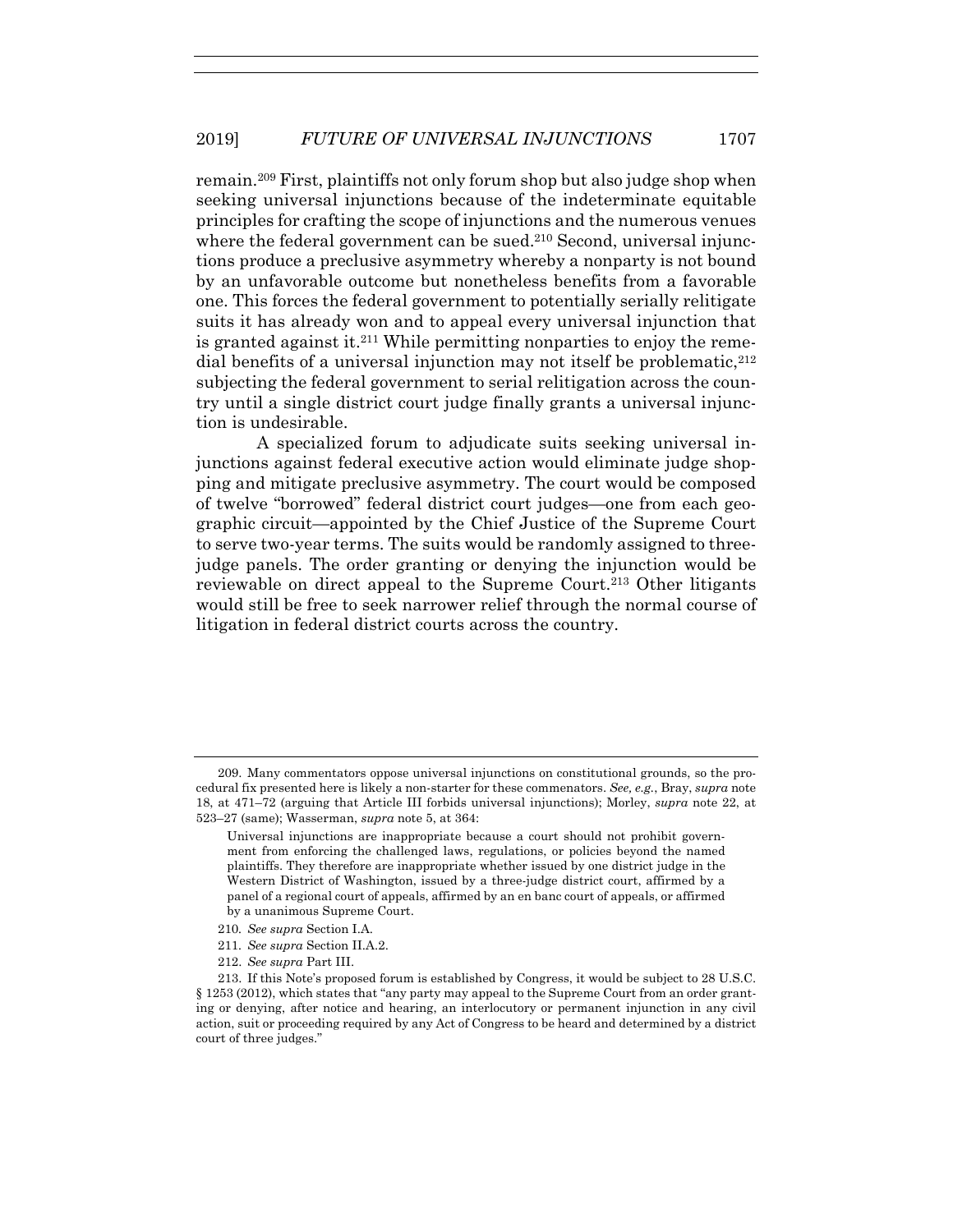#### *A. Precedent for a Specialized Forum*

 The American judiciary has been generally reticent toward specialized214 forums.215 Such forums—including courts that only hear constitutional challenges to national legislation—are more common internationally.216 Specialized forum proposals usually involve a specific subject matter, courts with rotating panels of judges, or assignment of specific cases to judges with subject matter expertise.<sup>217</sup>

 There are specialized federal trial courts composed of "borrowed" Article III judges.<sup>218</sup> For example, the Foreign Intelligence Surveillance Court ("FISA") is composed of eleven judges from districts across the country who review warrant applications for electronic surveillance of foreign intelligence information.219 Appeals from warrant denials are heard by the FISA Court of Review, which is composed of three district court or court of appeals judges.220 The judges on both courts are chosen by the Chief Justice of the Supreme Court to serve seven-year terms.221 This Note's proposed forum shares many of the overall features of the FISA Court: twelve borrowed district court judges—one from each geographic circuit—that would be appointed by the Chief Justice of the Supreme Court to serve two-year terms.

 <sup>214. &</sup>quot;Specialization" is not easily defined. This Note uses the term to describe a new forum that would only adjudicate suits seeking universal injunctions against federal executive action.

<sup>215</sup>*. See, e.g.*, FED. JUDICIAL CTR., STRUCTURAL AND OTHER ALTERNATIVES FOR THE FEDERAL COURTS OF APPEALS: REPORT TO THE UNITED STATES CONGRESS AND THE JUDICIAL CONFERENCE OF THE UNITED STATES 84 (1993) [hereinafter 1993 FJC REPORT], https://www.fjc.gov/sites/default/files/2012/StrucAlt.pdf [https://perma.cc/V9YZ-9GLV]; Richard A. Posner, *Will the Federal Courts of Appeals Survive Until 1984? An Essay on Delegation and Specialization of the Judicial Function*, 56 S. CAL. L. REV. 761, 786 (1983); Diane P. Wood, Judge, U.S. Court of Appeals for the Seventh Circuit, Generalist Judges in a Specialized World, Speech at the Southern Methodist University School of Law (Feb. 11, 1997), *in* 50 SMU L. REV. 1755, 1756 (1997).

<sup>216</sup>*.* Michael E. Solimine, *The Fall and Rise of Specialized Federal Constitutional Courts*, 17 U. PA. J. CONST. L. 115, 122 (2014) ("Many other nations have established a standing court [to hear] constitutional challenges to legislation of the national government. Indeed, there has been an increasing trend toward greater use of this centralized method of judicial review, as compared to the typically decentralized path of constitutional litigation in the United States.").

<sup>217</sup>*. See generally* Edward K. Cheng, *The Myth of the Generalist Judge*, 61 STAN. L. REV. 519, 522–23 (2008) ("Proposals over the years advocating for additional specialized courts have been consistently ignored, whether in scientific evidence, tax, immigration, administrative agency review, patents, or other areas.").

 <sup>218.</sup> LAWRENCE BAUM, SPECIALIZING THE COURTS 14–15 tbl.1.2 (2011). For a list of abolished specialized federal courts (for example, the Temporary Emergency Court of Appeals), see *id.* at 17 tbl.1.4. Freestanding courts have their own permanent judges who hear only cases on the given specialized court. Borrowed judges serve both in their home district court and on the specialized court. *See id.* at 14–15 tbl.1.2.

<sup>219</sup>*. Id.*

 <sup>220.</sup> *Id.*

<sup>221</sup>*. Id.*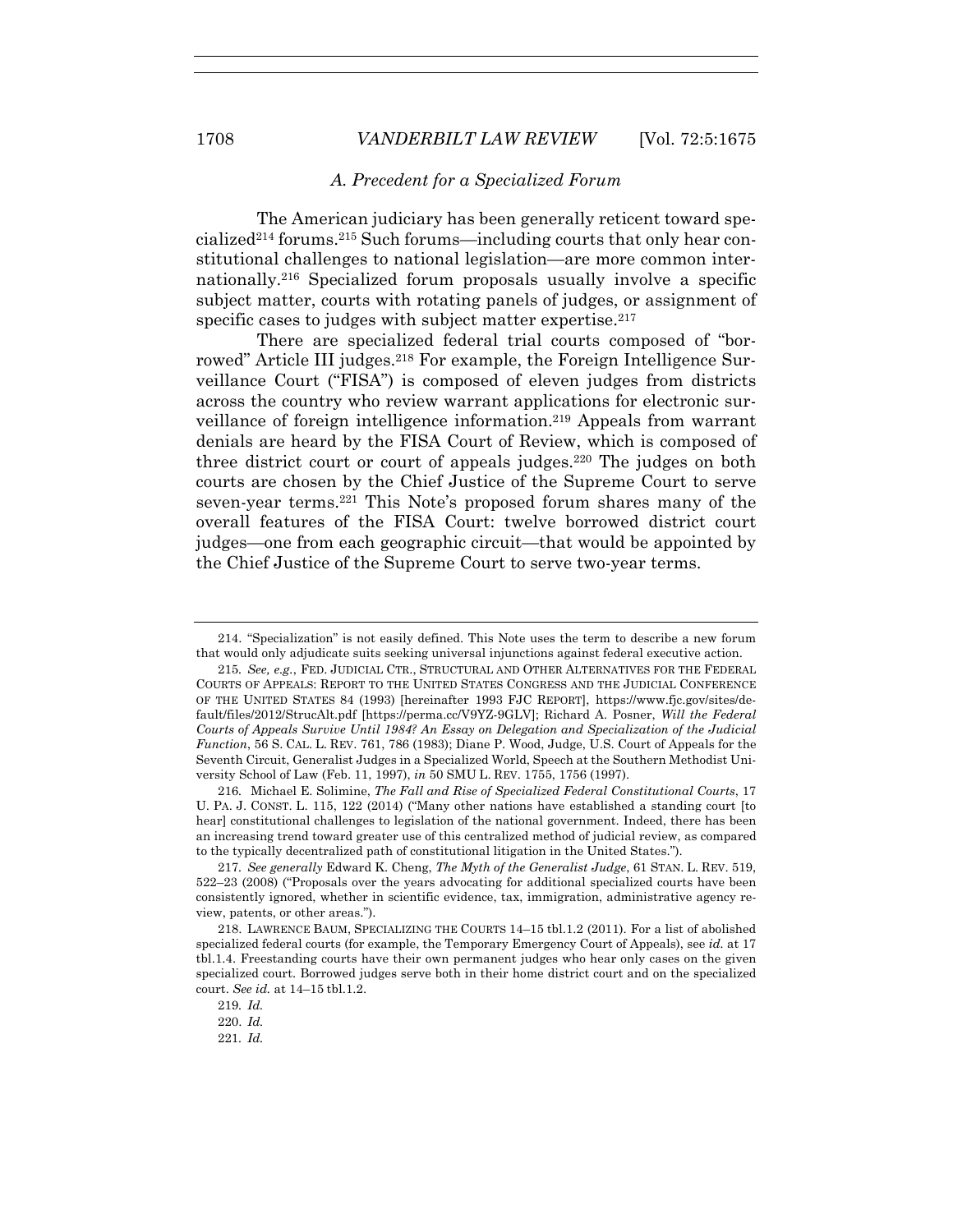# 2019] *FUTURE OF UNIVERSAL INJUNCTIONS* 1709

 There is some precedent for three-judge panels adjudicating the very types of claims and rights at issue in universal injunction suits.222 After *Ex parte Young*,223 Congress permitted only three-judge panels to grant interlocutory injunctive relief against a state official enforcing an allegedly unconstitutional state statute with direct review by the Supreme Court.224 The three-judge panel requirement was expanded in 1937 to suits seeking injunctive relief against the enforcement of allegedly unconstitutional federal statutes.225 Congress believed that "a single federal judge should not have the power to enjoin a federal enactment," a common refrain from universal injunction critics.226 The administrative difficulties of convening three-judge panels and the increased docket pressure on the Supreme Court's then-larger caseload led Congress to abolish three-judge panels in all but a few areas in 1976.227 Today, three-judge panels are used to adjudicate challenges to redistricting plans, voting law changes under the Voting Rights Act, and challenges under certain statutes with a three-judge panel review provision like the Bipartisan Campaign Reform Act of 2002.228

# *B. A Specialized Forum as a Solution*

 This Note is not the first proposal of a single forum for universal injunction suits.229 The APPEAL Act was a recently proposed fix.230 The Act would give the District Court for the District of Columbia exclusive original jurisdiction "to hear and determine any claim that arises in a

 <sup>222.</sup> It is important to note, however, that the three-judge panels discussed herein adjudicated the constitutionality of state and federal statutes and not the kind of executive actions at issue in most universal injunctions suits today. *See* 17A CHARLES ALAN WRIGHT ET AL., FEDERAL PRACTICE AND PROCEDURE § 4234 (3d ed. 2018) (noting that Congress's 1937 expansion of three-judge panels to suits challenging the constitutionality of federal statues "did not reach attacks on federal administrative orders.").

 <sup>223. 209</sup> U.S. 123, 148 (1908).

 <sup>224.</sup> Act of June 18, 1910, ch. 309, § 17, 36 Stat. 539, 557, requiring that applications for interlocutory injunction[s] suspending . . . the enforcement, operation, or execution of any statute of a State by restraining the action of any officer of such State . . . be presented to a justice of the Supreme Court of the United States, or to a circuit judge . . . and the other two may be either circuit or district judges.

 <sup>225.</sup> Act of Aug. 24, 1937, ch.754, § 3, 50 Stat. 751, 752–53.

 <sup>226.</sup> Joshua A. Douglas & Michael E. Solimine, *Precedent, Three-Judge District Courts, and the Law of Democracy*, 107 GEO. L.J. 413, 420 (2019).

 <sup>227.</sup> Solimine, *supra* note 216, at 125–27.

 <sup>228.</sup> Douglas & Solimine, *supra* note 226, at 420–21.

<sup>229</sup>*. Cf.* Judge Gregg Costa, *An Old Solution to the Nationwide Injunction Problem*, HARV. L. REV. BLOG (Jan. 25, 2018), https://blog.harvardlawreview.org/an-old-solution-to-the-nationwideinjunction-problem/ [https://perma.cc/558J-JK9L]. Judge Costa proposes a return to the threejudge panels that heard constitutional challenges to federal statutes from 1937 to 1976. *Id.*

 <sup>230.</sup> Assigning Proper Placement of Executive Action Lawsuits Act ("APPEAL Act"), H.R. 2660, 115th Cong. (2017).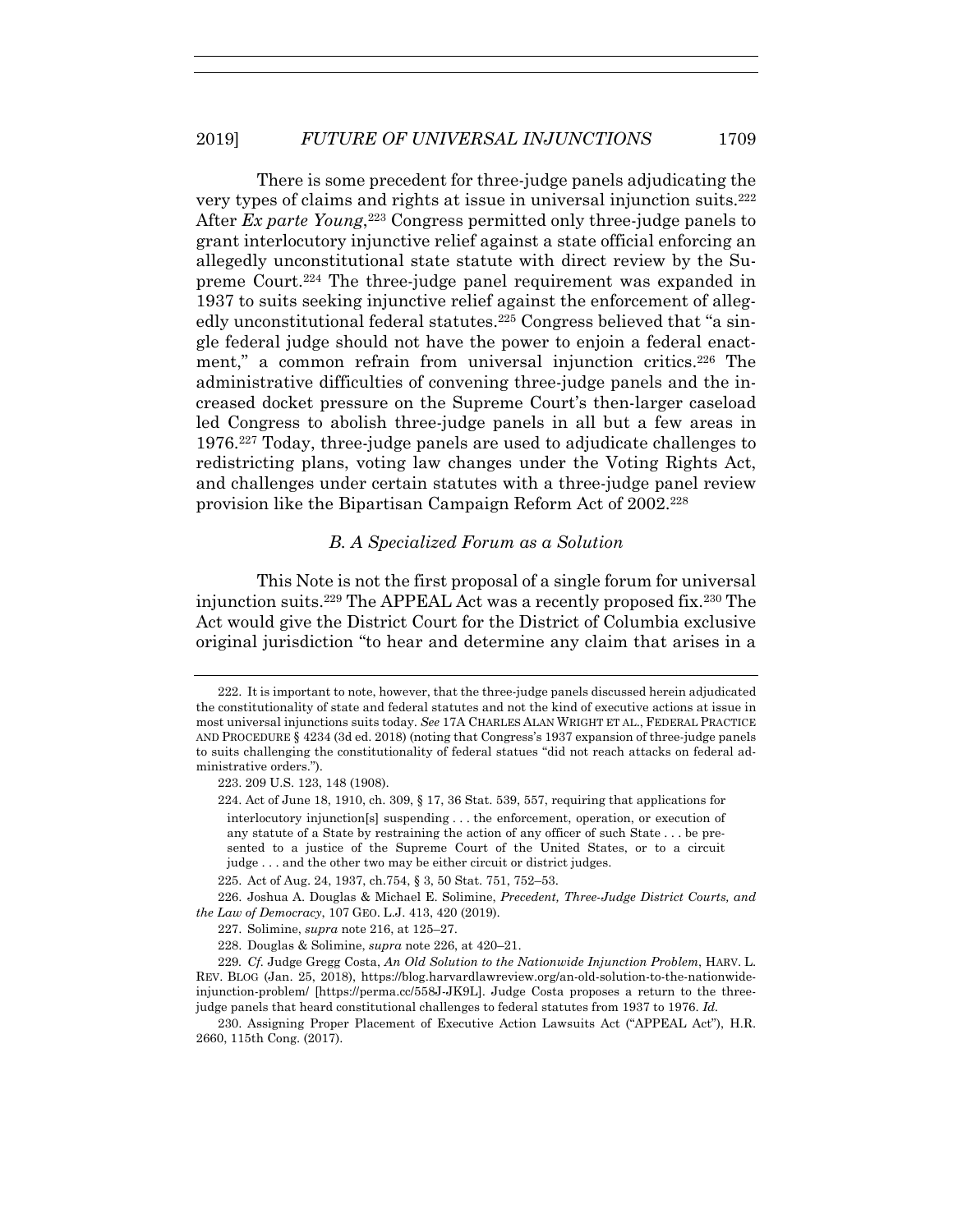case or controversy as to an Executive order, action, or memorandum."231 The D.C. District Court and the U.S. Court of Appeals for the District of Columbia are de facto specialized forums because administrative law cases are an outsized portion of their dockets.232 Challenges to agency actions are litigated in the D.C. Circuit because there are numerous organic agency statutes that vest the D.C. Circuit with exclusive or concurrent jurisdiction over such challenges.233 These organic agency statutes and the APPEAL Act itself suggest that Congress is comfortable with prioritizing uniformity over percolation on certain legal questions by channeling them to a single forum.234

 This Note's proposed forum is an improvement on the APPEAL Act, which is plagued by some of the common disadvantages of specialized forums. One of these disadvantages is undermining judicial independence: the Act would subject the D.C. Circuit's judges to increased political pressure and even more politicized nomination processes.235 The Act would also add to the large concentration of judicial power in the D.C. Circuit and undermine Congress's attempt to decrease the caseload of the D.C. courts when it amended the venue statute in 1962.236 Finally, the APPEAL Act would likely give the federal government a repeat-player advantage because it would repeatedly litigate universal injunction suits in front of the same few judges.<sup>237</sup>

This Note's proposed forum also eliminates judge shopping and mitigates the preclusion asymmetry of universal injunctions. Plaintiffs would have randomly assigned three-judge panels hear their case and

 234. Not only is Congress amenable to certain legal questions being decided in a single, specialized forum, it has also increasingly enacted specialized constitutional review provisions which require all constitutional challenges under the given statute to be heard by three-judge panels followed by direct review in the Supreme Court. *See generally* Solimine, *supra* note 216, at 128–32 (listing statutes with specialized constitutional review provisions). Therefore, Congress is amendable to the two salient features of this Note's proposal: a single, specialized forum for certain legal questions and three-judge panels.

 235. Cheng, *supra* note 217, at 552 ("Specialized courts are susceptible to other forms of politicization as well. The political branches of government can more effectively control specialized courts through monitoring, budgeting, and other forms of pressure.").

236*. See supra* notes 61–65 and accompanying text.

 237. 1993 FJC REPORT, *supra* note 215, at 85 ("Regardless of whether the parties are inclined or able to influence the appointment process, the experience of litigating before the same judges over and over gives the frequent litigant the advantage of familiarity and predictability."). However, the litigants that often seek universal injunctions against the federal government—large public interest groups and state attorneys general—are repeat players themselves.

<sup>231</sup>*. Id.* § 2.

 <sup>232.</sup> BAUM, *supra* note 218, at 11 ("[A]dministrative appeals are twice as plentiful on the docket of the D.C. Circuit as a proportion of all cases as they are in the other circuits. But they still constitute only about one-third of all cases in the D.C. Circuit . . . .").

<sup>233</sup>*. See* Eric M. Fraser et al., *The Jurisdiction of the D.C. Circuit*, 23 CORNELL J.L. & PUB. POL'Y 131, 143 (2013) (noting that there are "more than 150 statutory provisions that specifically refer to the D.C. Circuit, with over 130 of these specifically relating to jurisdiction").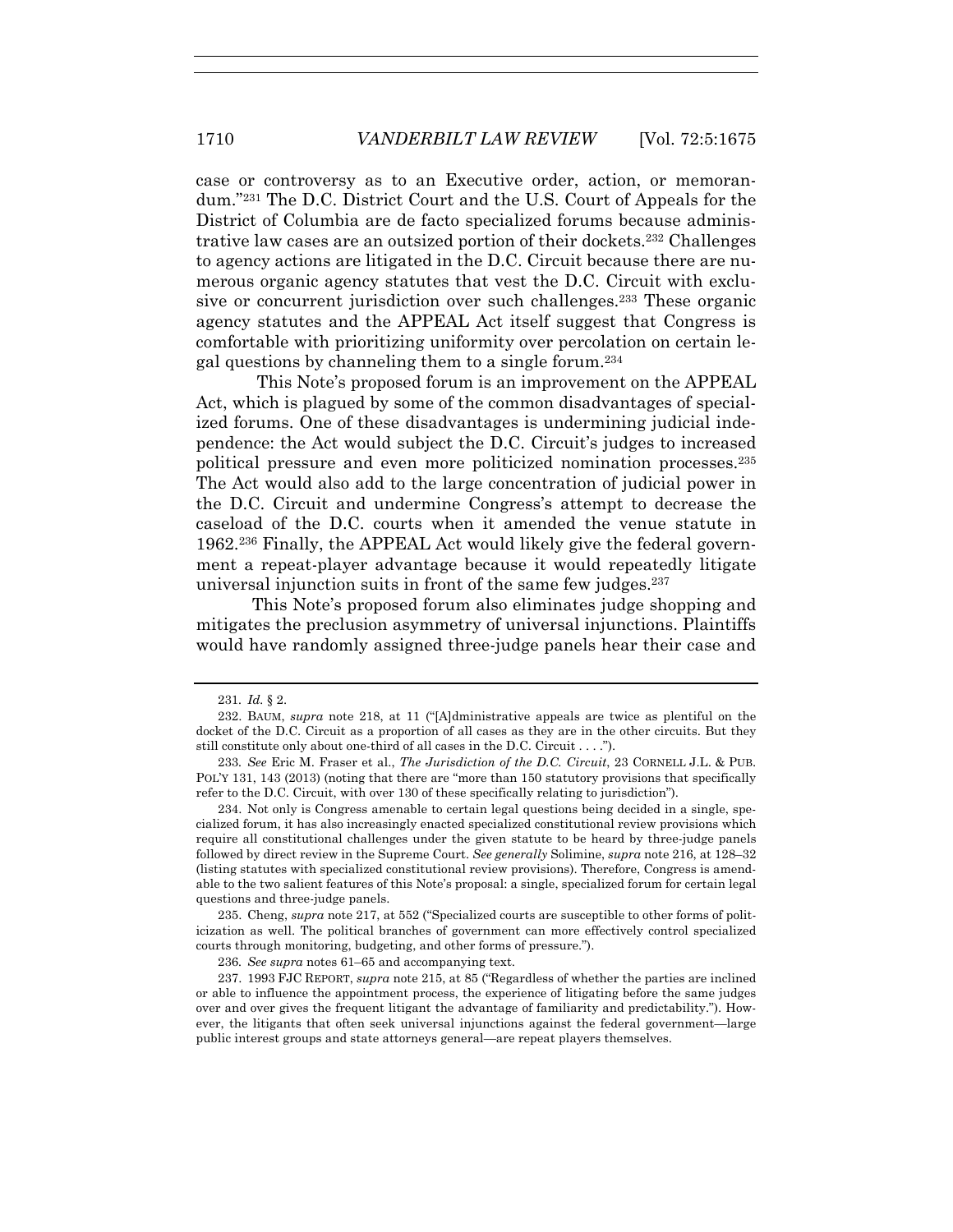could no longer handpick judges in specific judicial districts who may hold outlier views. Furthermore, nonparties would still enjoy the remedial benefits of a universal injunction granted by the specialized forum. However, a single forum makes plaintiffs significantly less inclined to serially relitigate denials of universal injunctions because a single unfavorable outcome would create precedent for the forum.238 In other words, nonparties would continue to benefit from a favorable outcome but would now be bound through precedent to an unfavorable one as well.239

There are additional benefits to the proposed forum beyond eliminating judge shopping and mitigating the preclusive asymmetry of universal injunctions. The forum would eliminate the potential for conflicting injunctions<sup>240</sup> and dramatically decrease the overall frequency of them.241 There would be greater public confidence in universal injunctions granted by a three-judge panel rather than a single outlier judge, an original motivation for such panels in 1910 and 1937.242

The forum would also lead to better judicial decisionmaking for two reasons. First, the court would slow down the current race to the courthouse after an allegedly illegal executive action goes into effect. Public interest groups and state attorneys general would have to decide which plaintiff is best positioned to file the all-important first suit. Second, judges are currently considering the universal scope of injunctions

240*. See, e.g.,* Berger, *supra* note 208, at 1088 ("A recent example of territorial conflict occurred in *Washington v. Trump*, when a federal court in Boston refused to enjoin the travel ban, but was functionally overruled by the nationwide injunction issued by another federal court of ostensibly equal stature."); *see also supra* note 51 and accompanying text.

 241. Even defenders of universal injunctions agree that they should be extraordinary remedies. *See, e.g.*, Frost, *supra* note 18, at 1115–16 ("Critics are correct that federal district judges at times issue nationwide injunctions unthinkingly, assuming that if a federal policy is unlawful then its enforcement must be enjoined as to everyone. . . . [N]ationwide injunctions come with significant costs, and in many circumstances they may be unnecessary and inappropriate.").

 242. 17A WRIGHT ET AL., *supra* note 222, at § 4234 ("It was the thought of Congress that there would be less public resentment if enforcement of the state statute were stayed by three judges rather than one, and that the provision for direct appeal to the Supreme Court would provide speedy review."); *see also supra* note 226 and accompanying text.

 <sup>238.</sup> *See* Alan M. Trammell, *Precedent and Preclusion*, 93 NOTRE DAME L. REV. 565, 581 (2017) ("Horizontal stare decisis refers to one court's obligation to follow its own precedents. Here, the variation from jurisdiction to jurisdiction is significantly greater. Decisions of federal district courts, for instance, are not binding even within that district; such precedent is only persuasive.").

 <sup>239.</sup> While decisions of federal district courts are not binding even within the district, the specialized forum could instead follow the lead of many U.S. Courts of Appeals and view its decisions as binding precedent. *See id.* at 581–82:

<sup>[</sup>P]anels of any given U.S. Court of Appeals follow a rule of absolute stare decisis within the circuit, such that one panel may not overrule an earlier panel decision. The theory is that the panel generates the opinion of the court, and that opinion is binding within (but not outside of) the circuit.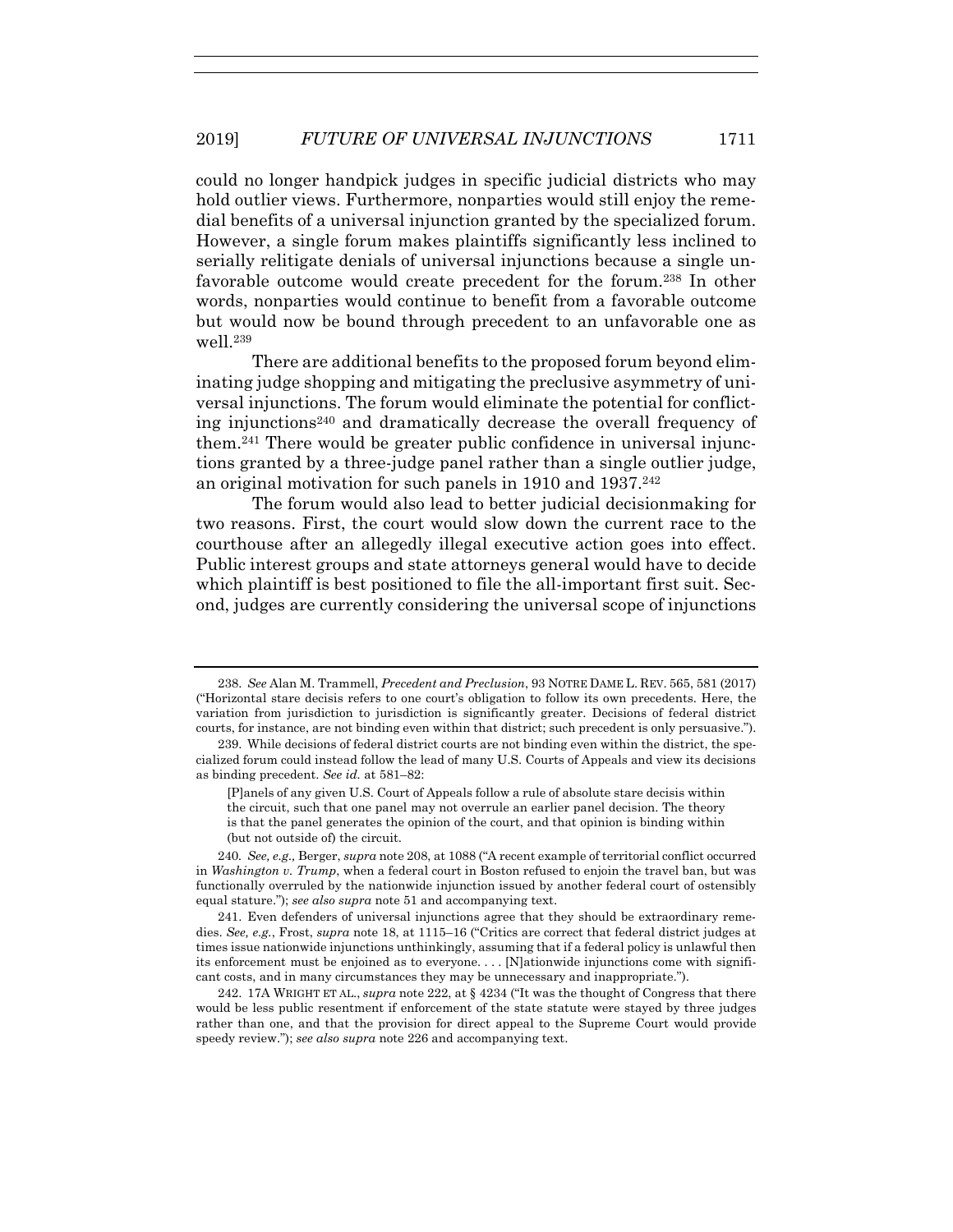as a mere afterthought or not at all.243 In contrast, a three-judge panel tasked specifically with determining the propriety of an injunction and its scope would take greater care in applying the aforementioned equitable principles and likely develop a robust body of law to determine when universal injunctions should be granted.<sup>244</sup>

# *C. The Percolation Problem*

The main disadvantage of a specialized forum for universal injunctions is that such a court would not restore the common law "percolation"245 of legal issues that universal injunctions currently stymie.246 Percolation produces circuit splits, which helps the Supreme Court decide which novel questions of law need resolution.247

 Although percolation is an important benefit of a decentralized common law system, it may not be very beneficial in universal injunction suits. Percolation is most valuable when novel legal questions arise in various factual contexts.248 But universal injunction cases often involve narrow questions of law regarding a systemwide and uniform government policies.<sup>249</sup> As the Seventh Circuit explained when upholding

244*. See supra* Section I.A.1.

246*. See* Trump v. Hawaii, 138 S. Ct. 2392, 2425 (2018) (Thomas, J., concurring) ("[Universal] injunctions are beginning to take a toll on the federal court system—preventing legal questions from percolating through the federal courts, encouraging forum shopping, and making every case a national emergency for the courts and for the Executive Branch."). *But see* Amdur & Hausman, *supra* note 34, at 53 n.27 (observing that "nationwide injunctions do not always foreclose percolation" and listing concurrent suits involving the Muslim Ban and sanctuary cities).

247*. See* SUP. CT. R. 10 (listing circuit splits as one factor in the decision whether to grant certiorari).

248*. See* California v. Azar, 911 F.3d 558, 583 (9th Cir. 2018) ("[N]ationwide injunctive relief may be inappropriate where a regulatory challenge involves important or difficult questions of law, which might benefit from development in different factual contexts and in multiple decisions by the various courts of appeals." (quoting L.A. Haven Hospice, Inc. v. Sebelius, 638 F.3d 644, 664 (9th Cir. 2011))). *But see* Malveaux, *supra* note 18, at 58:

How much time and how many decisions are reasonable for percolation? How important are factual records when the Court is ruling on the validity of a government's uniform conduct or policy? And how justified is delay in the face of instability, uncertainty, and harm that may result? Incrementalism has its costs too.

249*. See, e.g.*, City of Chicago v. Sessions, 888 F.3d 272, 292 (7th Cir. 2018) ("The public interest would be ill-served here by requiring simultaneous litigation of this narrow question of law in countless jurisdictions. . . . This is not a situation in which courts would be able to benefit from

<sup>243</sup>*.* Berger, *supra* note 208, at 1071 ("Despite the far-reaching impact of nationwide injunctions, courts often treat injunctive scope as an afterthought, sometimes discussing it only in a short paragraph, sentence, or footnote.").

<sup>245</sup>*. See* Arizona v. Evans, 514 U.S. 1, 23 n.1 (1995) (Ginsburg, J., dissenting) ("We have in many instances recognized that when frontier legal problems are presented, periods of 'percolation' in, and diverse opinions from, state and federal appellate courts may yield a better informed and more enduring final pronouncement by this Court.").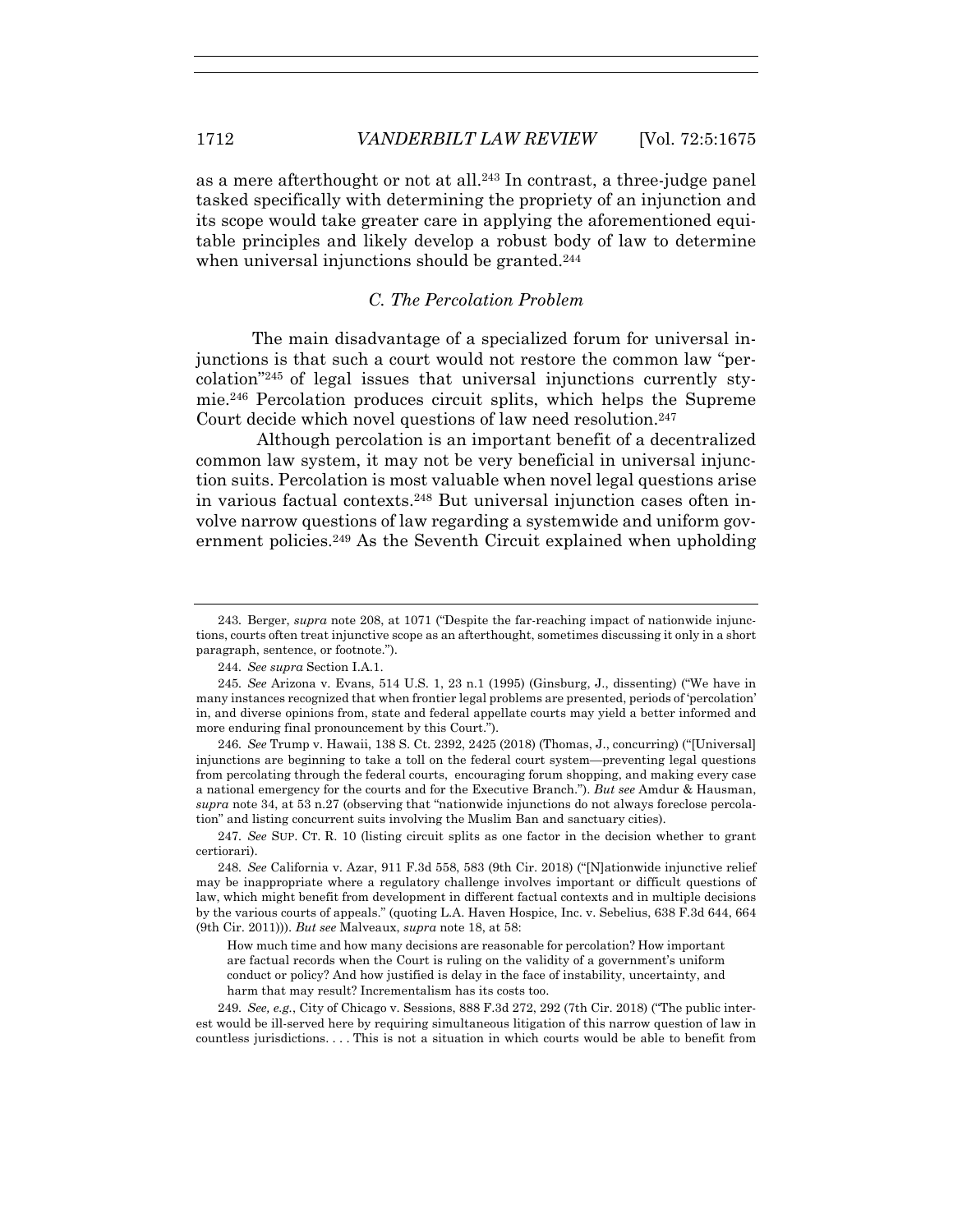a universal injunction in a "facial challenge to a policy applied nationwide":

There are some legal issues which benefit from consideration in multiple courts—such as issues as to the reasonableness of searches or the excessiveness of force—for which the context of different factual scenarios will better inform the legal principle. But a determination as to the plain meaning of a sentence in a statute is not such an issue. For that issue, the duplication of litigation will have little, if any, beneficial effect. $250$ 

Even if percolation is important in universal injunction suits, the numerous amici curiae and intervenors that often participate in such suits—and the three-judge panels of the proposed forum—can serve as the "many minds" of common law percolation.251 For example, thirty-seven cities and counties, the United States Conference of Mayors (representing 1,400 cities nationwide), fourteen states, and the District of Columbia participated as amici or attempted intervenors in a Seventh Circuit case seeking a universal injunction against changes to a federal grant program that would prohibit sanctuary cities from receiving federal criminal justice funding.252

 But even if this Note's proposed forum were rejected in favor of a brightline rule against universal injunctions, lost percolation would not be restored. The parties now relying on universal injunctions would instead rely on nationwide class actions, a practice endorsed by the Supreme Court in *Califano v. Yamasaki*.253 While the Court was sympathetic to the loss of percolation that nationwide class actions cause, it determined that this did not counsel for a brightline rule against nationwide class actions.254 Thus, the endorsement of nationwide class actions in *Califano* and nonmutual offensive issue preclusion in *Parklane*

250*. Id.* at 290–91. *But see id.* at 297 (Manion, J., concurring in part and dissenting in part):

251*. See, e.g.*, *E. Bay III*, 354 F. Supp. 3d 1094, 1105 (N.D. Cal. 2018) ("The Court also permitted six amicus curiae to file briefs in support of an injunction.").

252*. City of Chicago*, 888 F.3d at 278, 292.

perusing the decisions of other courts in the matter."), *reh'g en banc granted in part, opinion vacated in part*, No. 17-2991, 2018 WL 4268817 (7th Cir. June 4, 2018), *and vacated*, No. 17-2991, 2018 WL 4268814 (7th Cir. Aug. 10, 2018).

Different parties litigating the same issues in different forums will likely engage different arguments, leading to diverse analyses and enhancing the likelihood of the strongest arguments coming to the fore. Courts faced with difficult statutory questions are the ones who benefit the most from the existence of multiple well-reasoned decisions from which to draw.

 <sup>253. 442</sup> U.S. 682, 701–03 (1979). For example, the plaintiffs in *Wal-Mart v. Dukes* sought injunctive (and monetary) relief through a nationwide 23(b)(2) class action encompassing all female Wal-Mart employees. Wal-Mart Stores, Inc. v. Dukes, 564 U.S. 338, 345–46, 360 (2011).

<sup>254</sup>*. Califano*, 442 U.S. at 702–03; *see also* Morley, *supra* note 22, at 541–43.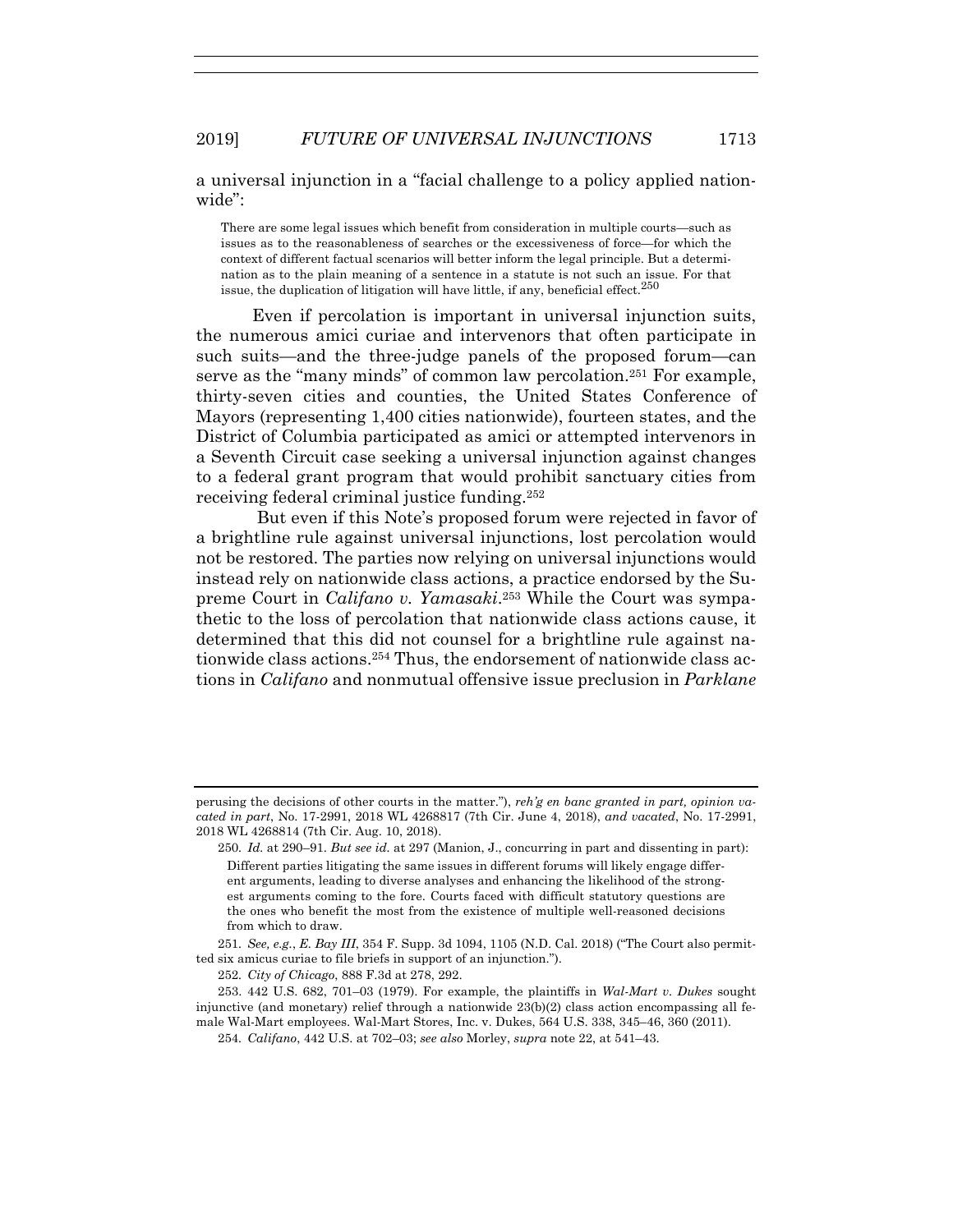suggests that percolation is an important but not dispositive policy concern. The Supreme Court and Congress<sup>255</sup> have determined that percolation does not always outweigh competing concerns in the past and would have to do so again to save universal injunctions.<sup>256</sup>

A second disadvantage of the proposed forum is that the Chief Justice may be inclined to nominate district court judges to the forum that would either never grant universal injunctions or always do so. For example, Chief Justice Roberts has been criticized for appointing judges to the FISA Court that would more easily approve a warrant.257 Nevertheless, the alternative—plaintiffs handpicking their judge because of his perceived outlier views—is much worse.

# **CONCLUSION**

If the universal injunction's demise is impending and the class action's demise continues unabated, obtaining systemwide relief against invalid federal executive action will become difficult. Universal injunctions allow nonparties to benefit from a favorable outcome but not be bound by an unfavorable one. This makes universal injunctions less risky than class actions, which always bind absent class members after class certification.

This Note argues that this preclusive asymmetry is not unfamiliar and may not justify a brightline rule against universal injunctions. The policy considerations of fairness, uniformity, percolation, error costs, and efficiency that were balanced in the development of issue preclusion doctrine and the drafting of the modern class action rules should again be balanced in the current context of inadequate checks on growing executive power, the erosion of the political process, and the slow demise of the class action to assess the propriety of universal injunctions. If universal injunctions can be saved, they should be adjudicated in a single, specialized forum that would eliminate judge shopping and mitigate their preclusive asymmetry. The forum would realign the

 <sup>255.</sup> *See supra* note 234 and accompanying text.

 <sup>256.</sup> Amdur & Hausman, *supra* note 34, at 52–53 ("Even Chief Justice Rehnquist—the author of *United States v. Mendoza*, the Supreme Court's most explicit pro-percolation case—subsequently criticized the notion of percolation for percolation's sake." (footnote omitted)).

 <sup>257.</sup> Charlie Savage, *Roberts's Picks Reshaping Secret Surveillance Court*, N.Y. TIMES (July 25, 2013), https://www.nytimes.com/2013/07/26/us/politics/robertss-picks-reshaping-secret-surveillance-court.html [https://perma.cc/Q3DT-PS3G].